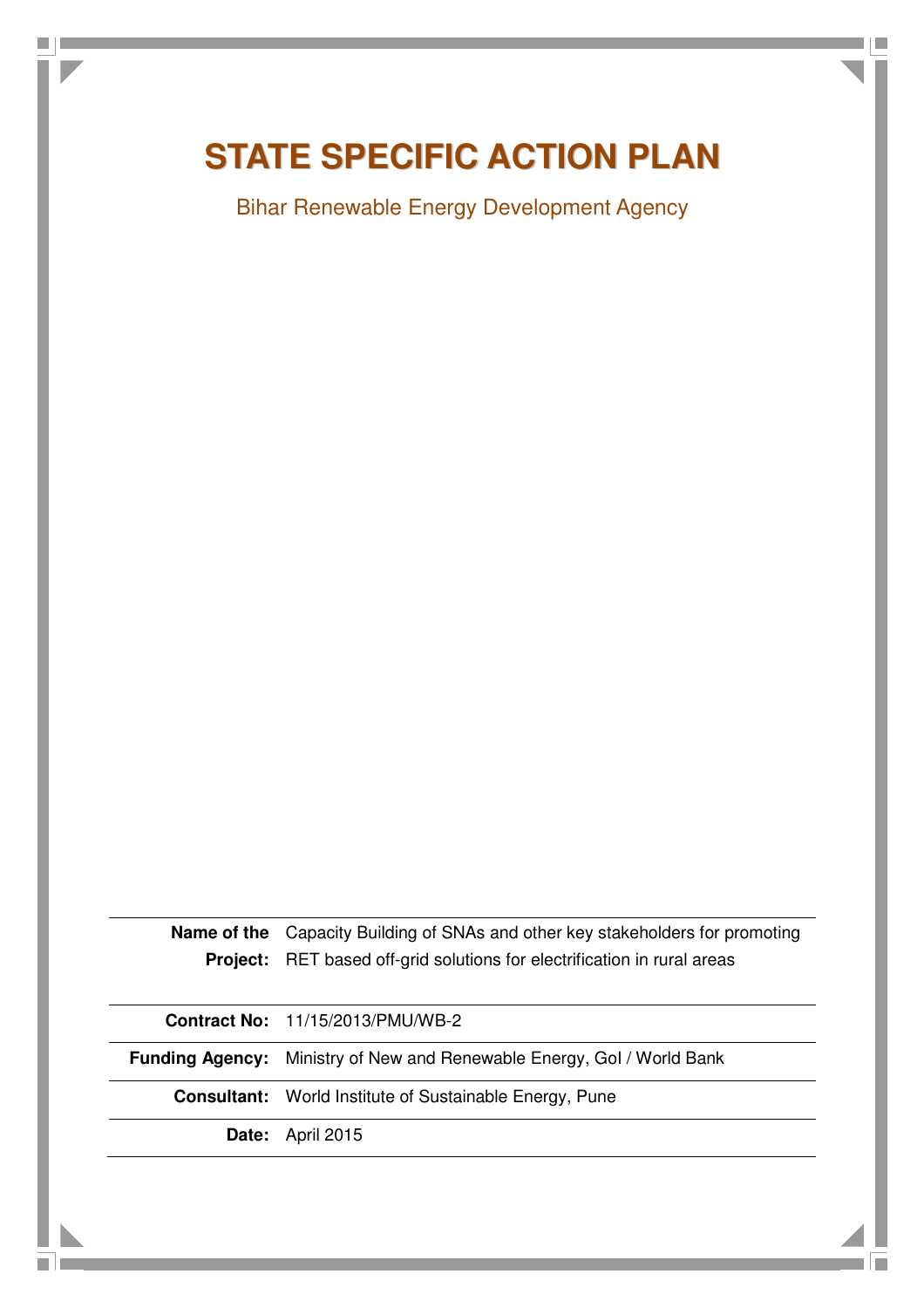# EXECUTIVE SUMMARY

The State Nodal Agencies (SNAs) originally were responsible for implementing the Ministry of New and Renewable Energy (MNRE) sponsored subsidy-driven renewable energy programs /schemes, mostly centered on stand-alone renewable energy devices such as solar home lighting systems, bio-gas plants, etc. Therefore, the SNAs were structured and equipped to handle RE based off-grid programs mostly using stand alone RE devices / systems by distribution of subsidies/grants received from MNRE. With the change in policy scenario, MNRE wants SNAs to enhance their capabilities for taking bigger responsibilities and perform their role in up-scaling off-grid RE program with the help of private entrepreneurs with sustainable market approaches. One of the key barriers for up-scaling and large-scale commercialization of REbased-off-grid programs for energy access as identified by MNRE is the weak institutional and individual capacities of the SNAs.

To overcome this, MNRE and the World Bank has commissioned SNA capacity building study, wherein the consultant is required to undertake a study on capacity building of SNAs and other key stakeholders to enhance their understanding and vision in implementing RET based off-grid programs with the help of private entrepreneurs. WISE has been awarded the work of capacity building of SNAs of states comprising 1) Uttar Pradesh 2) Bihar 3) Jharkhand and 4) West Bengal. The study has been broadly divided into two parts – stage 1 and stage 2. During stage 1 of the study, the consultant is required to prepare state specific action plans (SSAP) for each of the states awarded for study. While preparing the SSAP, the consultant has to look into the key functional areas of the SNA namely (i) program planning and program implementation (ii) organization structure and human resource (iii) financial management and governance structure (iv) policy and regulatory framework. The scope of work under stage 2 involves actual implementation of the short term interventions proposed in the SSAPs. Stage 2 of study involves holding minimum of two combined skill up-gradation and training programs for the personnel of 4 states and other stakeholders to meet the requirement of skilled manpower for the development of rural energy access projects followed by a concluding workshop at the end of the study.

As part of the study, the consultant had made visit to the SNA and interact with the key officials of SNA. Necessary information and supporting documents were collected from the SNA to know the present state of working of SNA in the key functional areas and program implementation practices followed. Subsequent to visit of SNA, the consultant had reviewed the functioning of the SNA in the key functional areas by examining the data collected from the SNA. Whenever necessary, more information / clarifications were sought from the designated officers of the SNA. A diagnostic review report has been prepared for the SNA identifying the gaps/ short comings in the key functional areas of SNA. Based on the diagnostic review report, a state specific action plan (SSAP) has been prepared. Following interventions / measures has been suggested in the key functional areas of the SNA so as to enhance capacities of SNA and make it prepared for scaling up RET based off-grid programs in the state.

### PROJECT PLANNING AND PROJECT IMPLEMENTATION

**BREDA** needs to impart necessary training to its staff to undertake renewable energy potential assessment / mapping the potential areas for implementation of various RET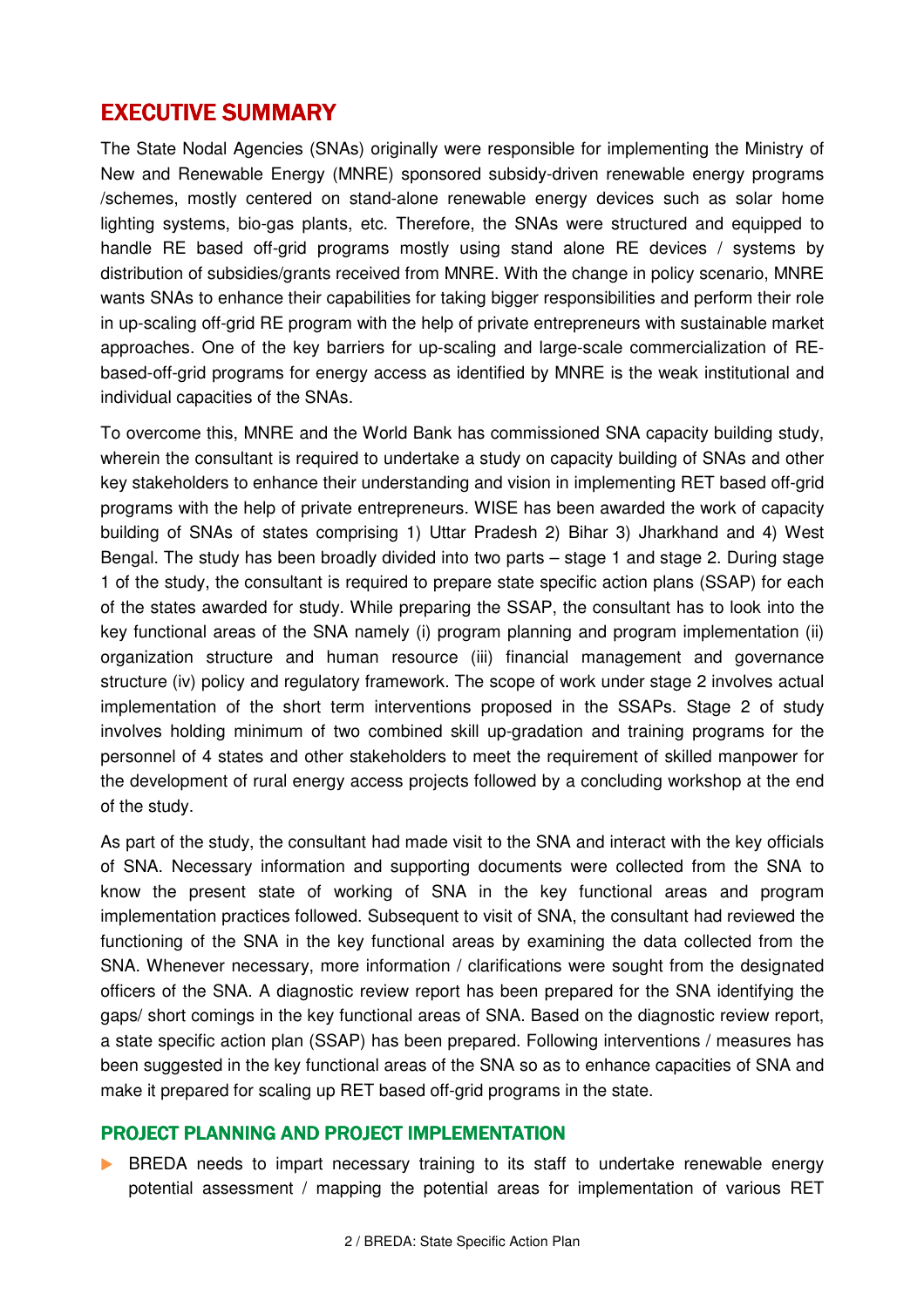based off-grid systems / solutions across the districts / regions in the state. The necessary application software like PV-syst, GIS tools, METEONORM database should be made available to the staff by the SNA.

**BREDA** should take initiative in developing web based online Grievance Redressal System for recording complaints from the beneficiaries about the RET based off-grid systems / application installed by the SNAs through toll free telephone number which is further integrated with web based complaint management system. This mechanism shall ensure both recording of the complaints and timely action for rectification of the fault / problem noticed in the RET based systems/ applications.

The consultant has designed the web based online complaint registration and grievance redressal system for BREDA. The detail design and process flow diagram for the application is provided in **Annexure 1** of this report. The consultant proposed to support BREDA in implementing this intervention in stage II of the project.

- The SNA shall set up an accreditation program for all off-grid renewable energy manufacturers, system integrators, developers, and O&M services providers, consultants etc from the state so as to create a database and ensure the adherence to required regulations.
- The SNA shall involve the engineering colleges / polytechnic institutes from the state in conducting testing of the RET based system/equipments on regular basis to ensure adherence to standards specified in the tenders floated for various works.
- Solar PV irrigation pump is one of the potential RE based off-grid applications for the state. Presently this program is implemented on large scale in the state of Bihar. For performance analysis of SPV pump an on line monitoring system with data logger can be established at BREDA office to access the online data of various pump installation sites from the head office.
- **BREDA** should formulate strategies for effective operation and maintenance of RET based off-grid systems / projects by involving local NGOs, and self help groups (SHGs). The local people needs to be trained to look after the operation and maintenance of RET based offgrid systems / solutions installed in their area, open supply outlets for spare parts in the rural areas.
- Standard guidelines / document for preparation of feasibility report / DPR study for mini-grid project can be prepared as reference document. This document should outline the standard methodology for site survey, RE potential assessment, demand survey, socio-economic survey, selection of RE technology and sizing of mini-grid power plant, design of power distribution network and techno-economic viability check for such projects.

The consultant is preparing such manual / standard document for the SNA which can be used while conducting feasibility study / DPR for RE based mini-grid projects in the state. The brief content of the document is presented in **Annexure 2** of this report. The consultant proposed to consider this as short term intervention. .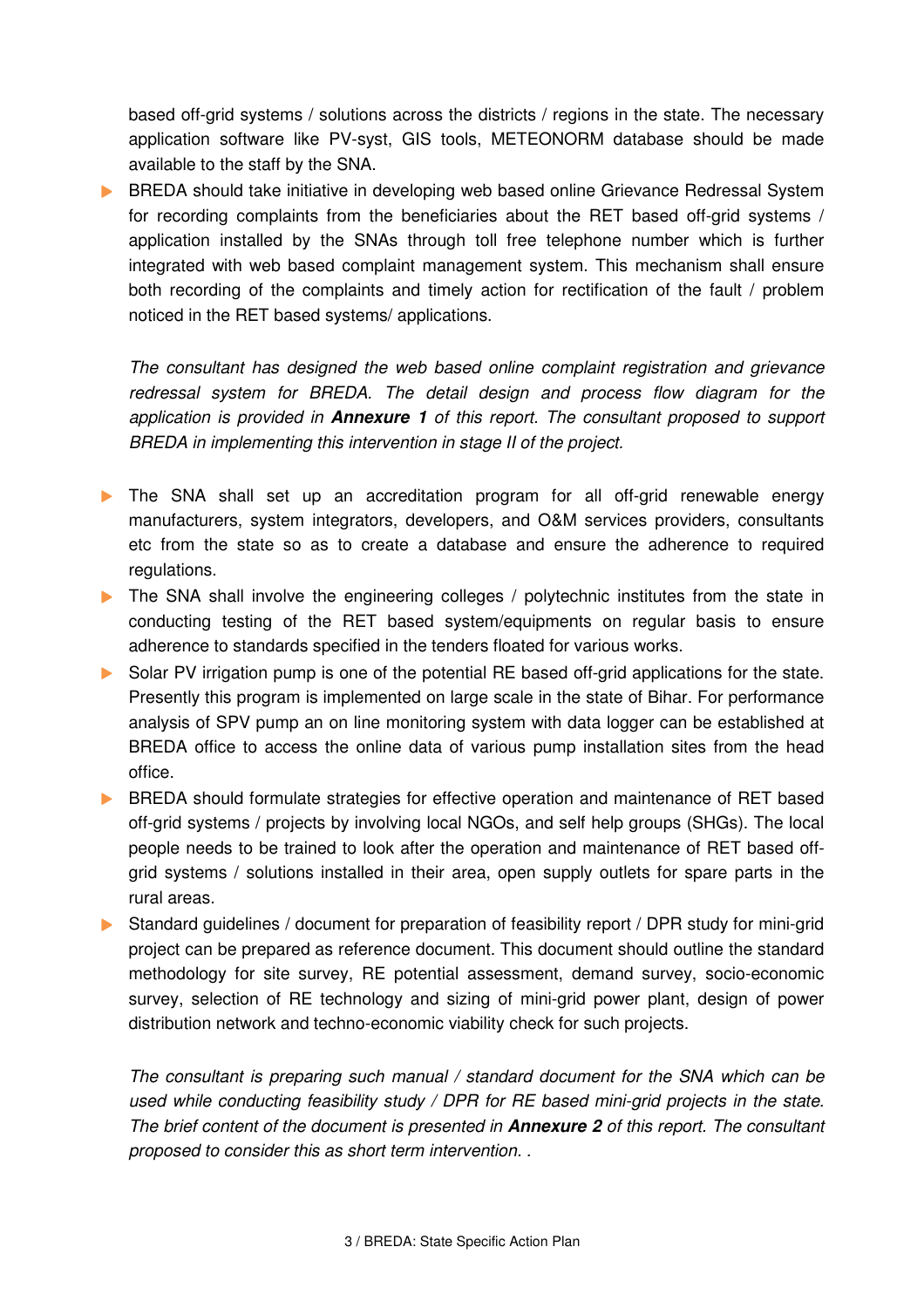### ORGANIZATION STRUCTURE AND HUMAN RESOURCE

- The SNA need to follow up with the state government and obtain necessary funding for development of infrastructure including creation of office building, field offices and training centre for the SNA.
- The SNA has established the Project Management Unit (PMU) at its head office for implementation of RE programs. But for long term sustainability the SNA has to recruit permanent staff on its role. As provided in the memorandum of association (MoU), the SNA with the approval of managing committee and government of Bihar should appoint permanent officers and staff on its roll including the supervisory staff to be deployed at field offices. The consultant has suggested the organization structure and organization chart by considering the new responsibilities /tasks the SNA has to perform in the future. As motioned earlier the SNA has to prepared for scaling up of RET based off-grid programs in the state with the help of private entrepreneur with sustainable business model.
- The consultant has designed a comprehensive skill up-gradation training workshop module for the field level staff of SNA (technicians/ operators) on solar PV based off-grid applications. It has been noticed that the bio-technicians working at field are technically qualified and are suitable for looking after bio-energy programs such as improved chulha, biogas, etc. Therefore they have limited exposure to new developments in the technology and RE sector. The program shall be of 2 days duration shall have class room session as well as hands on training at field.
- **Followed by the 2 day duration skill up-gradation workshop for technicians, the consultant** shall organize a 1 day workshop for the senior level /managerial level staff of the SNA office on RE based mini-grid projects covering policy, regulations, finance, business models and case studies from global best practices on implementation of RE based mini-grid projects. The consultant has designed the training module along with the program structure, course
	- material and a manual for conducting O&M of solar PV based off-grid systems / applications in the field. The content of the training program and course material is detailed out in **Annexure 3** of this report. The consultant proposed to support BREDA in implementing this intervention in stage II of the project. The consultant proposes to organize a combined skill up-gradation training workshop for SNAs of Uttar Pradesh and Bihar at UPNEDA's Training Centre at Chinhat, Lucknow.

#### FINANCIAL MANAGEMENT AND GOVERNANCE STRUCTURE

- An ideal SNA should be a professionally managed and government-supported company or society or corporation, having technical and commercial experts on its board of directors / governing body, managed by a senior transferable bureaucrat. The SNA must be financially self-sustainable and use the government's schemes for larger benefits to the society, working for twin objectives of fulfilling social responsibility and spreading commercialization through proper marketing approach. The governing body or board of directors should focus on major policy initiatives to bring a revolutionary change in the renewable energy and energy conservation sector.
- The SNA may charge private promoters reasonable processing fees as a service charge for facilitating power projects in the state, which can also be a good revenue source (processing fees vary from Rs 0.25 lakh to Rs 5 lakh per megawatt from state to state).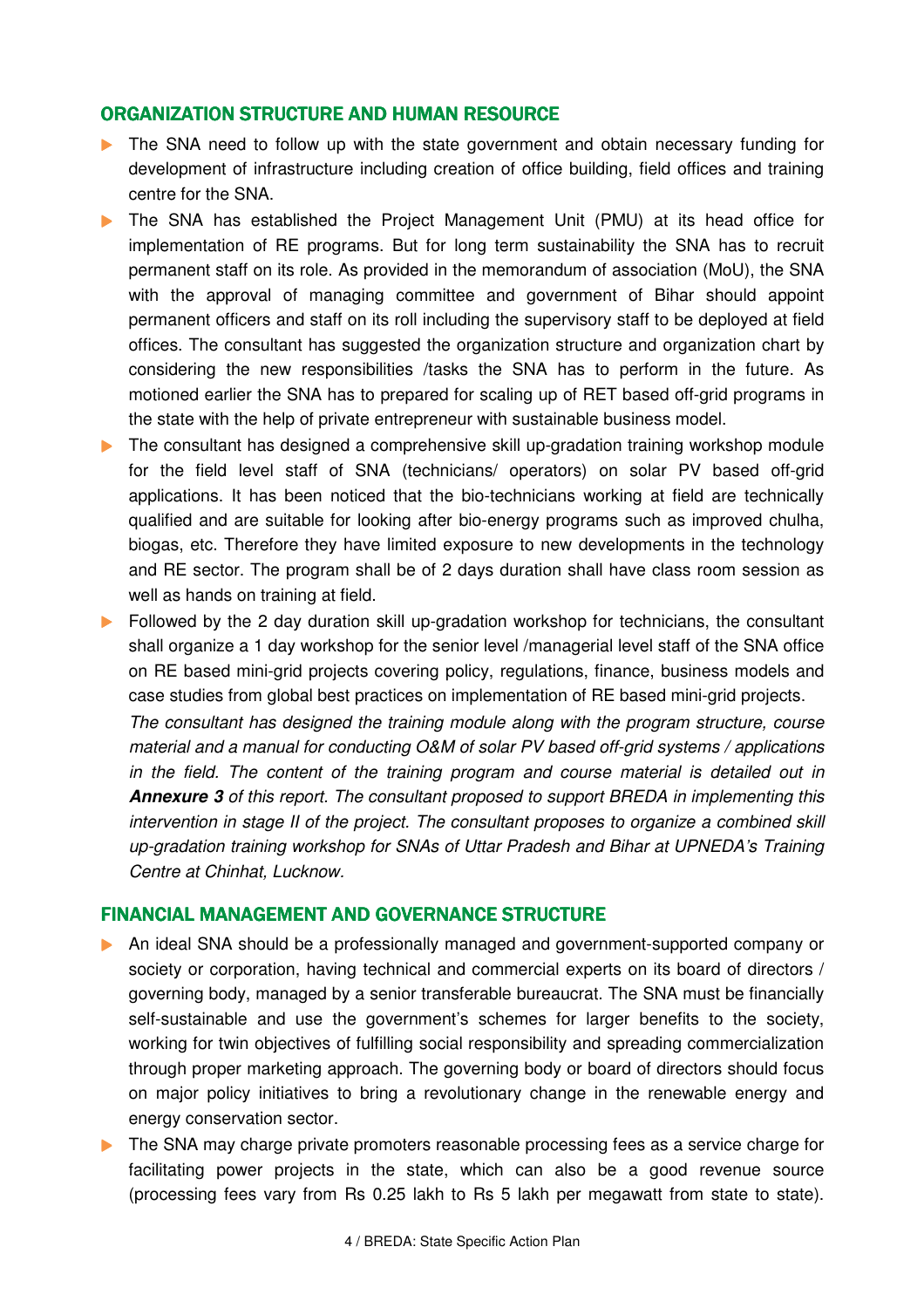Other minor sources of revenue to make the SNA self-sustainable are tender fees, business operations, consultancy etc. Needless to say, the deployment of funds in an efficient manner is also one of the key requirements for success. Hence, the ideal SNA will make optimum use of funds to achieve its social and commercial goals.

- The establishment section would amend the Service Rules of BREDA appropriately with the prior approval of governing council of SNA. The Service Rules can be amended by keeping in mind the organization structure proposed by the consultant under t he functional area 'organization structure and HR'.
- The establishment section should bring out document clearly specifying the job profile and roles and responsibility of staff working at BREDA.
- The SNA shall establish management information system (MIS) at the head office with the help of expert in the field. It will be helpful in tracking the day-to-day activities in a routine manner. The progress work, requirement of any mid-term reviews and follow-up actions can be ascertained by the MIS.

### POLICY AND REGULATORY FRAMEWORK

- The current RE policy issued by Government of Bihar needs to be amended by including separate section on promotion of RET based off-grid applications / projects in the state.
- The amended RE policy should provide a clear framework for implementation of RET based off-grid schemes in the state of Bihar, including the institutional arrangement, financial support, stakeholders participation in various RET based off-grid programs.
- The SNA should take initiative in providing easy and soft financing to RET based off-grid projects by utilizing micro-credit organization/ rural and cooperative banks / facilitating medium and small scale industries (SME) for manufacturing of RE based off-grid equipment /systems.
- The SNA should petitioned / follow up with The Bihar Electricity Regulatory Commission (BERC) for notifying regulations for operation of Mini-grid projects as per the recommendation of Forum of Regulators (FoR).
- Public–private partnerships should be encouraged to promote solar home applications in rural areas. In doing so, the government should clearly specify its grid expansion plans, and identify regions that are suitable for off-grid solar applications. Further, the government should prepare phase-wise targets for system deployment, establish a cost sharing mechanism, ensure product quality and provide partial subsidy to reduce upfront cost of solar systems. The public-private partnership may be implemented through Energy Service Company (ESCO) mechanism involving government, ESCOs empanelled by the local authorities and banks.
- **Community participation should be encouraged in promoting off-grid technologies. The SNA** should build up awareness about community-based projects; facilitate private participation through information dissemination and providing finance through banks. Community participation may be promoted through a joint venture between the community cooperative and private entity with clear distribution of labour among cooperative, private entity and a local NGO responsible for community capacity building.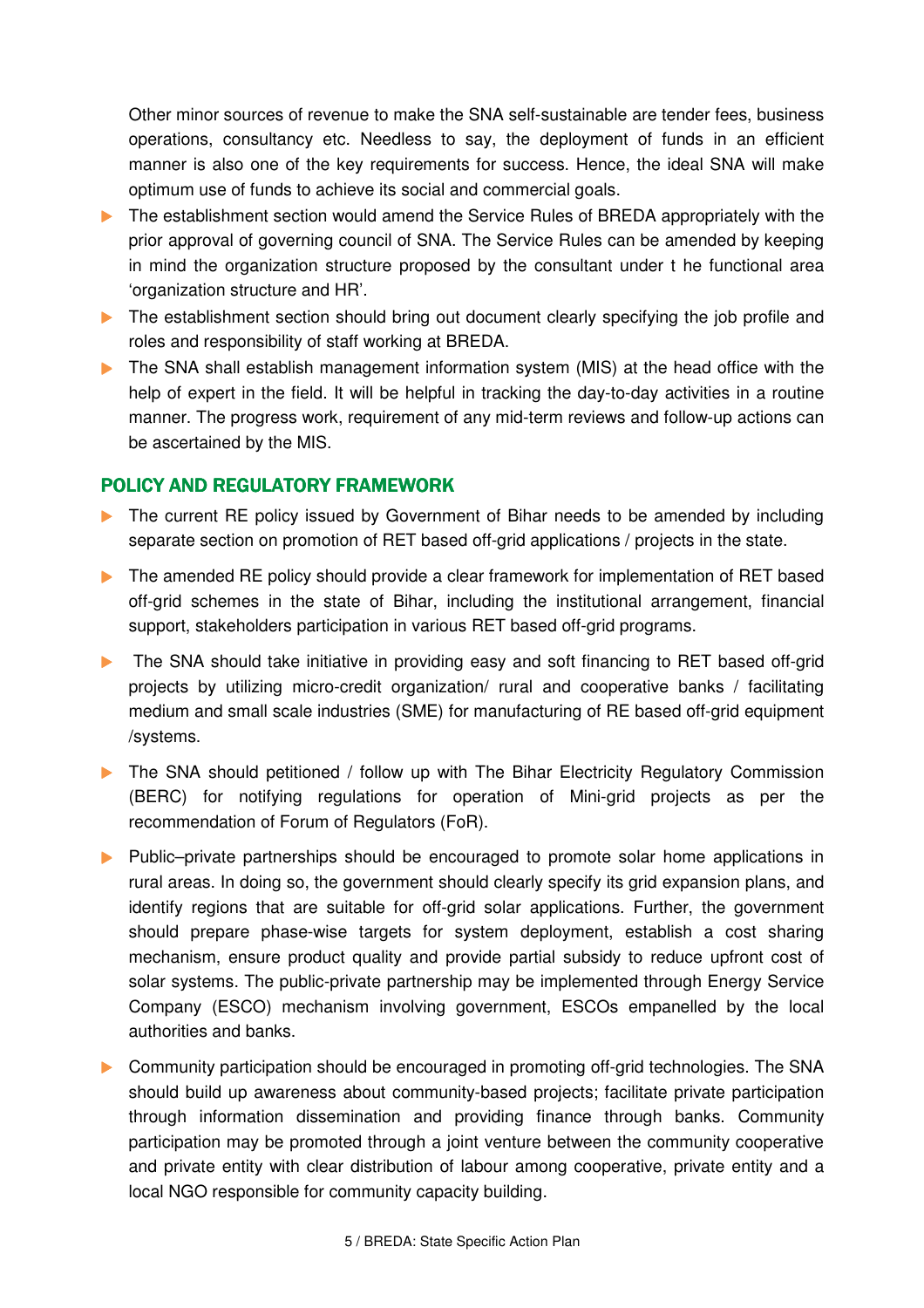- The government should promote business incubators using tax benefits, public-private partnership, low cost loans, encouraging private sector in technology tie-up. Besides, the government should (i) formulate and enforce regulations on product standards and requirements for manufacturers and installers, and (ii) support and promote testing and certification of renewable energy equipments.
- The SNA can engage dialogue with the neighboring country -Nepal whose experience in promoting sustainable energy technologies may become helpful for the country. The SNA can gain an understanding about government's participation, women participation in decision making and capacity development from Nepal's experience in rural energy development programmes.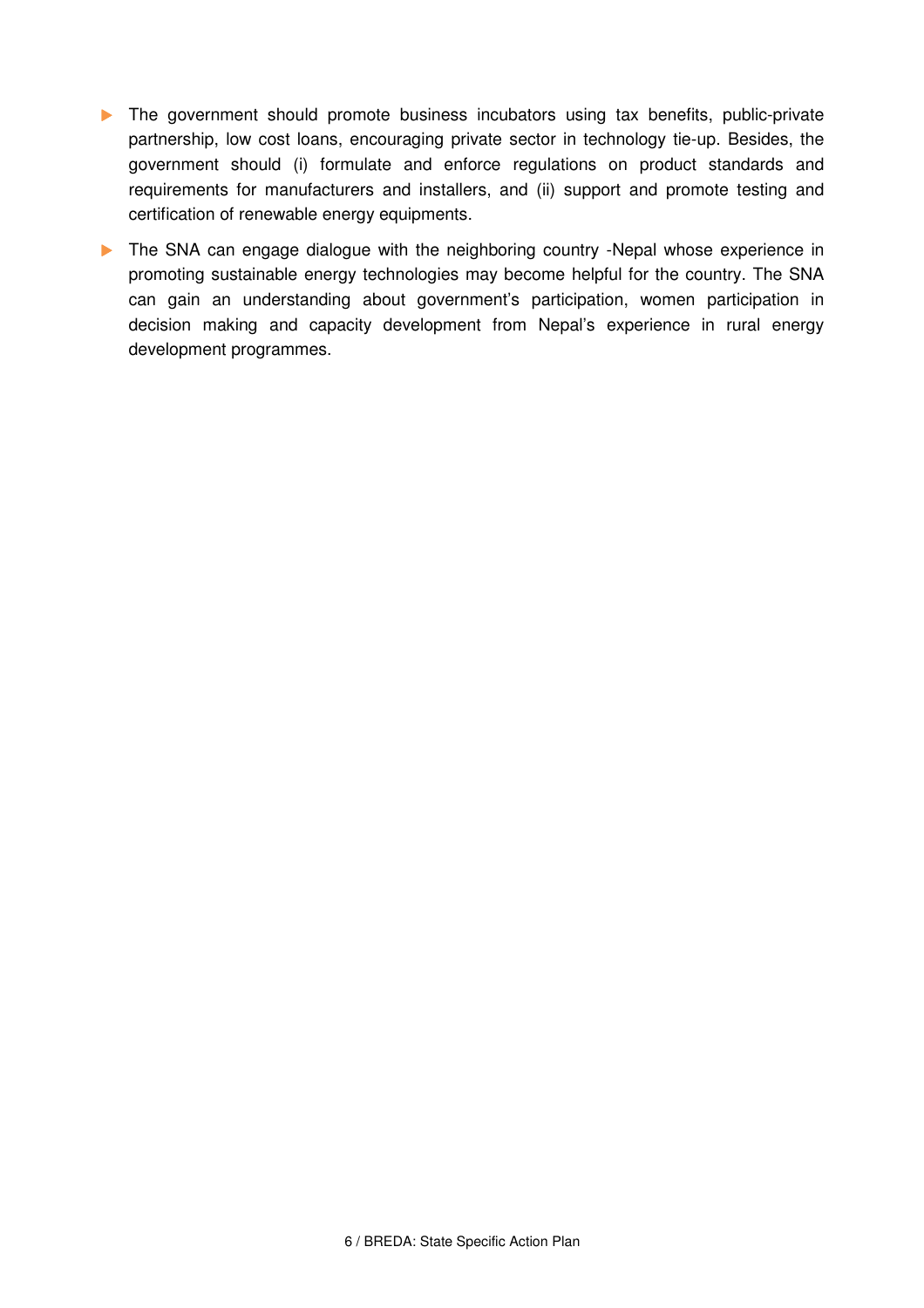# **CONTENT**

| $\mathbf{1}$            | <b>Introduction</b>                                                                                                                                               |    |
|-------------------------|-------------------------------------------------------------------------------------------------------------------------------------------------------------------|----|
| 1.1                     | <b>Understanding Bihar</b>                                                                                                                                        | 8  |
| 1.2                     | Scope of Work                                                                                                                                                     | 9  |
| 1.3                     | Approach and Methodology                                                                                                                                          | 10 |
| 2 <sup>1</sup>          | <b>State Specific Action Plan and Suggested Interventions</b>                                                                                                     | 12 |
| 2.1                     | Project Planning and Project Implementation                                                                                                                       | 13 |
| 2.2                     | Diagnostic Review                                                                                                                                                 | 14 |
| 2.3                     | Suggested Interventions and Action Plan                                                                                                                           | 15 |
| 3                       | <b>Organization Structure and Human Resource</b>                                                                                                                  | 17 |
| 3.1                     | Diagnostic Review                                                                                                                                                 | 20 |
| 3.2                     | Suggested Interventions and Action Plan                                                                                                                           | 21 |
| $\overline{\mathbf{4}}$ | <b>Policy and Regulatory Framework</b>                                                                                                                            | 27 |
| 4.1                     | <b>Diagnostic Review</b>                                                                                                                                          | 27 |
| 4.2                     | Suggested Interventions and Action Plan                                                                                                                           | 28 |
| 5                       | <b>Financial Management and Governance Structure</b>                                                                                                              | 30 |
| 5.1                     | <b>Diagnostic Review</b>                                                                                                                                          | 30 |
| 5.2                     | Suggested Interventions and Action Plan                                                                                                                           | 31 |
|                         | <b>Enclosures</b>                                                                                                                                                 |    |
| $\mathbf{1}$            | Design of Web based Online Complaint Registration and Grievance Redressal<br>System for the SNA                                                                   | 34 |
| $\mathbf{2}$            | Content of the Standard Document / Manual being Developed for Conducing<br>Feasibility Study / DPR for RE based Mini-Grid Projects in the State                   | 39 |
| 3                       | Training Module, Program Structure, Content of Course Material and a Manual for<br>Conducting O&M of Solar PV Based Off-Grid Systems / Applications in the Field. | 40 |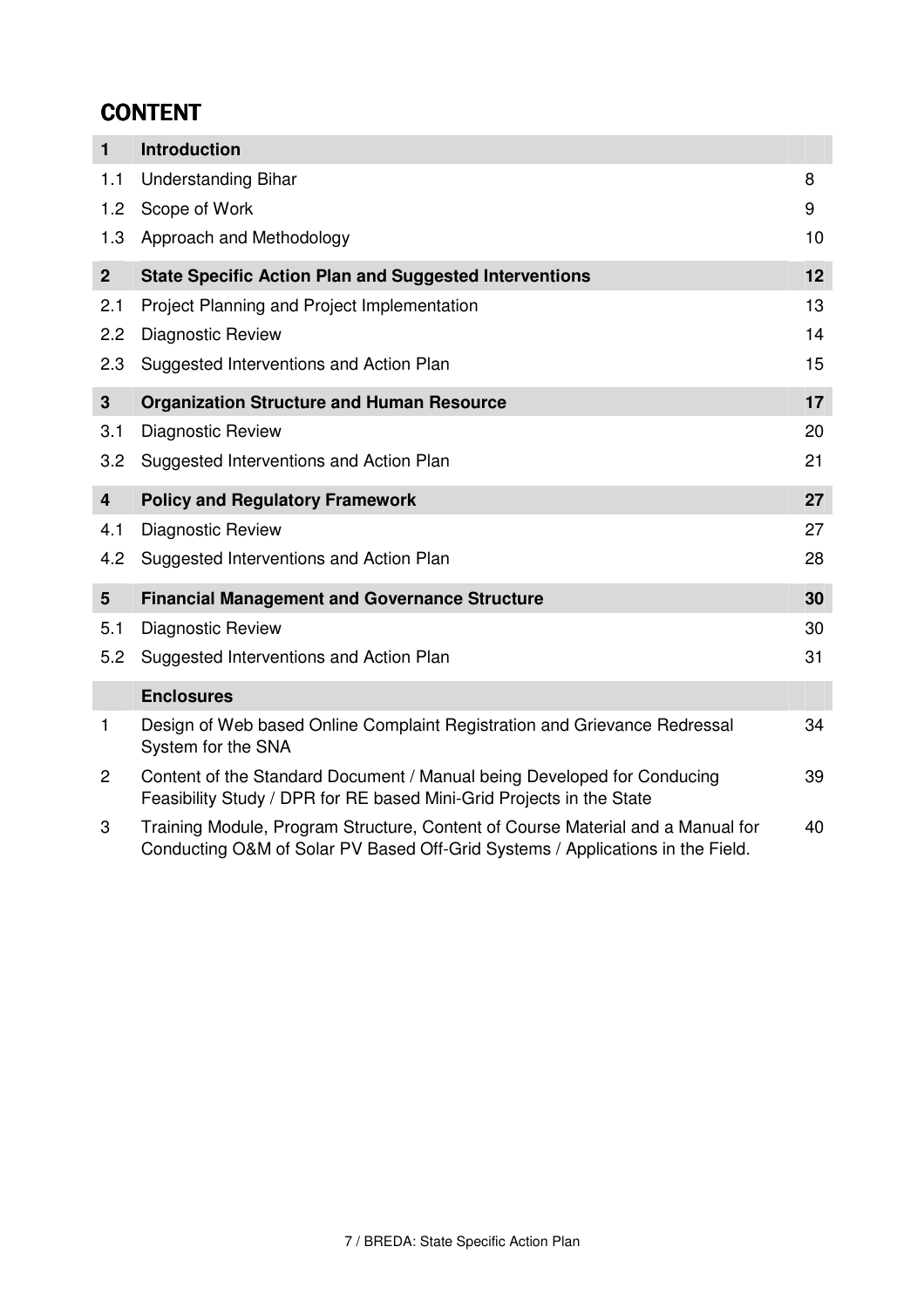# **1. INTRODUCTION**

## 1.1 UNDERSTANDING BIHAR

Bihar is one of the densely populated states in India with around 90% of the population living in rural areas. Though the economy of Bihar has recorded double digit growth, it still ranks at the bottom among states with respect to per capita income. The industrial sector in Bihar remains in a bad shape, with its growth rate much below the national average. In terms of income generated, the industrial sector in Bihar accounts for hardly 3.2% of the net domestic product of the state, whereas the national average is 20.1%. Small industries, dominated by tiny enterprises and artisan-based industries play a significant role in the industrial sector of the state. And with the division of the state into two, most of the mineral reserves have now passed onto Jharkhand. More than 50% of the state's population still lives below the poverty line, and continues to depend on agriculture as the prime source of livelihood. The farm/agricultural landholding pattern is characterized by an overwhelming majority of marginal, small, semi-medium and medium farms. However, the agriculture sector does play an integral role in the development of the state because of the availability of fertile land and ample water sources. But erratic supply of electricity to the agricultural sector has pushed up the fossil fuel (diesel) demand especially for pumping purposes. This has made the agricultural sector unsustainable and has increased the state government's subsidy burden on diesel.

Also, as per the 2011 Census, around 85% households in the state do not have access to electricity. The state thus faces formidable challenges in meeting its energy needs and in providing adequate energy of desired quality in various forms in a sustainable manner and at competitive prices. In order to sustain the present GDP growth rate, the state needs to increase its primary energy supply and electricity supply in tandem.

**Power Sector in Bihar**: Bihar has the lowest annual per capita consumption of electricity in the country at 118 kWh, against the national average of 778.71 kWh. The state is facing acute power shortage not only for peak load, but also for base load requirement. Further, the power deficit is increasing year-on-year. The peak deficit has been around 30% from past 6-7 years. A number of projects have been approved by the state government to enhance the availability of power. Most of these power projects are under the Public-Private Partnership mode. Bihar has total installed power generation capacity of 525.8 MW. However, most of these thermal power projects are either closed or operating at de-rated capacity, and hence the installed capacity has less relevance when we see the actual electricity generation from these projects. At present, there are only 2 thermal power stations in the state sector — Barauni Thermal Power Station (2x50 MW and 2x110 MW) and the Kanti Thermal Power Station (2x110 MW). Due to various technical reasons and financial crunch, the present generation capacity of these plants is 50 MW–60 MW and 80 MW–90 MW respectively. Up to 15 March 2013, a total of 22,712 villages and 23,38,251 thousand BPL families have been connected to the grid under Rajiv Gandhi Grameen Vidyutikaran Yojana (RGGVY).

| Table 1 Census data of Households in Bihar as per source of Lighting |             |
|----------------------------------------------------------------------|-------------|
| Total no. of households in Bihar                                     | 1,89,40,629 |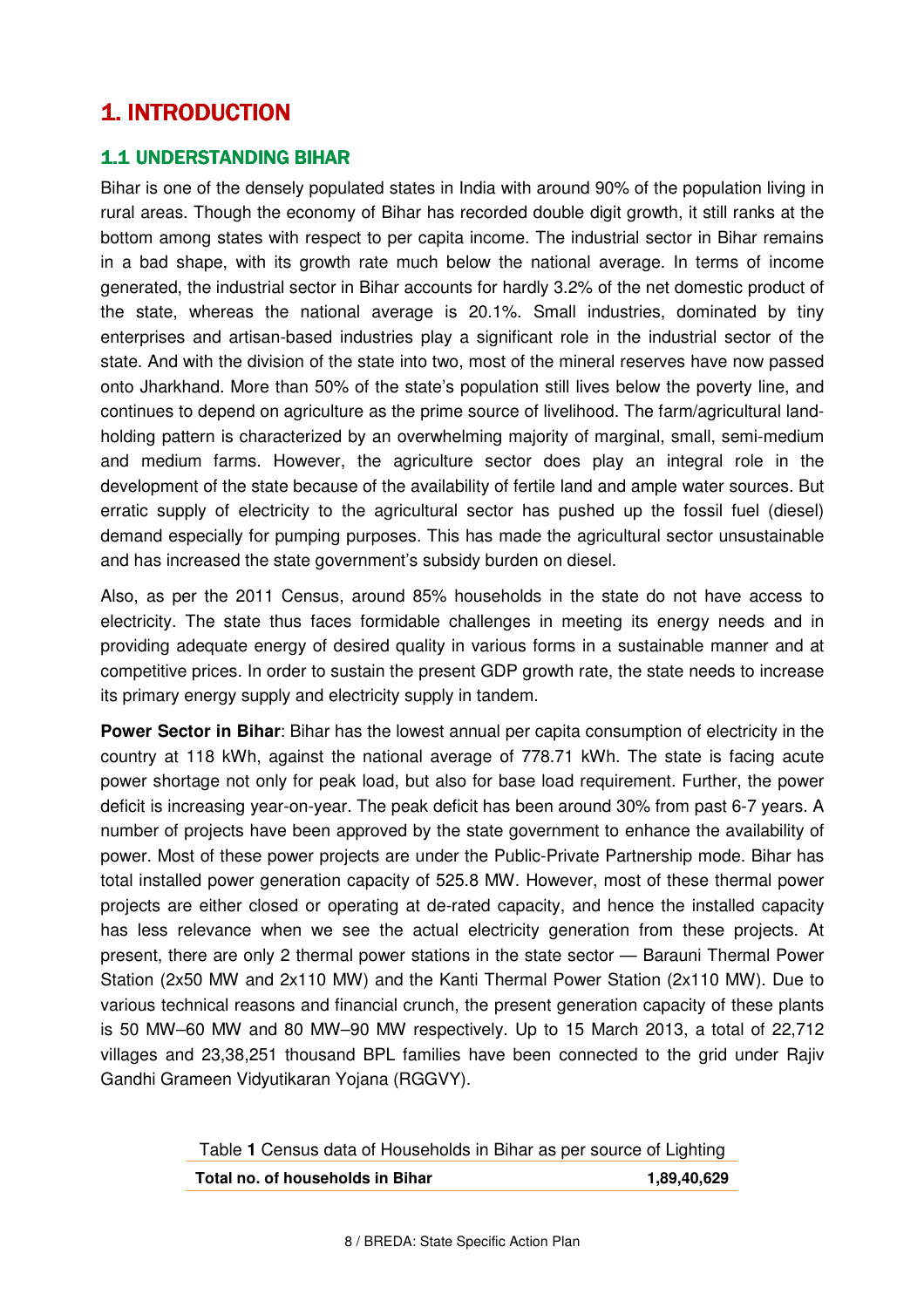| 30,98,435   |
|-------------|
| 1,56,12,491 |
| 1,09,389    |
| 15040       |
| 1,57,32,805 |
| 83%         |
|             |

(Ref: Census 2011- Household by Main Source of Lighting

The state government and the central government have the obligation to provide access to electricity for uplifting the livelihood of the population. Hence, providing access to all households has been accorded the highest priority.

Relevance for promoting RETS based off-grid projects /solutions: Presently, 85% of the households in Bihar do not have access to electricity and have to depend on fossil fuels for lighting purposes. The decentralized off-grid RET based energy systems or micro-grids based on locally available RE resources can provide these households with an alternative solution for providing uninterrupted electricity supply. The conventional grid extension may not be possible or financially viable in several pockets of the state. The programme based on off-grid RET based systems can be implemented in those places with locally available resources. This will prove to be a cost-effective solution to meet the local demand of electricity, and also save the state expenditure on the capacity addition of generating station as well as extension of transmission network.

Considering the future growth in demand of electricity and constraints arising out of conventional power generation in Bihar, large-scale deployment of RE would be a better solution in terms of energy access and energy security for Bihar. The development of RE is in a very nascent stage in Bihar. However, there is considerable potential for development of SHP, biomass and solar-based power projects in the state.

### 1.2 SCOPE OF WORK

WISE has been awarded the work of capacity building of SNAs in 'Block A' states comprising 1) Uttar Pradesh 2) Bihar 3) Jharkhand and 4) West Bengal. The scope of the work as agreed between MNRE and WISE, as given under the Request for Proposal (RFP) and the contract signed between MNRE and WISE is elaborated below:

#### Stage-I: Preparation of State Specific Action Plan (SSAP)

- Undertake diagnostic review of 4 states i.e. Uttar Pradesh, Bihar, Jharkhand and West Bengal.
- ▶ Sensitize the SNA management and state government on the critical issues that may exist in various functional areas, specifically governance structure, autonomy, available skills etc;
- Identify priority areas for capacity building and institutional strengthening; and
- Develop a State Specific Action Plan (SSAP) for given four states.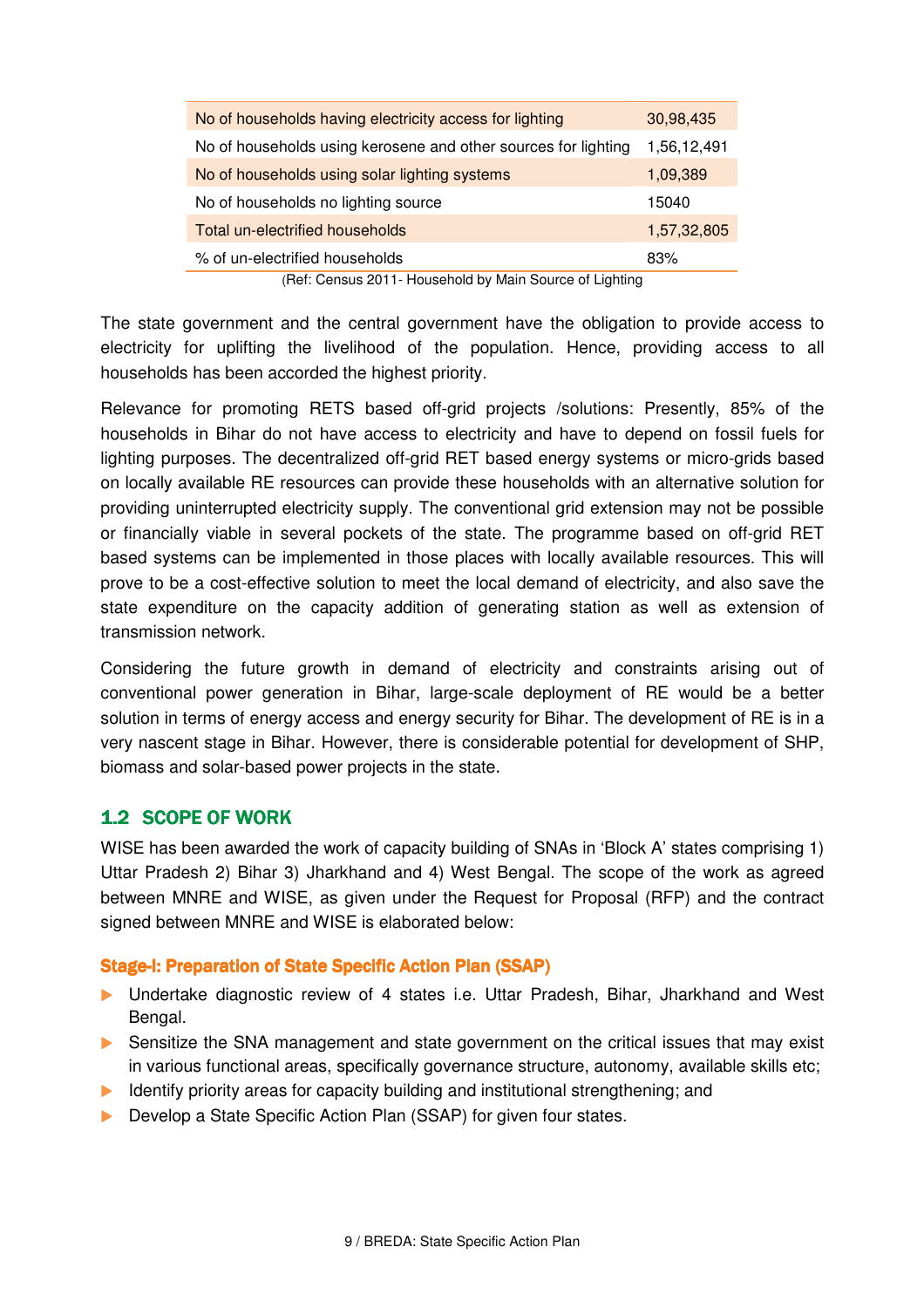### Stage – II: Implementation of the State Specific Action Plan (SSAP)

- **Implementing a maximum of three short term interventions on organizational strengthening** for the states which would be identified as quick wins from the previous stage.
- Holding minimum of two combined skill up-gradation and training programs for the personnel of 4 states and other stakeholders to meet the requirement of skilled manpower for the development of rural energy access projects.
- Holding final workshop in each state.

### 1.3 APPROACH AND METHODOLOGY

The concise objective of MNRE behind commissioning this study is to **undertake Capacity Building of SNAs and prepare them for promoting RET based Off-grid solutions for electrifications in Rural Areas in more innovative ways.** Traditionally in India the rural electrification program has been based predominantly on extension of centralized grid through RGGVY scheme. However, progress in household electrification under RGGVY has remained slow due to high cost of grid extension to remote areas, low paying capacity of the consumers and limited electricity demand in such areas. It is therefore advisable to extend the central grid only where it makes economic sense; alternatively following two off-grid RE options are advisable:

- **Promote off-grid RE based energy access solutions for electrification of rural areas like** solar home lighting in sparsely populated area with weak demand potential.
- **Promote RE based decentralized distributed generation and supply projects (mini-grids) in** the villages outside the reach of central grid where agriculture/commercial demand can come up in the future.

The consultant had therefore focused attention on the areas mentioned in (i) and (ii) above, while collecting the data as well as developing the diagnostic review report of the SNA. The State Specific Action Plan (SSAP) being developed by the consultant shall be directed towards capacity building of individual officials together with **strengthening of the institution for effective scaling up of the off-grid energy/ electricity access projects.**

#### Methodology

As part of the study, the consultant has got opportunity to visit the SNA for data collection and holding interaction with the key officials of SNA. At beginning of the study the consultant has designed the questionnaire / data collection format for collecting the data on the key functional areas of the SNA viz organization structure and HR, Project Planning and project implementation, Financial management and governance structure and policy and regulatory framework prevailing in the state. Prior to visiting the BREDA office (22-24 December 2014), the consultant had circulated the questionnaire / data collection format designed for collecting data on the key functional areas of the SNA. The Deputy Director, BREDA designated as nodal officer for this study help WISE team in collecting the requisite data / information available in the office. During the visit, discussions were held with the Assistant Director (Technical), and other key member of the Project Management Unit set up in BREDA to look after the implementation of different RE programs. Information was collected along with supporting documents on key functional areas with respect to the RE programs being managed by BREDA with special focus on RET based off-grid programs for electricity / energy access.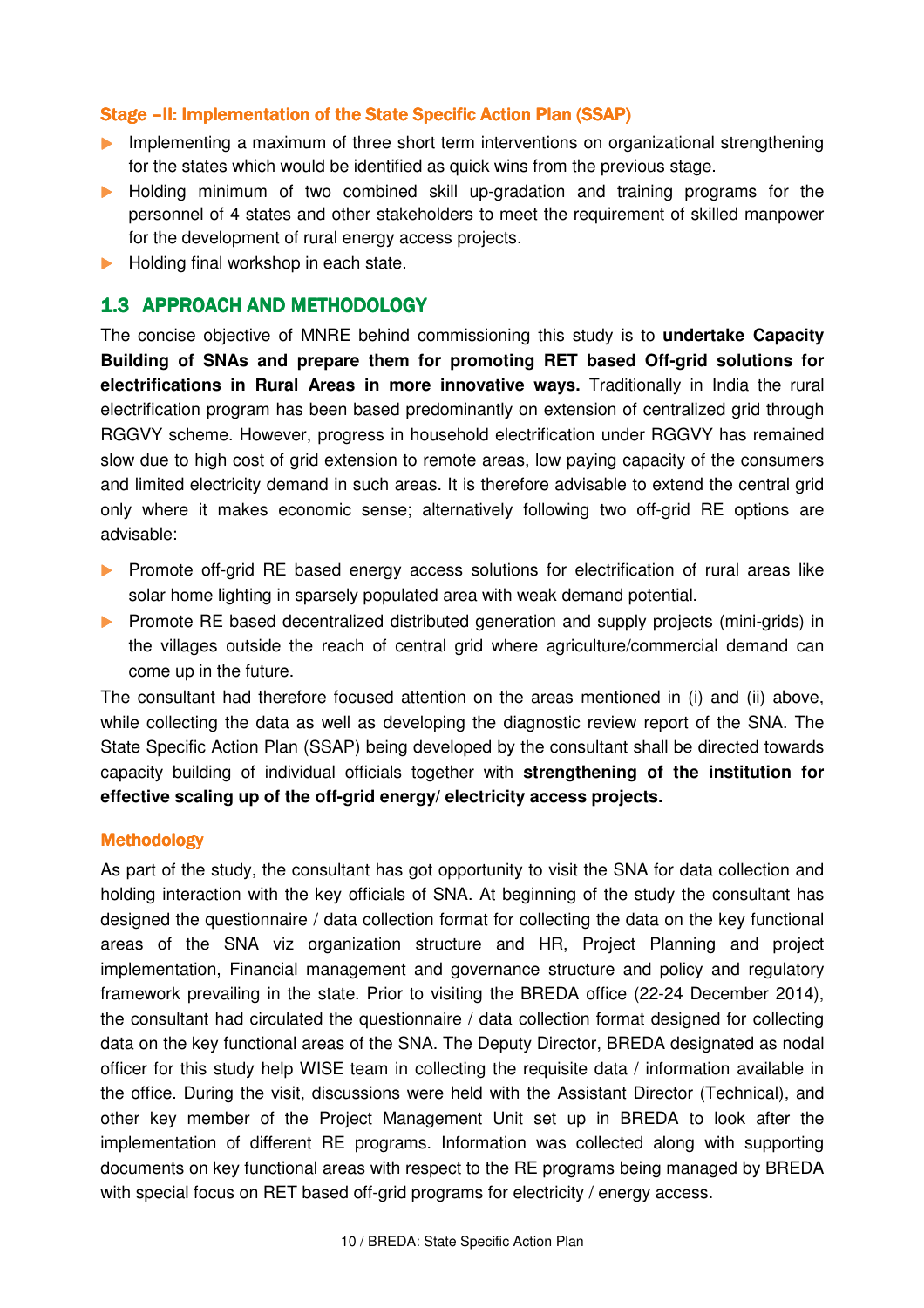#### **Preparation of Diagnostic review Report**

Subsequent to visit to SNA, the consultant had reviewed the functioning of the SNA in the key functional areas by examining the data collected from the SNA. Whenever necessary more information / clarifications were sought from the designated officers of the SNA over telephone. The consultant had critically examined the present organization structure, human resource, project planning and project implementation procedures followed, financial management and governance structure and policy and regulatory framework that prevails in the state from the point of view of promotion of RET based off-grid solutions / systems in the rural areas. A diagnostic review report was prepared highlighting the gaps/ short comings noticed in the key functional areas of SNA which the consultant feel are directly or indirectly hampering the scaling up of RET based off-grid RE programs in the state.

#### Preparation of State Specific Action Plan

The State Specific Action Plan (SSAP) is prepared so as to overcome the gaps / issues identified in the diagnostic review analysis. The SSAP shall clearly specify the suggestions / interventions required to overcome the issues / gaps identified in the key functional areas of the SNA. The draft SSAP shall be presented before the SNA for incorporating their suggestion before finalizing it. Three short term interventions from the SSAP shall be selected for implementation after taking consent of MNRE and the SNA. The consultant shall help the SNA in implementing the three short term interventions.

#### Training Program and concluding workshop

The consultant shall organize two training programs for capacity building of the SNAs and other Key stakeholders. The concluding workshop shall be organized at the end of the project to share the findings and experience.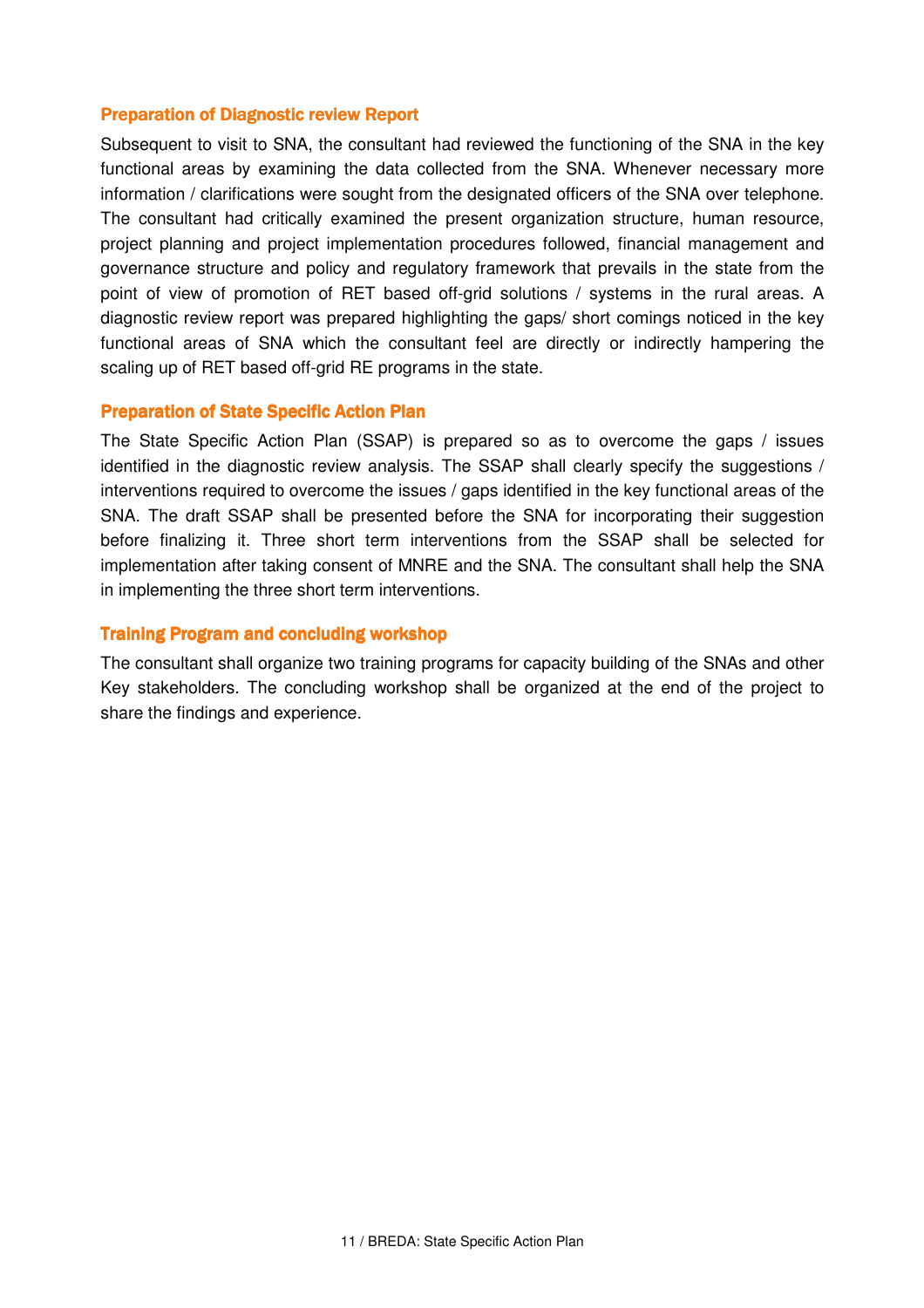# 2 PROJECT PLANNING AND PROJECT IMPLEMENTATION

BREDA is implementing both MNRE sponsored as well as state government sponsored off-grid RE programs in the state. In addition, the Bureau of Energy Efficiency, Ministry of Power, has appointed BREDA as the state designated agency (SDA) for implementation of the provisions under the Energy Conservation Act in the state. The Bihar Hydro Power Corporation (BHPC) is responsible for development of decentralized distributed generation projects under the DDG scheme of the Ministry of Power and small hydro power projects up to 25 MW in the state. The DDG program is learnt to be transferred to BREDA soon.

Bihar, one of the most populous states in India has low per capita availability of electricity, much less than the national average. Around 83% households in the state still do not have access to grid electricity. The state government and the central government have the obligation to provide access to electricity for uplifting the livelihood of the population. Therefore, the promotion of RET based off-grid solutions for electrification of rural areas assumes top priority for the state and central governments.

### RET based Programs / schemes implemented by the BREDA

The following RET-based off-grid programs / schemes are being implemented by BREDA for providing electrification / energy access in rural areas of Bihar. Some of these programs, particularly the rooftop solar PV program is also implemented in urban areas of the state.

### **I. Solar PV Power Plant (25 kWp)**

Under this scheme, BREDA installs grid-connected rooftop solar PV (SPV) power plant of standard size of 25 kWp for the beneficiary. During the 12th plan period, BREDA proposes to install a total of 114 such plants having a capacity of 25 kWp each at 3 locations in each of the 38 districts of the state. The SPV power plants are designed to have six hours of autonomy period. In order to implement this scheme, BREDA receives 30% capital subsidy from MNRE while the remaining 70% is provided by the state government in the form of state level subsidy.

Interestingly, against the target of setting up 77 SPV plants of 25 kWp capacity each during FY 2013-14 and FY 2014-15, BREDA is setting up 114 plants in various districts across the state.

### **II. Solar PV Irrigation Pumps**

BREDA is implementing solar PV irrigation pumps program on a large scale in the state. During FY 2014-15 and FY 2015-16, the SNA proposes to install around 3000 SPV pumps of 2 HP and 3 HP capacities in equal numbers. The SPV pump system consists of 1800 /2700 Wp solar array along with DC submersible motor pump of 2 /3 HP capacity. This scheme is implemented by availing financial assistance from both the central and state government. The central and state government provides 30% and 45% of the cost as subsidy respectively, whereas the end users meet 25% of the cost of the system. The SPV pump scheme has witnessed success in the state and has been accepted by the end users as it is beneficial for the farmers who could not irrigate their farms due to acute shortage of electricity. BREDA has installed 560 numbers of 2 HP pumps and 1000 numbers of 3 HP pump of such SPV pumps during FY 2012-13 and FY 2013-14 respectively, whereas installation of 300 SPV pumps during FY 2014-15 is in progress.

## **III. Roof top SPV Power Plant Program (50-200 KWp)**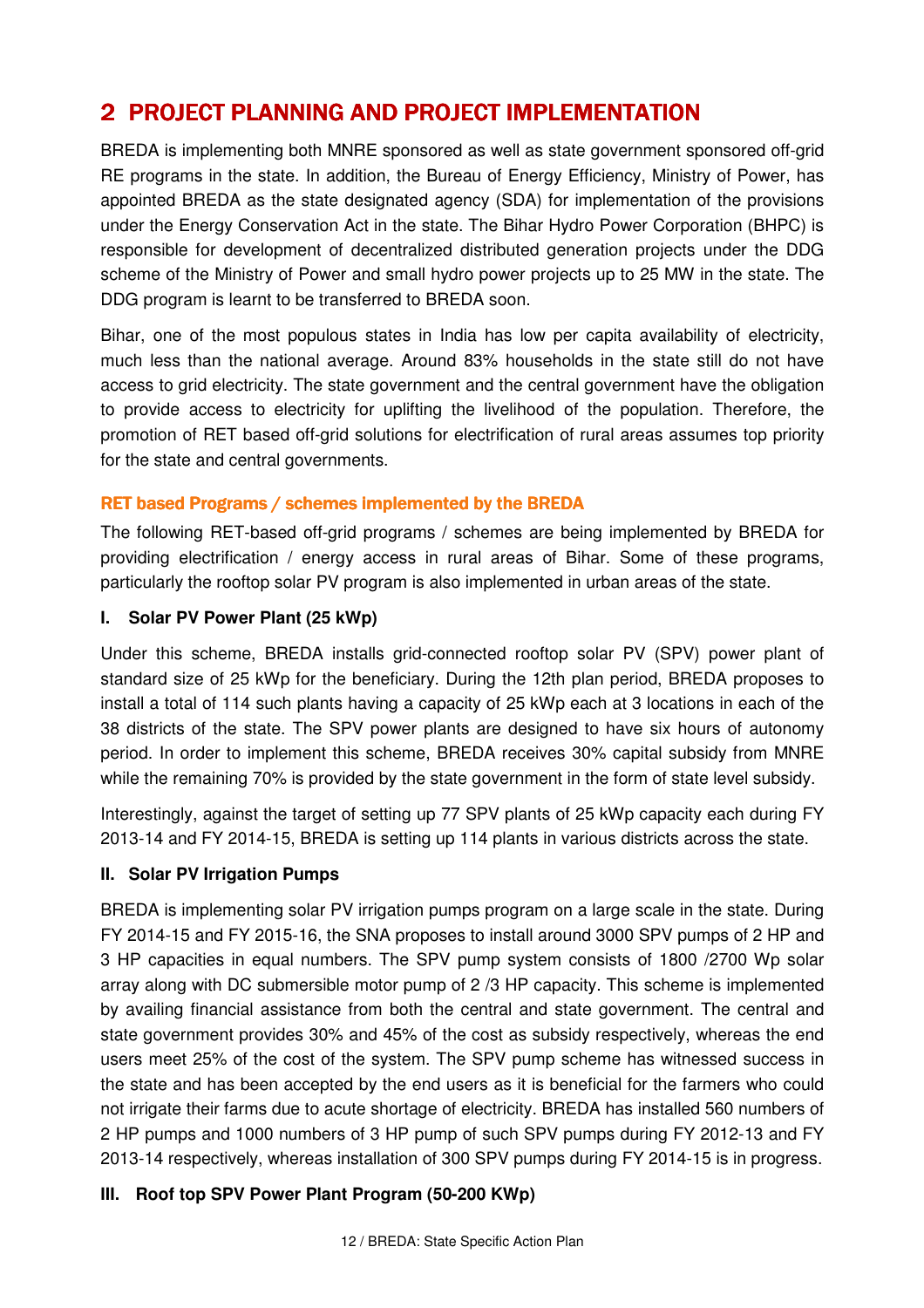BREDA has installed grid-connected rooftop solar PV power plants of capacities ranging from 50 kWp-200 kWp on the rooftops of government / public sector buildings at different locations in the state. BREDA has made a provision for installation of 14 numbers such rooftop plants of government/public building during the 12th Five Year Plan. This program is also funded by the state and central governments.

### **IV. Solar Home-light and High Mast Program**

Under this scheme, BREDA provides stand-alone solar home lighting systems / solar streetlights to poor people. The system consists of a 12 Wp solar panel, a 12 AH battery and white-LED of a minimum of 15 Lux capacity. Under this scheme, the end users are provided 90% capital subsidy (30% from MNRE and 60% from the state government, whereas the balance 10% is borne by the end user.

### **V. Solar Lantern Program**

Under this scheme, BREDA provides solar lanterns to the poor people belonging to the schedule caste and schedule tribe community. The system consists of a 5Wp solar panel, a 7AH battery and a white-LED having a minimum illumination level in Lux at different distances. The state government provides 100% capital subsidy for implementation of this program as no central subsidy is available for this scheme.

### **VI. 100% Producer Gas Engine (32Kw with 60 Kw gasifier)**

This scheme is implemented to establish producer gas run engines to locally generate and distribute electricity in rural areas. The private entrepreneurs are encouraged to set up such distributed generation and supply projects for providing electricity to un-electrified areas in the state. Along with MNRE subsidy of 30%, the state government also supports the program by providing 21% capital subsidy to the investors.

## 2.1 PROJECT IMPLEMENTATION ARRANGEMENT

BREDA conducts a transparent competitive bidding process for selecting the manufacturers / suppliers for installation of RET based systems /equipments under different programs elaborated above. BREDA has developed a standard tender document for each of the program outlined above. The tender document specifies the detail scope of work, along with the terms and conditions of the contract and technical specifications of the type of RET based system /equipment that needs to be installed under the contract.

Interestingly, BREDA conducts national-level competitive bidding using the internet platform through 'e-tendering' route rather than limiting the process to state-level or to empanelled suppliers/manufacturers / contractors associated with the SNA. It has been noted that this particular move of the SNA has resulted in the discovery of better products with lower system costs.

For monitoring the tender process and tender evaluation, BREDA has formulated a tender evaluation committee consisting of the following members

- Director, Deputy Director and Assistant Director of BREDA
- **Professor from National Institute of Technology, Patnal**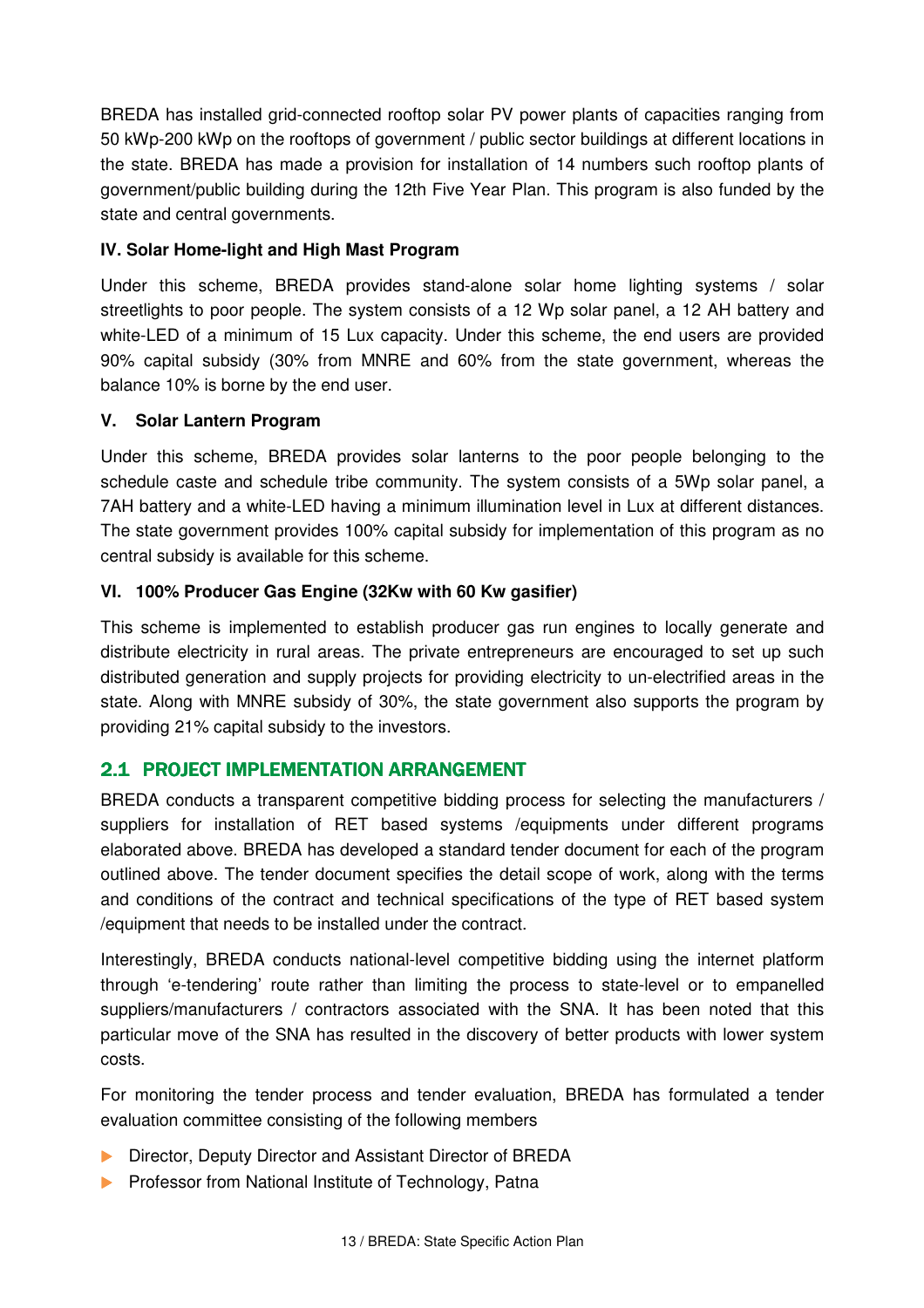- **Representative from DISCOM**
- Head of Energy Department, Government of Bihar

PMU officials check and inspect the material for quality periodically during execution of the work. Officials check the capacity and I-V curve of solar panel on random sample basis. Apart from this, the Assistant Director (Technical), BREDA, carries out random site inspection during the execution of the work.

The monthly progress report is submitted by the investor to BREDA on a regular basis. After completion of the work, BREDA conducts the final inspection, and after satisfactory completion of the work, 80 to 90% payment is released to the contactor. The balance is retained and released during the Operation and Maintenance (O&M) period of 5 years.

**Operation and Maintenance:** The manufacturer/ supplier of RET based off-grid systems is responsible for conducting O&M work of the systems for the five year period after installation and commissioning. The scope of work covers supply, installation, and operation and maintenance. The payment release terms are accordingly designed and part payment is retained so as to cover the operation and maintenance period.

**Project Monitoring and Evaluation:** There are no specific procedures / guidelines for project monitoring, data collection, report preparation and evaluation. The BREDA website does not display any data with regard to the status of RET based off-grid systems installed in the past or provide details of the end users who have benefited from different programs/ schemes undertaken by BREDA.

## 2.2 DIAGNOSTIC REVIEW AND IDENTIFICATION OF CRITICAL GAPS

- BREDA need to undertake renewable energy resource assessment to map the potential areas across the regions/ districts for implementation of RET based off-grid systems / projects in the state. The assessment should comprise such other information as would be useful in developing RET based off-grid systems / projects by private entrepreneurs, such as infrastructure availability, village-wise energy demand, purchasing capacity of consumer, etc.
- **BREDA** needs to make its website more informative and user-friendly. The website should provide all information related to the type of RET based off-grid projects / schemes being undertaken by the SNA along with information regarding the end users who have benefited from such projects / schemes. The website should also display the operating condition of RET based systems / equipments installed in the past.
- BREDA should devise a mechanism for effective operation and maintenance of RET based off-grid systems / projects by involving local NGOs, SHGs. Development of supply outlets for easy availability of RET based off-grid systems / parts and services in all regions of the state is necessary.
- A mechanism for recording complaints from the beneficiaries of RET based off-grid systems / equipments through toll free telephone numbers should be created. A complaint register can be maintained at the headquarters which can subsequently be linked to the BREDA website.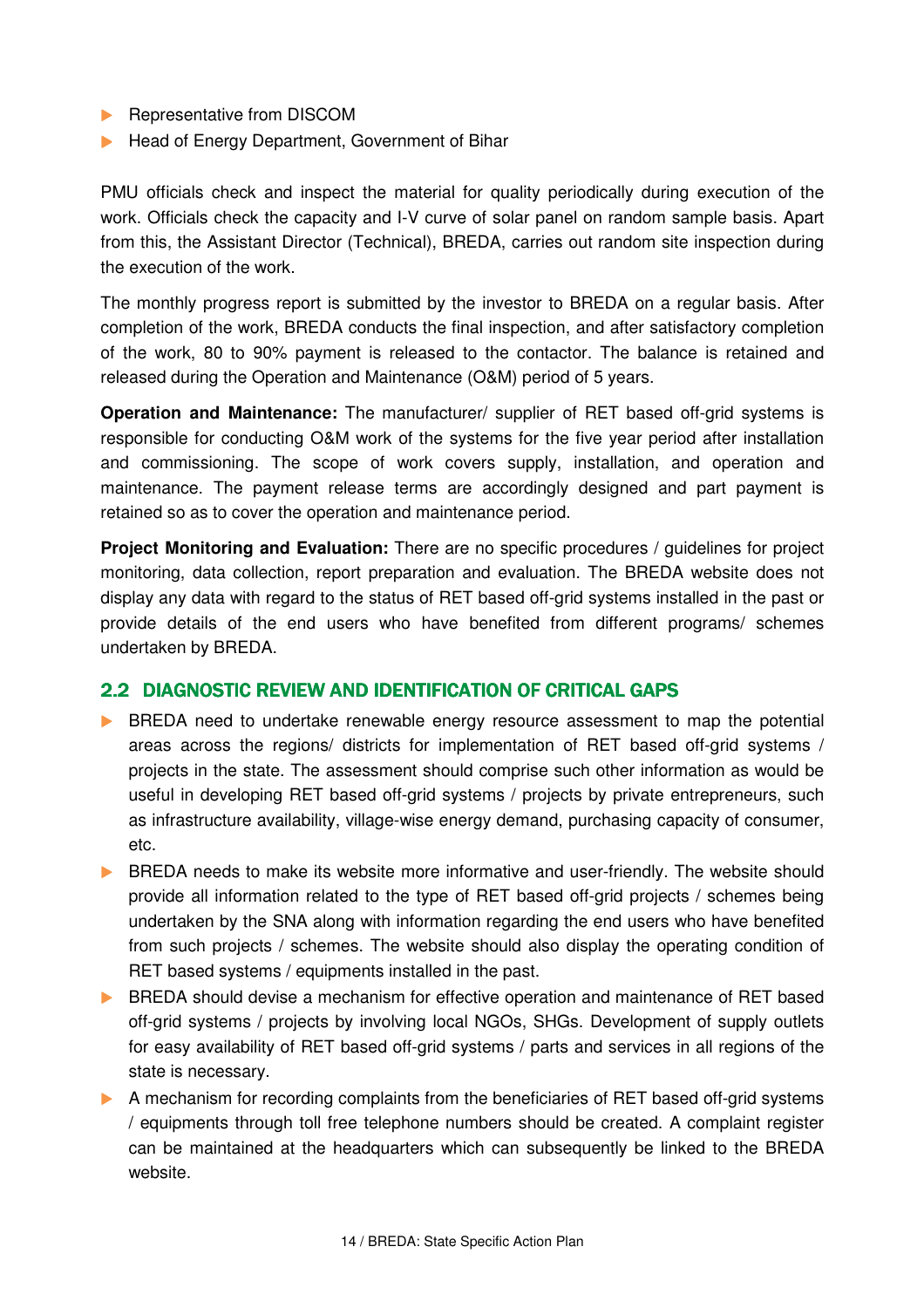- A mechanism for monitoring, verification and performance analysis of the RET based offgrid systems / equipments installed in the past should be put in place. The job and responsibilities of monitoring, verification and performance analysis should be allocated to the field staff. Article 2.11 of the Memorandum and Articles of Association of BREDA provides for undertaking sponsor studies as regards cost analysis, techno-economics, and socio-economic conditions to assess the performance of New and Renewable Energy systems and devices.
- A guideline/ reference document for preparation of feasibility reports/detailed project reports for implementation of decentralized distributed generation and supply projects (mini-grid projects) should be developed with the help of private investors.

## 2.3 SUGGSTED INTERVENTIONS AND ACTION PLAN

- **BREDA** needs to impart necessary training to its staff to undertake renewable energy potential assessment / mapping the potential areas for implementation of various RET based off-grid systems / solutions across the districts / regions in the state. The necessary application software like PV-syst, GIS tools, METEONORM database should be made available to the staff by the SNA.
- **BREDA** should take initiative in developing web based online Grievance Redressal System for recording complaints from the beneficiaries about the RET based off-grid systems / application installed by the SNAs through toll free telephone number which is further integrated with web based complaint management system. This mechanism shall ensure both recording of the complaints and timely action for rectification of the fault / problem noticed in the RET based systems/ applications. The data stored in the online system can be further analyzed to know how efficiently a particular RE based off-grid system / application is working on the field. Such type of user-friendly online interface created for end users /beneficiaries to communicate with the implementing agency shall reduce the distance and time required in the communication and built confidence in the end users about the RET based off-grid applications .

The consultant has designed the web based online complaint registration and grievance redressal system for BREDA. The detail design and process flow diagram for the application is provided in **Annexure 1** of this report. The consultant proposed to support BREDA in implementing this intervention in phase II of the project.

- The SNA shall set up an accreditation program for all off-grid renewable energy manufacturers, system integrators, developers, and O&M services providers, consultants etc from the state so as to create a database and ensure the adherence to required regulations.
- The SNA shall involve the engineering colleges / polytechnic institutes from the state in conducting testing of the RET based system/equipments on regular basis to ensure adherence to standards specified in the tenders floated for various works.
- Solar PV irrigation pump is one of the potential RE based off-grid applications for the state. Presently this program is implemented on large scale in the state of Bihar. For performance analysis of SPV pump an on line monitoring system with data logger can be established at BREDA office to access the online data of various pump installation sites from the head office.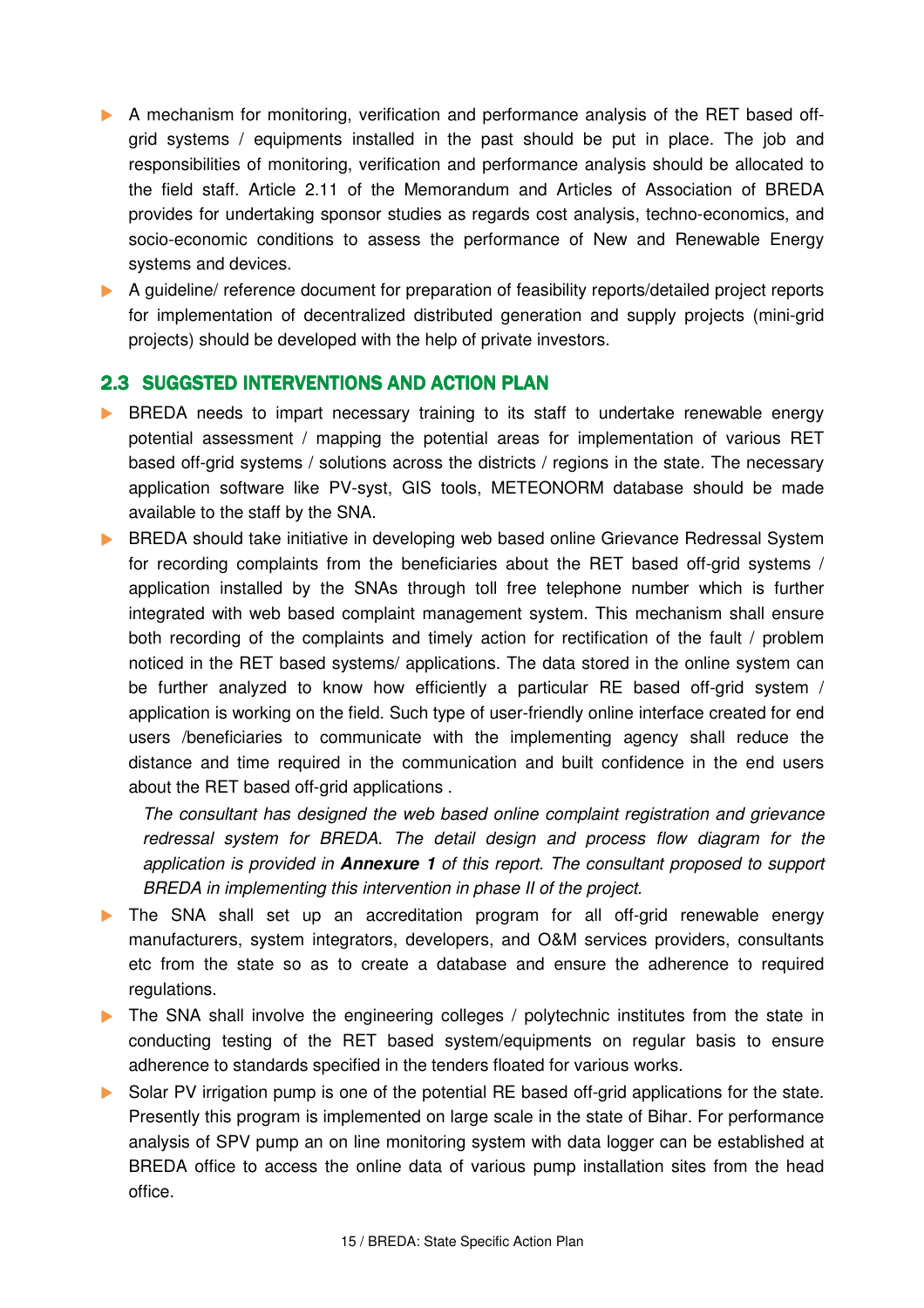**BREDA** should formulate strategies for effective operation and maintenance of RET based off-grid systems / projects by involving local NGOs; self help groups (SHGs). The local people needs to be trained to look after the operation and maintenance of RET based offgrid systems / solutions installed in their area, open supply outlets for spare parts in the rural areas.

Standard guidelines / document for preparation of feasibility report / DPR study for mini-grid project can be prepared as reference document. This document should outline the standard methodology for site survey, RE potential assessment, demand survey, socio-economic survey, selection of RE technology and sizing of mini-grid power plant, design of power distribution network and techno-economic viability check for such projects.

The consultant is preparing such manual / standard document for the SNA which can be used while conducing feasibility study / DPR for RE based mini-grid projects in the state. The brief content of the document is presented in **Annexure 2** of this report. The consultant proposed to consider this as  $2^{nd}$  short term intervention.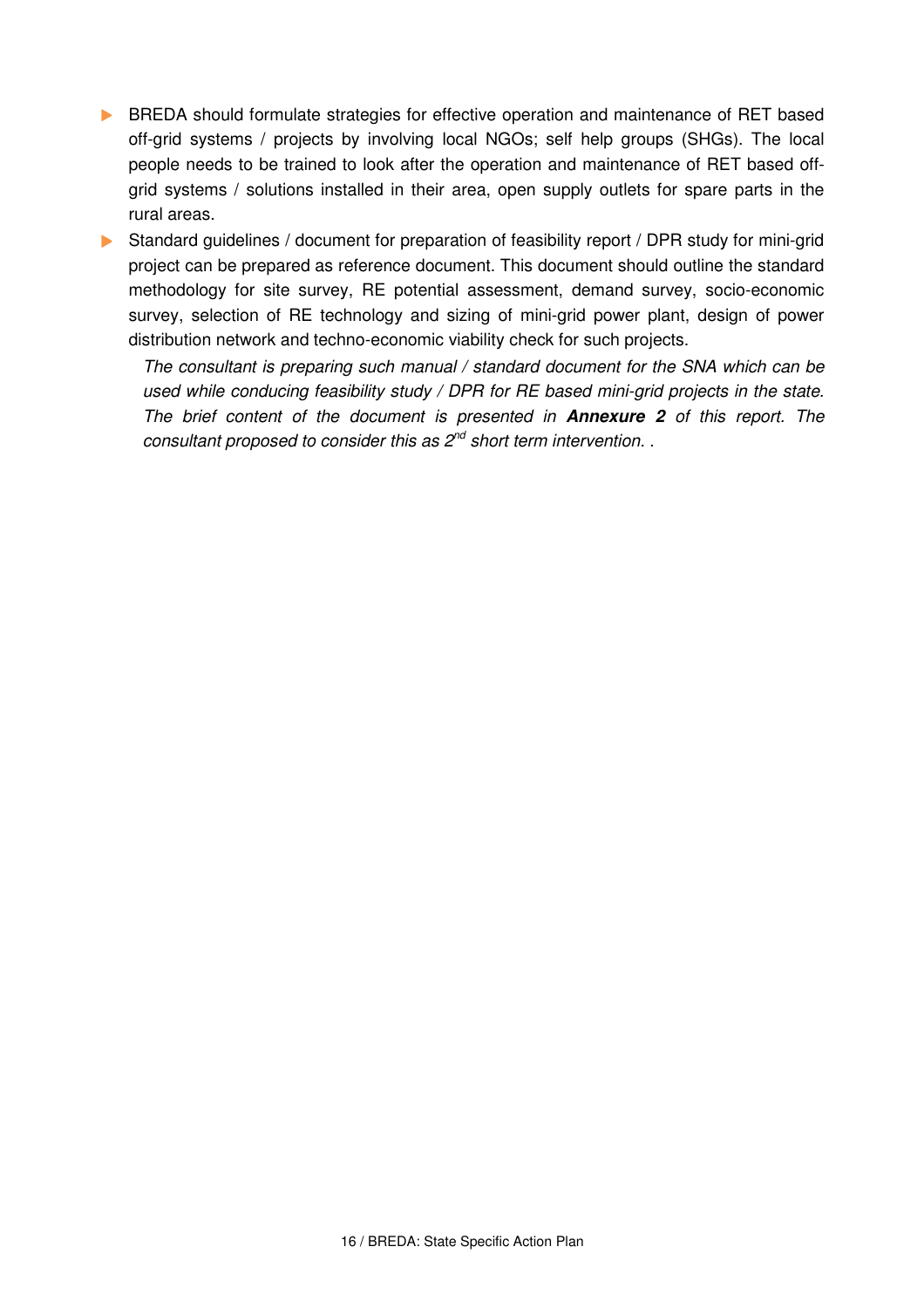# **3. ORGANIZATION STRUCTURE AND HUMAN RESOURC**

The Bihar Renewable Energy Development Agency (BREDA) is registered as a Society under the Societies Registration Act 1860 in the year 1987. BREDA is headed by a Director, an IAS officer, and assisted by a Deputy Director deputed from the state government. The Managing Committee of the SNA consists of 11 members. The Secretary, Energy Depart Department, Government of Bihar acts as the Chairman of the SNA, whereas the Director is the Chief Executive Officer of the Agency. The head office of the SNA is located in Patna in a rented premise. The SNA has a permanent staff strength of 27 on its rolls at its head office; most of premise. The SNA has a permanent staff strength of 27 on its rolls at its head office; most of<br>them being non-technical. Besides the staff at the head office, the SNA has 87 bio-technicians on its rolls. These bio-technicians are deputed at the District Development Commissioner /District Management offices and are made responsible for overseeing the RET based off-grid program implementation at the field level. technical. Besides the staff at the head office, the SNA has 87 bio-technic<br>ese bio-technicians are deputed at the District Development Commissi<br>ment offices and are made responsible for overseeing the RET based off **ITION STRUCTURE AND HUMAN RESOURCE**<br>the Energy Development Agency (BREDA) is registered as<br>stration Act 1860 in the year 1987. BREDA is headed by a<br>ed by a Deputy Director deputed from the state governmen<br>e SNA consists o

A Project Management Unit (PMU) has been established at the BREDA head office in the year 2013, for which budgetary provisions were made under the sub-head 'Infrastructure Development and Capacity Building of BREDA'. The existing organization structure does not have separate divisions / sections to look after planning, finance, and accounts related work. Similarly, a separate technical division has also not been set up. At present, all activities related to technical / non-technical works are being carried out under the supervision of the Assistant Director (Technical), BREDA, who has been deputed from the state DISCOM.



Figure **1** Existing organization structure at BREDA Head office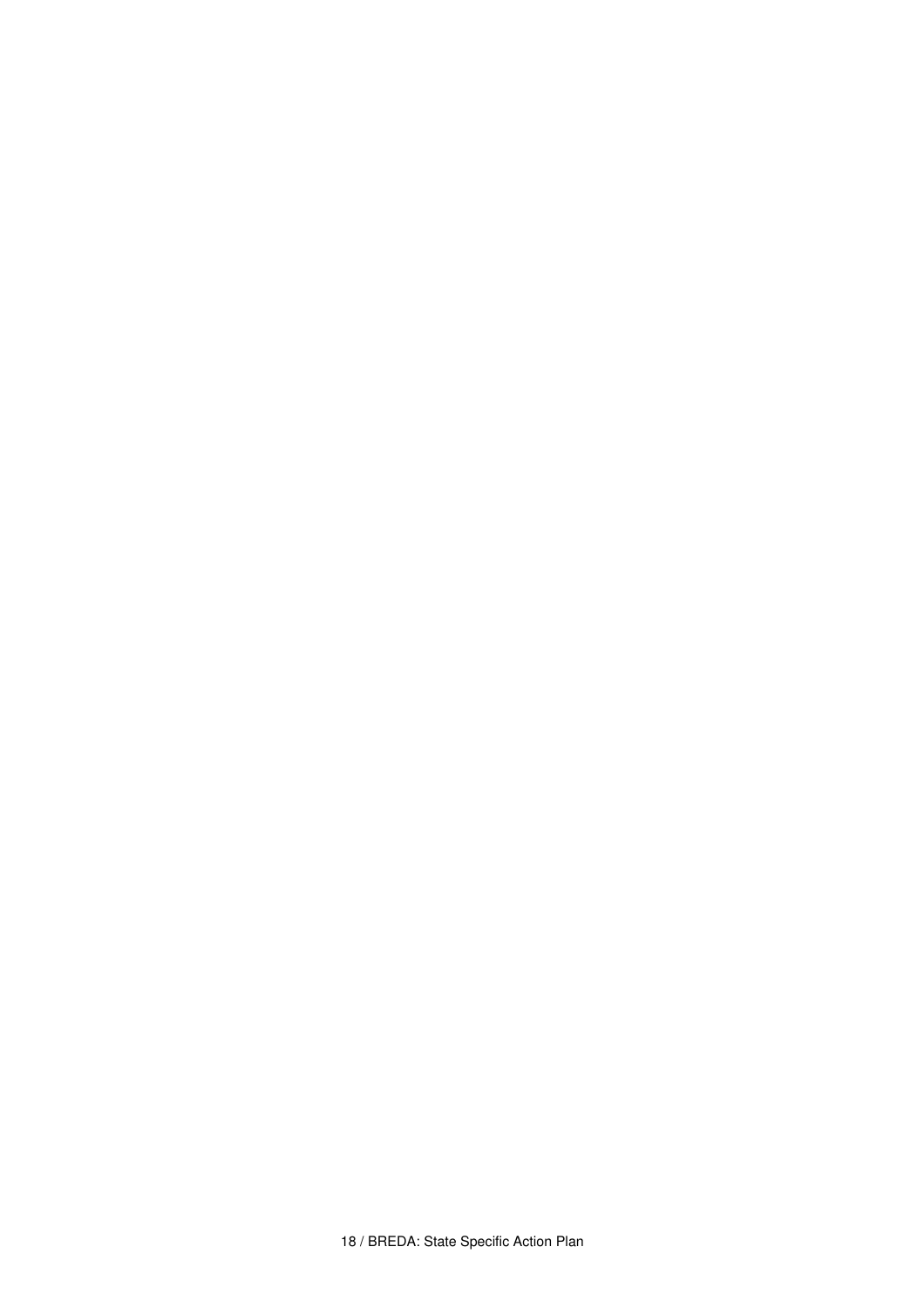| S No.            | <b>Division of Posts</b>             | <b>Sanctioned Posts as per</b><br><b>Service Rule Book</b> | <b>Nos. of Regular Working</b><br><b>Employees</b> |
|------------------|--------------------------------------|------------------------------------------------------------|----------------------------------------------------|
| $\mathbf{1}$     | <b>Director</b>                      | 01                                                         | 01                                                 |
| $\mathbf 2$      | Deputy Director                      | 01                                                         | 01                                                 |
| $\mathbf{3}$     | Jr. Engineer                         | 04                                                         | 01                                                 |
|                  |                                      |                                                            | Note: (One post converted to                       |
|                  |                                      |                                                            | <b>Publicity Officer)</b>                          |
| 4                | Accountant                           | 02                                                         | 01 (On Contract)                                   |
| 5                | <b>Clerk cum Typewriter</b>          | 11                                                         | 06 (Regular)                                       |
|                  |                                      |                                                            | 02 (Non-planned)                                   |
| 6                | Stenographer                         | 02                                                         | 01 (Regular)                                       |
|                  |                                      |                                                            | 01 (On Contract)                                   |
| $\overline{7}$   | <b>Driver</b>                        | 04                                                         | 01 (Regular)                                       |
|                  |                                      |                                                            | 03 (Non-planned)                                   |
| 8                | Peon                                 | 04                                                         | 04                                                 |
| $\boldsymbol{9}$ | State Level Jt. Director<br>(Biogas) | 01                                                         | 00                                                 |
| 10               | Asst. Director                       | 02                                                         | 01 (On Deputation)                                 |
| 11               | <b>Assistant</b>                     | 01                                                         | 00                                                 |
| 12               | <b>Biogas Technicians</b>            | 04                                                         | ----------------                                   |
| 13               | Storekeeper                          | 01                                                         | 01                                                 |
| 14               | Treasury                             | 01                                                         | 01                                                 |
| 15               | <b>District Level Asst. Biogas</b>   | 07                                                         | 00                                                 |
|                  | <b>Officer</b>                       |                                                            |                                                    |
| 16               | Jr. Engineer                         | 07                                                         | 00                                                 |
| 17               | <b>Technicians</b>                   | $94 + 03$                                                  | 86 (Regular)                                       |
|                  |                                      |                                                            | 01 (Daily Wages)                                   |
|                  | <b>Total</b>                         | 150                                                        | 112                                                |

#### Table **2** List of officials working in BREDA at Present

#### Office Assets and Facilities

- Desktop Computers: Head office-12, Field office-NIL
- Laptops: 13
- **Computer Server: No**
- Scanner: 9
- **Printer: HO-10, FO-NIL**
- Photocopiers: 1
- $\blacksquare$  Fax: 1
- **LCD Projector: NIL**
- Video Conferencing Facility: NIL
- **Intercom/ EPBAX: Yes**
- **LAN/ WAN: Yes**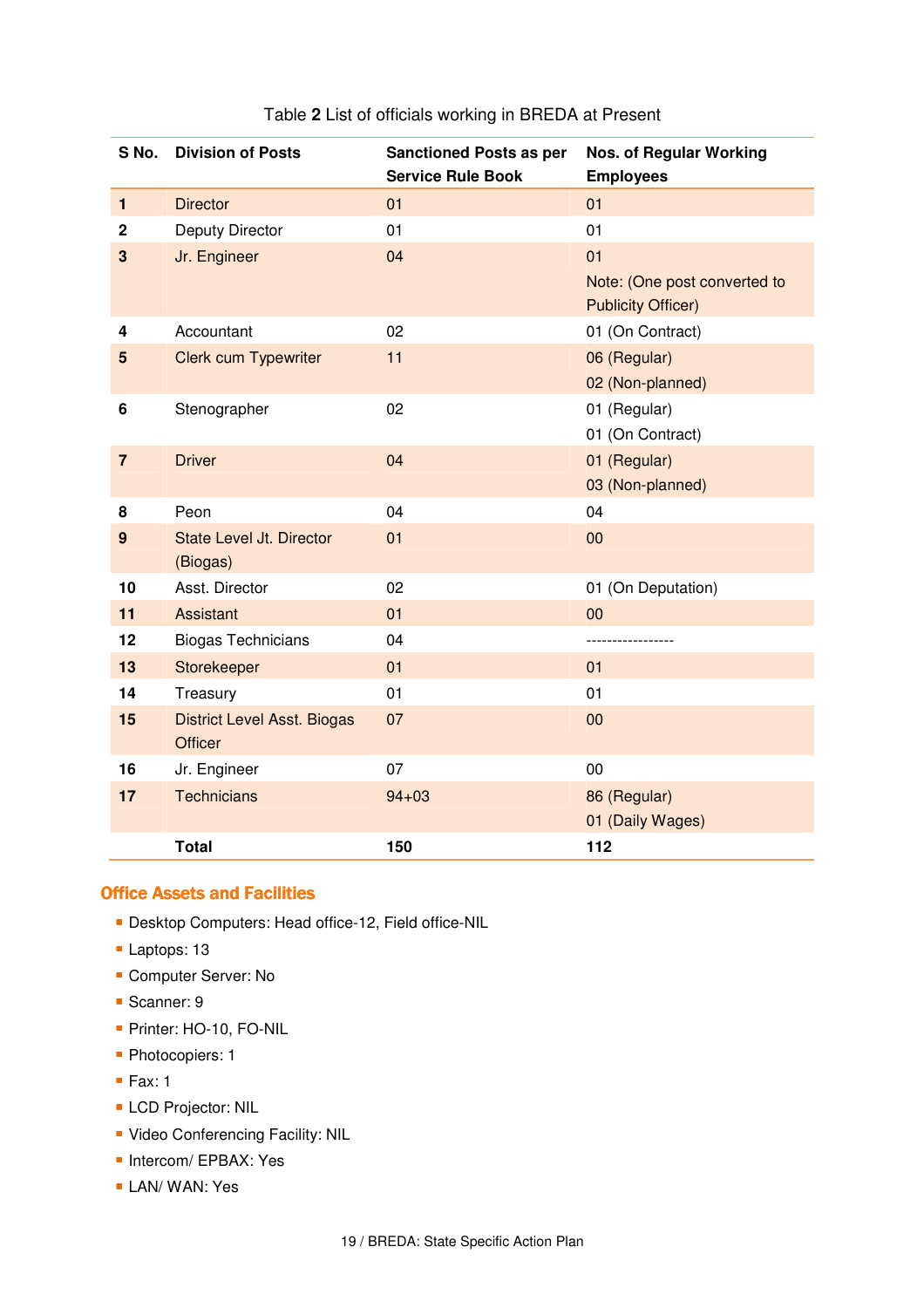- **Broadband Connectivity: Yes**
- Geographical Information System (GIS) Software: No
- **Landline Phones: 4 lines**
- **Vehicles Owned: 2**
- **Power Back-up: Generator back up**

### 3.1 DIAGNOSTIC REVIEW AND IDENTIFICATION OF CRITICAL GAPS

- **BREDA's** present manpower strength and infrastructure availability is inadequate to promote and scale up the implementation of RET based off-grid programs / schemes in the state. The state government should provide necessary funding for development of infrastructure including the office building and other assets. The present office does not have a library and conference facility.
- The organization does not have separate sections to look after work related to finance, accounts, administration, and outreach and communications. It is important that the SNA should put in place the requisite skilled manpower to undertake these activities. Outreach and communication is the vital link in the information dissemination pathway that connects the agency to the outside world, spreading awareness among the people.
- ▶ The post of Assistant Director (Establishment) and Assistant Director (Accounts) are vacant at present. Both are critical from the point of view of smooth functioning of the SNA.
- **BREDA Service Rules-2014 lay down designations of the staff for recruitment in BREDA.** The proposed recruitment of technical staff in the Service Rules is limited to the post of Junior Engineers and Technicians. There should be a senior grade of technical officers such as Project Officers above the grade of Junior Engineers having expertise in technoeconomics of different RE technologies at the BREDA head office.
- Article 2.15 of the Memorandum and Articles of Association of BREDA says that "in course" of time when the scope of work and the responsibility of the agency expands, the agency shall have the power to appoint officers and staff on its roll on such terms and conditions which may be decided by the managing committee and approved by government of Bihar." At present, the Project Management Unit (PMU) under BREDA has 12 Project Managers who possess adequate technical / financial skills to implement RET based off-grid programs / schemes in the state. However, the present arrangement is on contractual basis and is therefore temporary. For long term sustainable operation of the SNA, BREDA needs to recruit manpower on a permanent basis.
- **BREDA** does not have field-level officers to supervise / monitor the implementation work at field level. At present, the 86 bio-technicians deputed at offices of various District Divisional Commissioner (DDC) / District Magistrate are responsible for carrying out work at the fieldlevel. It has been noticed that these bio-technicians are technically qualified and are only suitable for looking after bio-energy programs such as improved chulha, biogas, etc. No periodic skills up-gradation programs have been conducted for the technicians, and therefore they have limited exposure to new developments in the technology and RE sector. The state has huge potential for deployment of decentralized solar based applications for providing electricity / energy access to the rural people. Therefore, the technicians need to be trained in the area of solar PV installation, operation and maintenance work, etc.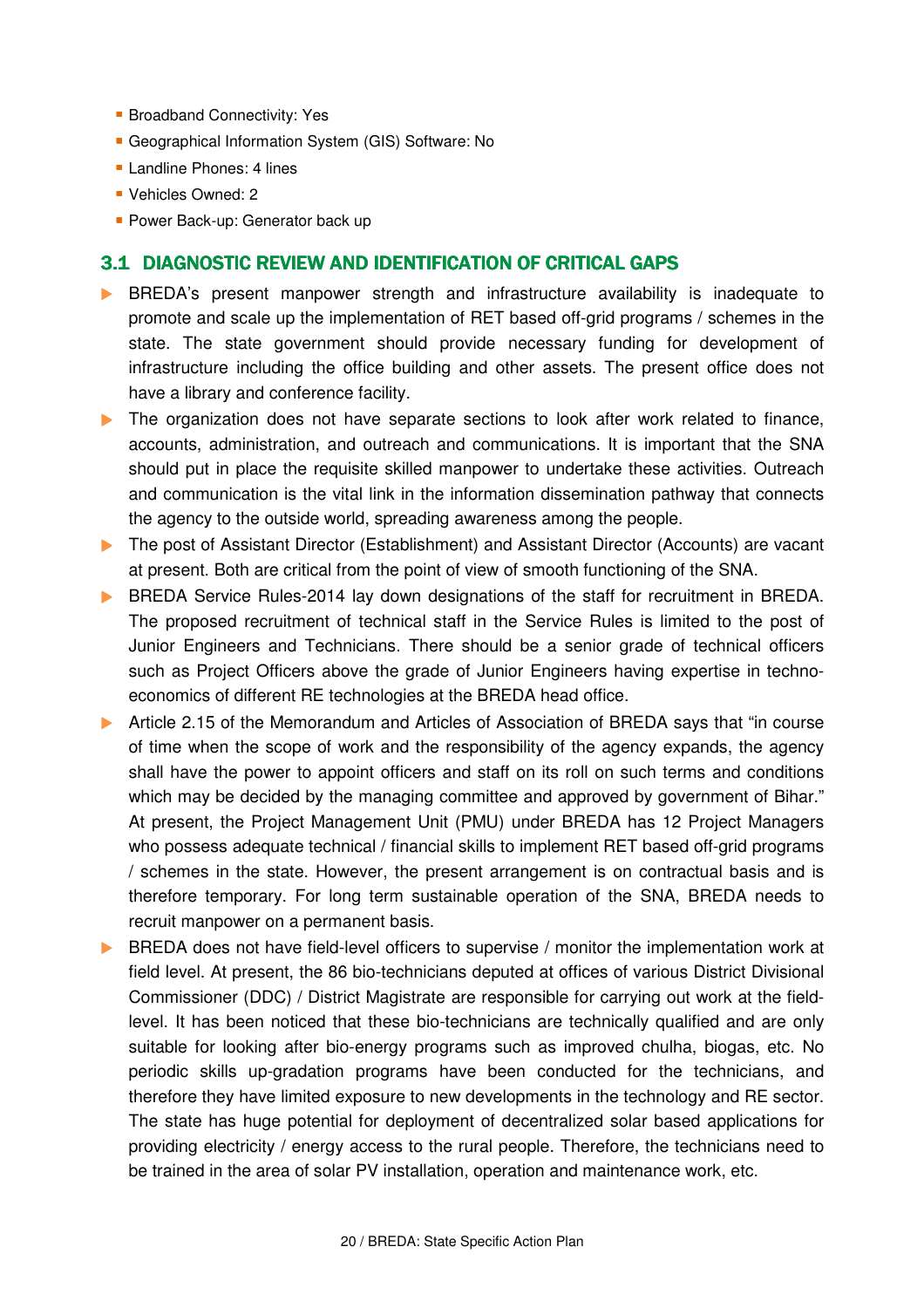- The bio-technicians working in the field lack supervisory control. Officers of the grade of Junior Engineers /Project Officers should be therefore recruited, and made in charge of the field offices.
- **The SNA does not have a library facility, conference hall and training centre. These three** facilities are necessary for transfer of knowledge, sharing of experience and skill upgradation. Non-existence of these facilities in the SNA limits the knowledge-based growth of the staff.

### 3.2 SUGGSTED INTERVENTIONS AND ACTION PLAN

- The SNA needs to follow up with the state government to obtain necessary funding for development of infrastructure including creation of office building, field offices and training centre for the SNA.
- The present structure of SNA suits for implementation of the MNRE subsidy driven renewable energy programs were the role of SNA is limited to distribution of subsides /grants received from MNRE to the beneficiaries. In a changing policy scenario, the SNA would now require to take bigger responsibilities and perform its role in up scaling off-grid RE program with the help of private entrepreneurs with sustainable market approach. The SNA has established the Project Management Unit (PMU) at its head office for implementation of RE programs. But for long term sustainability, the SNA should have to recruit permanent staff on its role. As provided in the memorandum of association (MoA), the SNA with the approval of managing committee and government of Bihar could appoint permanent officers and staff on its roll including the supervisory staff to be deployed at field offices. The consultant has suggested the organization structure and organization chart by considering the new responsibilities /tasks the SNA has to perform in the future. As motioned earlier the SNA has to prepared for scaling up of RET based off-grid programs in the state with the help of private entrepreneur with sustainable business model. The revised organization structure / chart is shown in Figure 2.
- Periodical training to the SNA staff is essential to keep them up-date on latest knowledge in technical /financial / policy –regulatory aspect of renewable energy business. Training is also required to be imparted to the SNA staff dealing with the administrative / accounts / HR related works. At present there is no system for conducting regular training for SNA staff. There is no mechanism for training need assessment and budget provision for the SNA staff. Needless to say, the proposed future activities will need specialized training to make them capable of handling new job responsibilities. For enhancing the technical and administrative skills of the staff members, it is necessary to have special fund provision and training plan for all streams of staff members. The training may be organized in-house or externally. Some very essential training modules, institutions who could provide such training, duration, etc, are suggested below: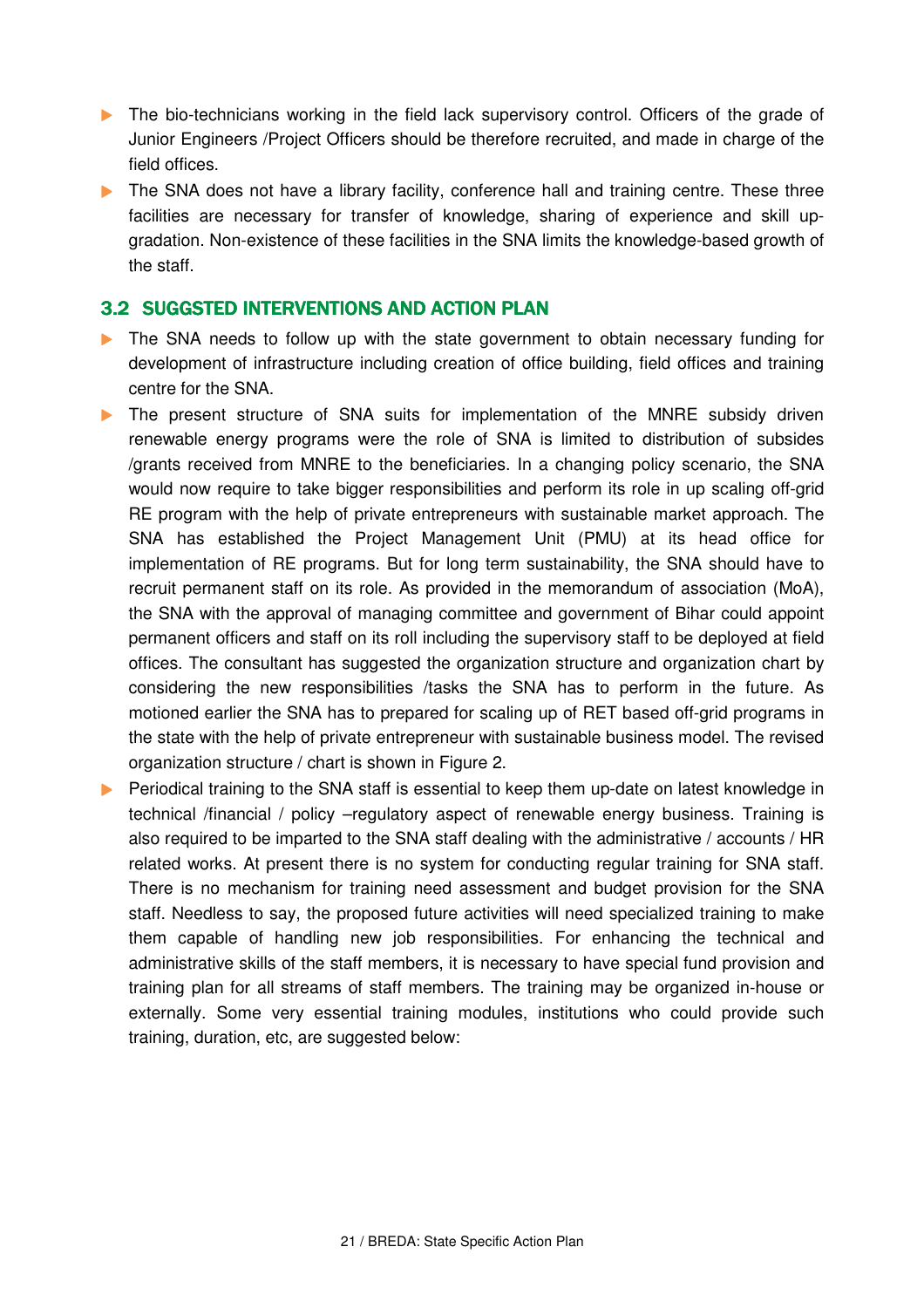| <b>Training</b><br>module | <b>Topic</b>                                              | <b>Duration</b><br>(Days) | <b>Target Group</b>                                                                | Coverage                                                                                                                                                                                                                              | <b>Training</b><br>Institute                                     |
|---------------------------|-----------------------------------------------------------|---------------------------|------------------------------------------------------------------------------------|---------------------------------------------------------------------------------------------------------------------------------------------------------------------------------------------------------------------------------------|------------------------------------------------------------------|
| <b>Module A</b>           | <b>Solar Power</b><br><b>Technologies</b>                 | 3                         | Div Head,<br>Manager, Asst.<br>Manager,<br>Development<br>Officer or<br>equivalent | Solar insolation and<br>potential sites, site<br>suitability conditions,<br>grid connected<br>technologies<br>(thermal and PV),<br>world scenario,<br>technology trends,<br>etc.                                                      | <b>Solar Energy</b><br>Centre of<br>India, WISE,<br>IIT. Mumbai, |
| <b>Module B</b>           | Project<br>Appraisal and<br>Approval<br>Procedure         | $\overline{c}$            | Div head,. GM,<br>Manager, Asst.<br>Manager or<br>equivalent                       | Grid and off-grid RE<br>projects pre-<br>feasibility report<br>preparation,<br>Techno-economic<br>proposal evaluation<br>criteria,<br>Vendor/promoter<br>selection procedure                                                          | <b>WISE</b>                                                      |
| <b>Module C</b>           | Energy<br>Conservation<br>and<br>Efficiency               | 5                         | Div head<br>Manager, Asst.<br>Manager,<br>Development<br>Officer or<br>equivalent  | EC Act, 2001,<br>Sector-wise EC &EE<br>potential; Auditing<br>process and<br>techniques; Role of<br><b>Energy Auditors &amp;</b><br>Energy Managers,<br>etc.                                                                          | BEE, SEEM,<br>IIT Mumbai,<br><b>NPC</b>                          |
| <b>Module D</b>           | <b>RE Policies</b><br>and<br>Regulatory<br><b>Matters</b> | 5                         | Div head<br>Manager, Asst.<br>Manager or<br>equivalent                             | RE Policies (grid<br>and off grid), Tariff<br>calculation<br>parameters,<br>Renewable<br>Purchase<br>Obligation,<br>Renewable Energy<br>Certificates, Open<br>access and energy<br>trading<br>mechanisms,<br>Energy exchange,<br>etc. | WISE,<br><b>IIT Roorkee</b>                                      |

#### **Module 1: Technical Areas**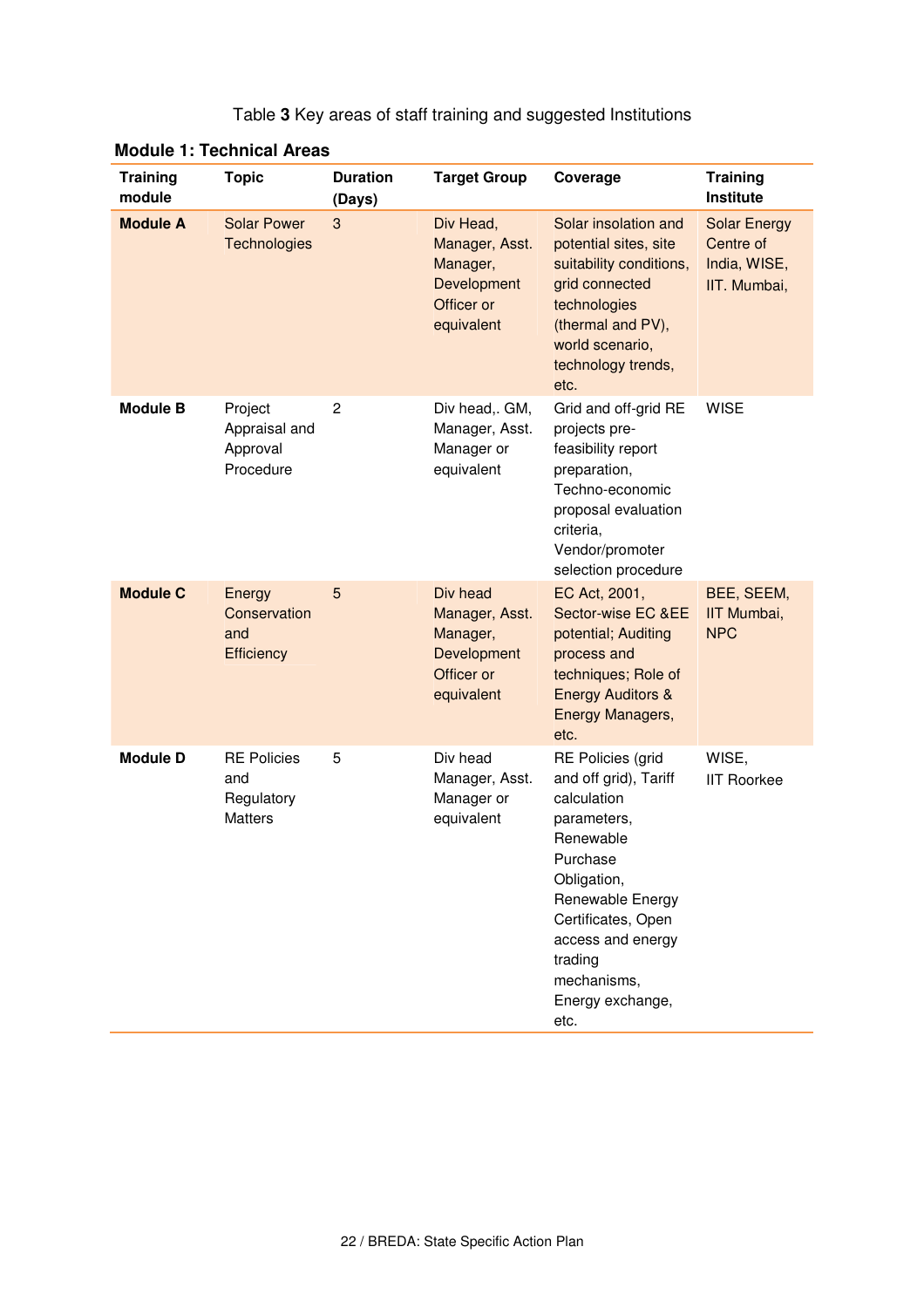| <b>Training</b><br>module | <b>Topic</b>                              | <b>Duration</b><br>(Days) | <b>Target Group</b>                                                          | Coverage                                                                                                                                                                                                              | <b>Training</b><br>Institute |
|---------------------------|-------------------------------------------|---------------------------|------------------------------------------------------------------------------|-----------------------------------------------------------------------------------------------------------------------------------------------------------------------------------------------------------------------|------------------------------|
| <b>Module A</b>           | <b>Service Rules</b><br>and Labour<br>Law | $\overline{c}$            | Div Head,<br>Manager, Asst.<br>Manager, Jr.<br>Manager or<br>equivalent      | <b>Central and State</b><br>Government<br>service rules,<br>Company service<br>rules, Applicability<br>of Labour Law and<br>important relevant<br>cases, etc.                                                         | <b>ASCI</b>                  |
| <b>Module B</b>           | RTI and<br><b>Customer Care</b>           | $\overline{c}$            | PIO, Asst. PIO<br>as designated<br>or equivalent                             | Central and state<br>RTI acts, effective<br>utilisation and<br>impact on system<br>improvement,<br>Customer care<br>practices, Citizen<br>charter and its wide<br>publicity, etc.                                     | State Govt trg<br>Institute  |
| <b>Module C</b>           | Organisational<br>Effectiveness.          | $\sqrt{3}$                | Div Head,<br>Manager or<br>equivalent                                        | Self awareness.<br>Interactive<br>communication<br>skills. Group<br>dynamics.<br>Leadership styles.<br>Negotiation skills.<br>Motivating and<br>developing<br>subordinates.<br>Managing stress.                       | NPC, NITIE                   |
| <b>Module D</b>           | Human<br>Resource<br>Management           | 5                         | Div Head,<br>Manager, Asst.<br>Manager, (HR<br>& Personnel)<br>or equivalent | Manpower<br>planning,<br>Recruitment,<br>Performance,<br>career and<br>succession<br>management,<br>Training,<br>development and<br>redeployment,<br>Retention and<br>motivation,<br>Empowerment and<br>team working. | NPC, NITIE                   |

**Module 2: Admin and HR** 

The consultant has designed a comprehensive skill up-gradation training workshop module for the field level staff of SNA (technicians/ operators) on solar PV based off-grid applications. It has been noticed that the bio-technicians working at field are technically qualified and are suitable for looking after bio-energy programs such as improved chulha, biogas, etc. Therefore they have limited exposure to new developments in the technology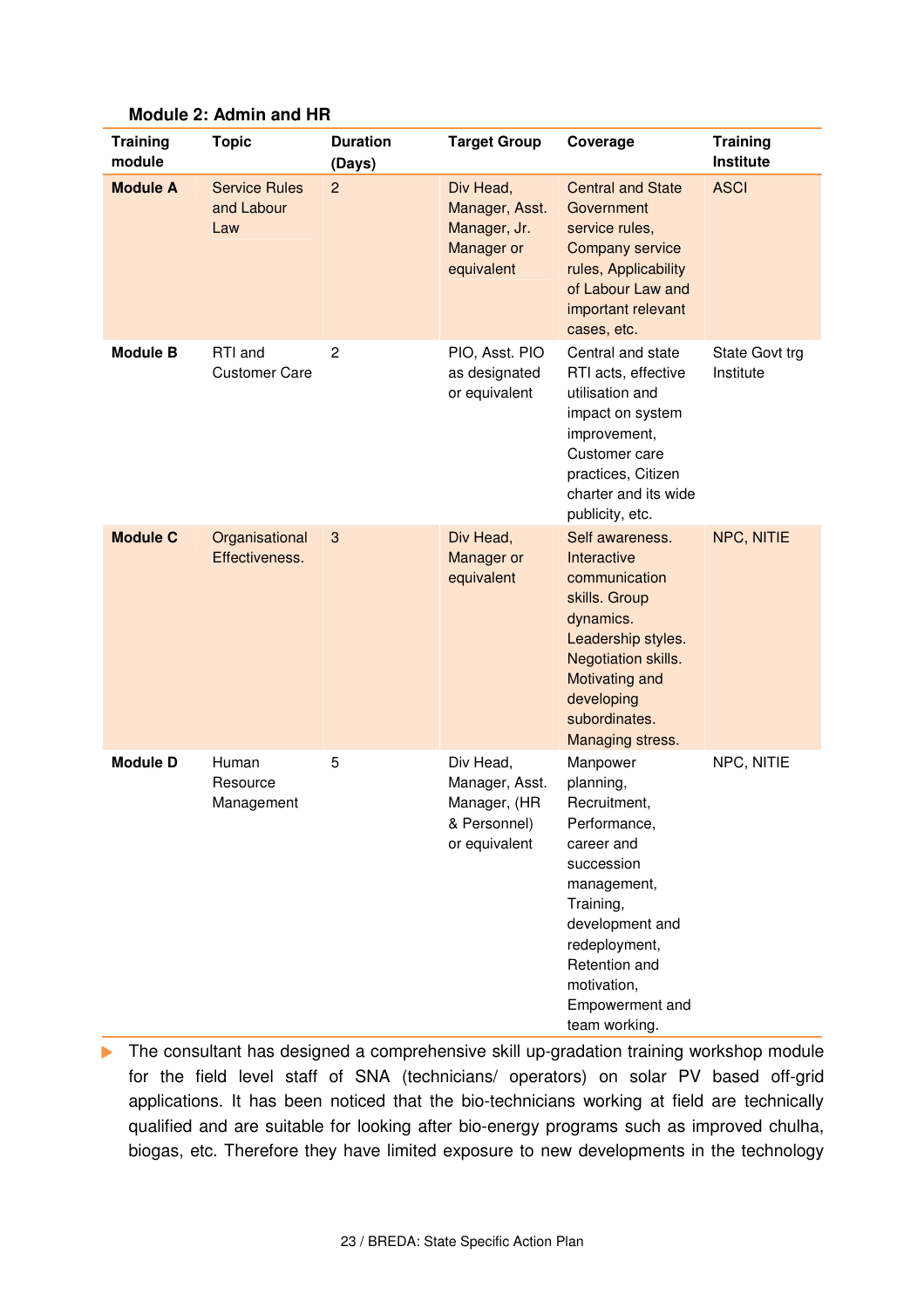and RE sector. The program shall be of 2 days duration shall have class room session as well as hands on training at field.

**Followed by the 2 day duration skill up-gradation workshop for technicians, the consultant** shall organize a 1 day workshop for the senior level /managerial level staff of the SNA office on RE based mini-grid projects covering policy, regulations, finance, business models and case studies from global best practices on implementation of RE based mini-grid projects.

As part of SSAP, the consultant has designed the training module along with the program structure, course material and a manual for conducting O&M of solar PV based off-grid systems / applications in the field. The content of the training program and course material is detailed out in **Annexure 3** of this report. The consultant proposed to support BREDA in implementing this intervention in phase II of the project. The consultant propose to organize a combined skill up-gradation training workshop for SNAs of Uttar Pradesh and Bihar at UPNEDA's Training Centre at Chinhat, Lucknow.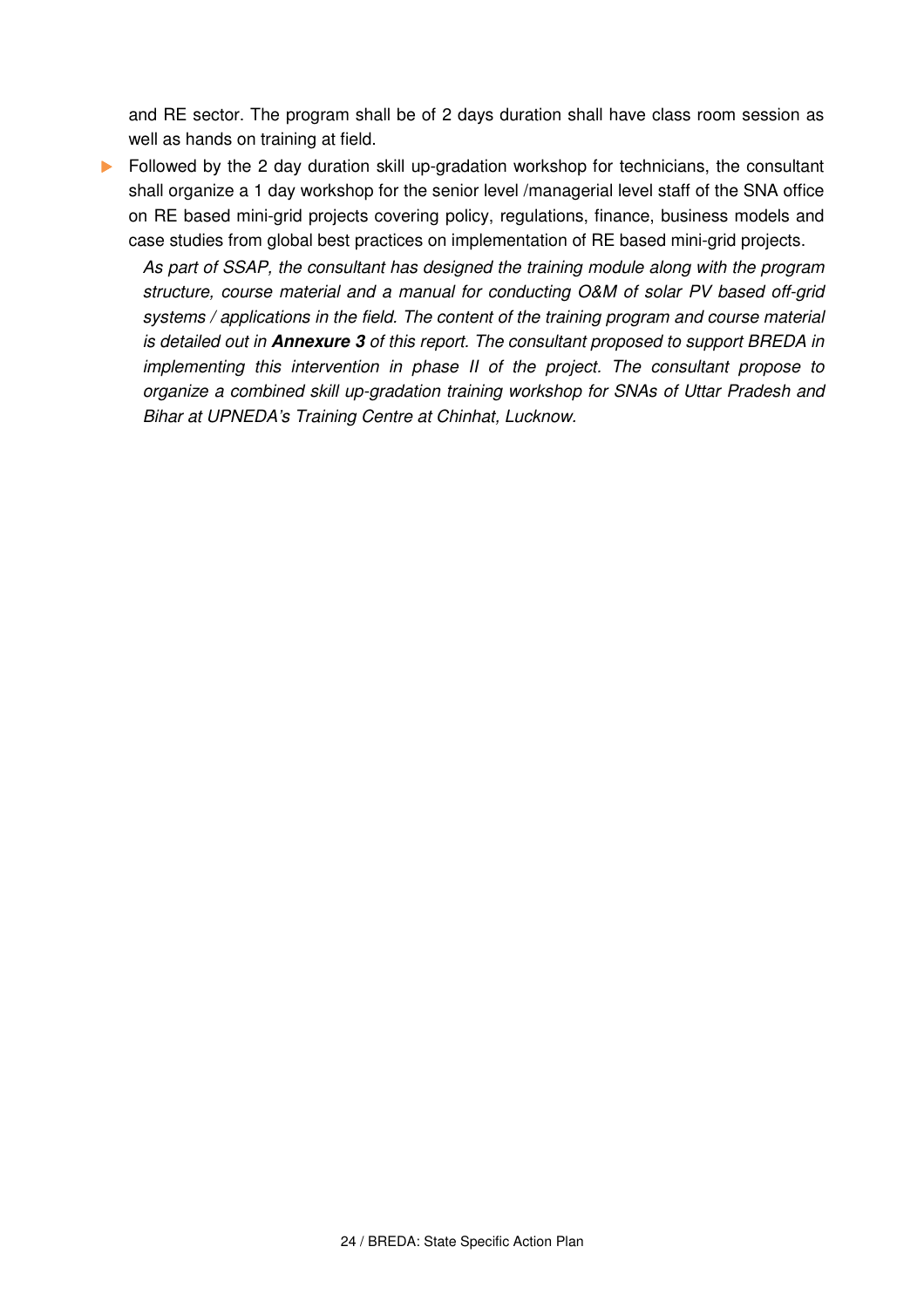

Figure **2** Proposed Organization Structure of BREDA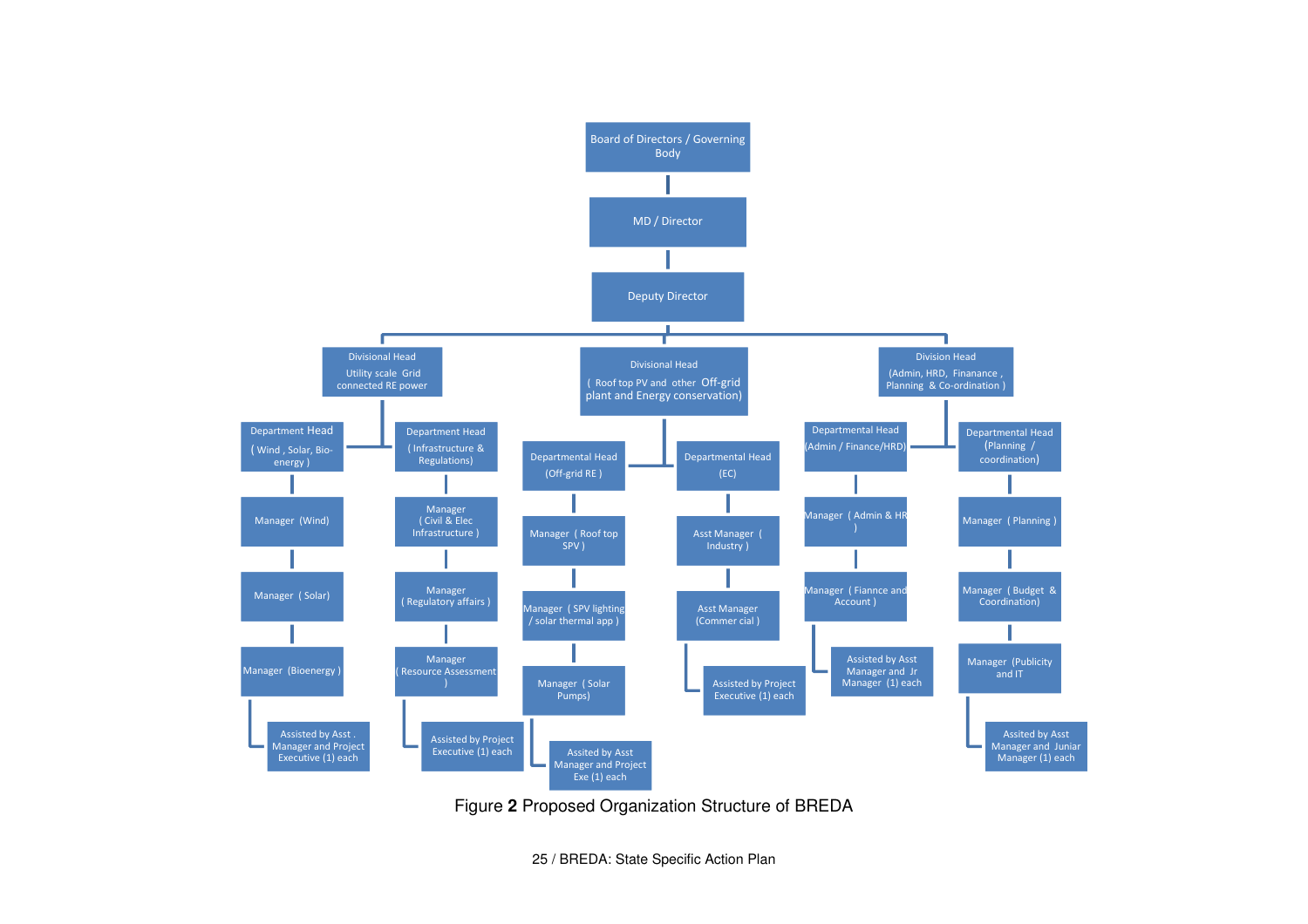

Figure **3** Suggested Staffing Pattern at Field office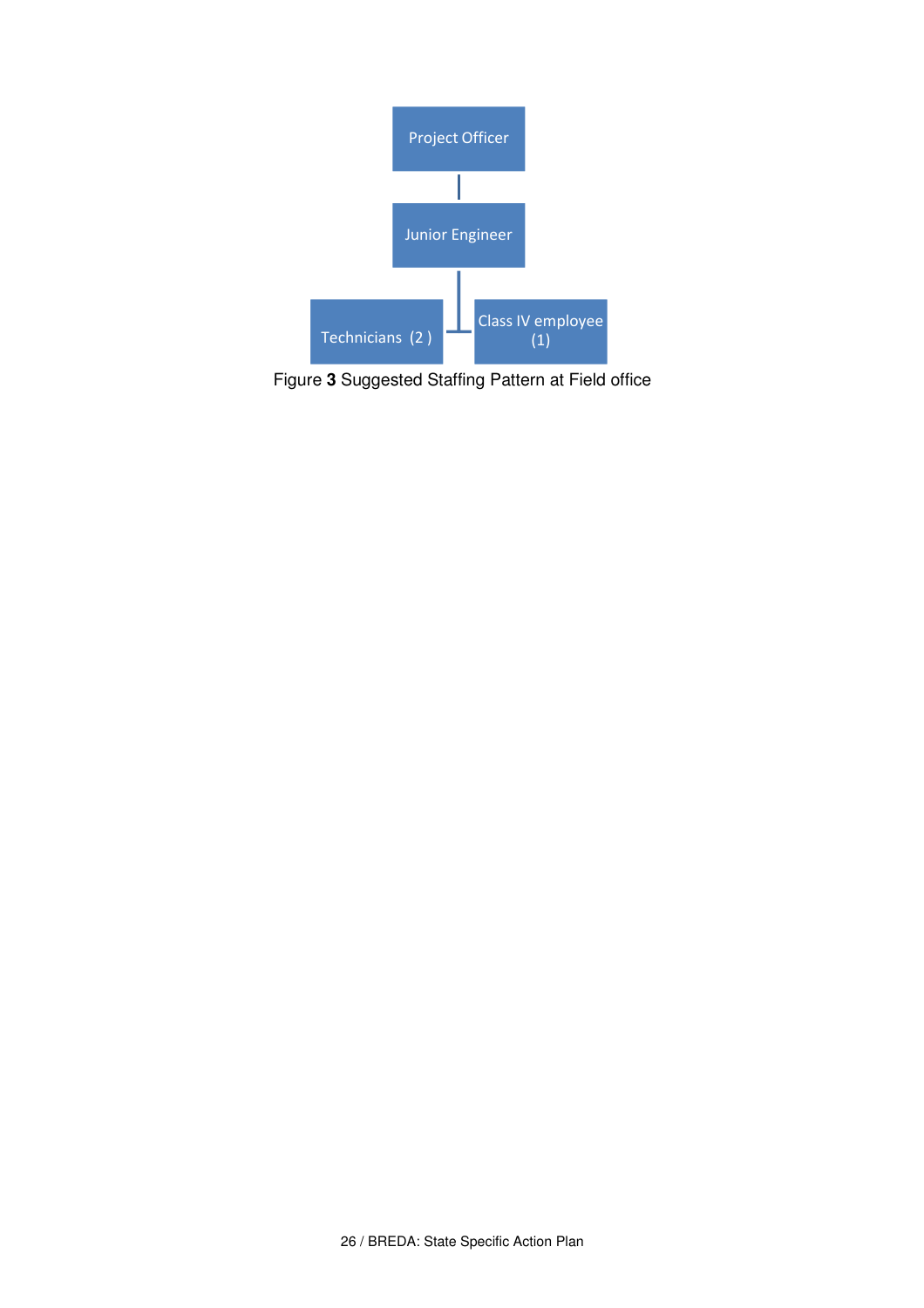# 4.1 POLICY AND REGULATORY FRAMEWORK

The Energy Department, Government of Bihar, notified the Policy for Promotion of New and Renewable Energy Sources, 2011, on 24 June 2011. The RE policy has the following provisions for development of RE in the state. ssss

**RE projects implementing Agencies:** The State Investment Promotion Board (SIPB), Department of Industry, has been designated as the sanctioning authority. The Bihar Renewable Energy Development Authority (BREDA) is the state nodal agency assigned with the task of RE project evaluation and further recommendation to SIBP. The Bihar state Hydroelectric Corporation (BHPC) has a mandate for development of small hydro power projects up to 25 MW along with the large hydro projects.

**Incentives offered in the policy:** The RE projects are eligible for availing incentives available under the State Industrial Incentive Policy notified by the Government of Bihar. The renewable energy projects are also exempted from the applicability of electricity duty. Entry tax is exempted on renewable energy equipment/devices. The provision of Section 14 of the EA, 2003, is made applicable to all new and renewable energy projects set up for generation and distribution of electricity.

**Land for setting up the RE projects:** The policy specifies access to land either through direct purchase by the developer or taking on lease government land in industrial areas. The policy allows use of agricultural land for non-agriculture purpose.

### **Regulatory Framework**

**RE Tariff:** The Bihar Electricity Regulatory Commission (BERC) has specified tariff for sale of electricity generated from biomass, bagasse-based co-generation and solar power projects to the distribution licensee as per provisions under Section 61(h), Section 62 of the EA, 2003. The Commission has also notified solar tariff regulations specifying the normative technical and financial parameters for determination of generic tariff for solar power projects including rooftop PV and small solar power projects in the state.

**RPO-REC Regulation:** The Commission has notified the Bihar Electricity Regulatory Commission (Renewable Purchase Obligation, its Compliance and REC Framework Implementation) Regulations, 2010, as per provisions under Section 86(1) (e) of the Electricity Act, 2003. The Commission has specified year-wise RPO for the obligated entities starting from 1.5% during FY 2010-11, further raising it to 2.5%, 4%, 4.5% and 5% during FY 2011–12, FY 2012–13, FY 2013–14 and FY 2014–15 respectively.

As mandated in the Tariff Policy, the Commission has specified solar RPO as 0.25% of the overall RPO during FY 2012-13. The solar RPO is further increased by 0.25% every year thereafter till FY 2019-20 and by 0.5% during FY 2020-21 and FY 2021-22.

# 4.1 DIAGNOSTIC REVIEW, OBSERVATIONS AND IDENTIFICATION OF GAPS

In spite of a huge potential for promotion of RET based off-grid systems / solutions in the state, the RE policy does not have any specific provisions for promotion of such projects. Ideally, the RE policy should aim at providing access to lifeline electricity to the 85% un-electrified households using decentralized RE applications. The RE policy has the following gaps.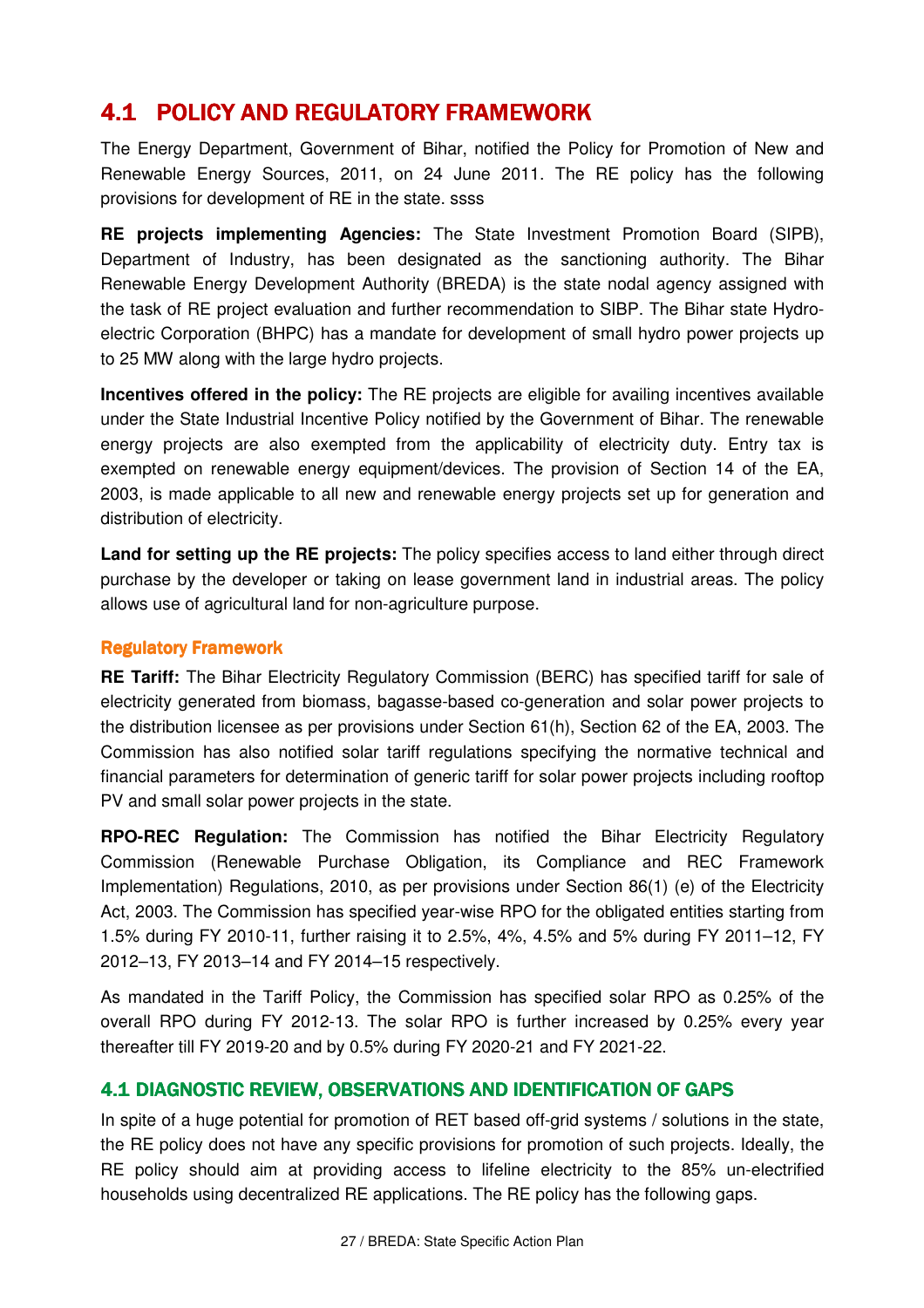- Involvement of multiple agencies and fractured mandate for implementation of RE projects results in delay in execution of projects. The RE project sanctioning powers are vested with the State Investment Promotion Board (SIPB), while BREDA is made responsible for implementation of RE programs / schemes.
- The policy does not propose any financial schemes for promotion of RET based off-grid systems projects in the state.
- No provisions to encourage local RE manufacturing in the state.
- **Target-oriented and time-bound programmatic approach is missing for large-scale** deployment of RET based off-grid programs / schemes in the urban/rural areas.
- No provisions for R&D, human resources and institutional capacity building for large-scale development of RE.
- **BERC** has not notified the tariff for small and micro-hydro power projects in the state.
- **BERC** has taken the initiative for drafting the regulations for operation of decentralized distributed generation

# 4.2 SUGGSTED INTERVENTIONS AND ACTION PLAN

- ▶ The current RE policy issued by Government of Bihar needs to be amended by including separate section on promotion of RET based off-grid applications / projects in the state.
- ▶ The amended RE policy should provide a clear framework for implementation of RET based off-grid schemes in the state of Bihar, including the institutional arrangement, financial support, stakeholders participation in various RET based off-grid programs.
- The SNA should take initiative in providing easy and soft financing to RET based off-grid projects by utilizing micro-credit organization/ rural and cooperative banks / facilitating medium and small scale industries (SME) for manufacturing of RE based off-grid equipment /systems.
- The SNA should petitioned /follow up with the Bihar Electricity Regulatory Commission (BERC) should notify regulations for operation of Mini-grid projects as per the recommendation of Forum of Regulators (FoR).
- ▶ Public–private partnerships should be encouraged to promote solar home applications in rural areas. In doing so, the government should clearly specify its grid expansion plans, and identify regions that are suitable for off-grid solar applications. Further, the government should prepare phase-wise targets for system deployment, establish a cost sharing mechanism, ensure product quality and provide partial subsidy to reduce upfront cost of solar systems. The public-private partnership may be implemented through Energy Service Company (ESCO) mechanism involving government, ESCOs empanelled by the local authorities and banks.
- Community participation should be encouraged in promoting off-grid technologies. The SNA should build up awareness about community-based projects, facilitate private participation through information dissemination and providing finance through banks. Community participation may be promoted through a joint venture between the community cooperative and private entity with clear distribution of labour among cooperative, private entity and a local NGO responsible for community capacity building.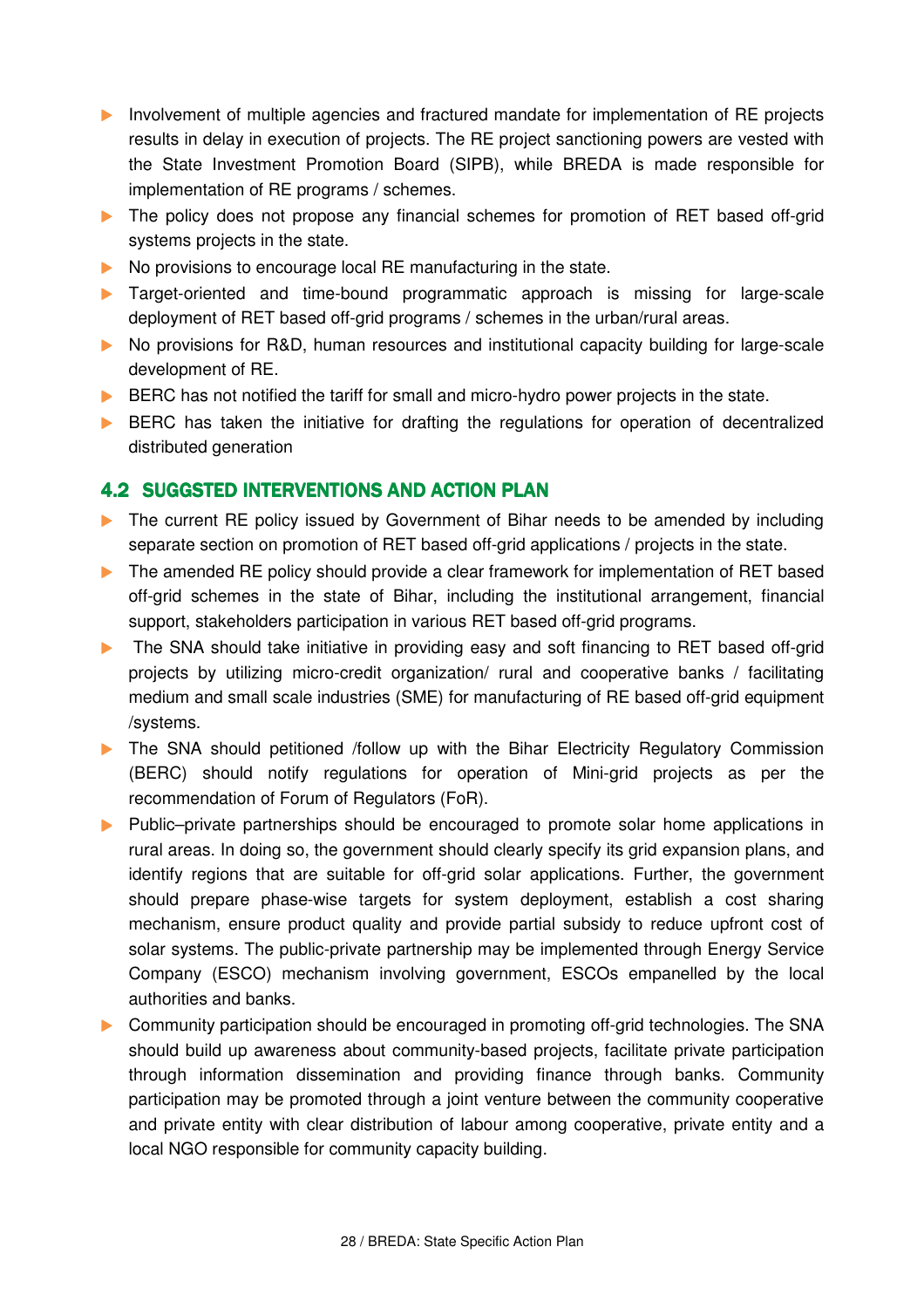- The government should promote business incubators using tax benefits, public-private partnership, low cost loans, encouraging private sector in technology tie-up. Besides, the government should (i) formulate and enforce regulations on product standards and requirements for manufacturers and installers, and (ii) support and promote testing and certification of renewable energy equipments.
- The SNA can engage dialogue with the neighboring country -Nepal whose experience in promoting sustainable energy technologies may become helpful for the country. The SNA can gain an understanding about government's participation, women participation in decision making and capacity development from Nepal's experience in rural energy development programmes.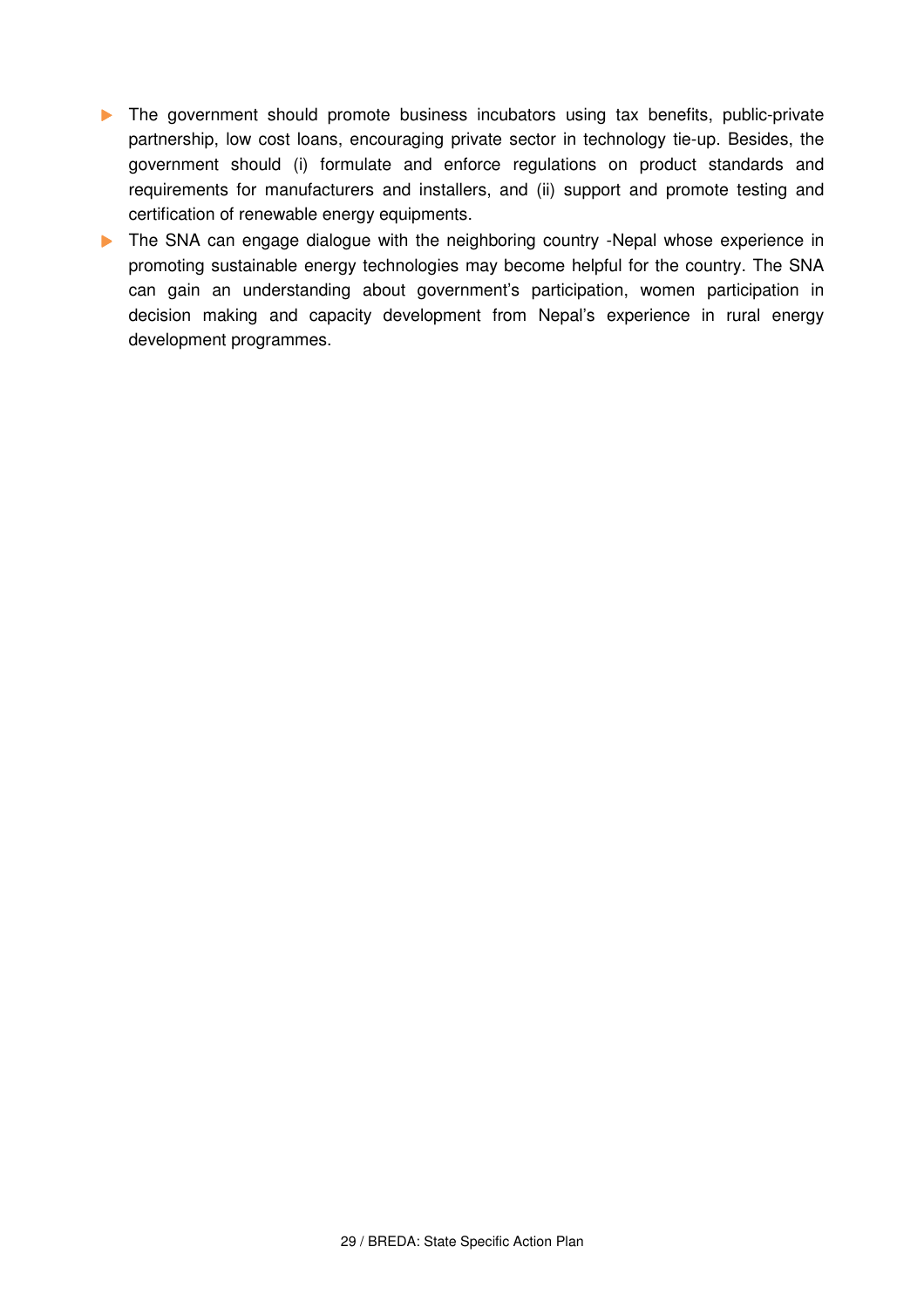# 5. FINANCIAL MANAGEMENT AND GOVERNANCE STRUCTURE

BREDA does not have separate departments / sections looking after the planning, accounts and finance-related work. The Assistant Director (Technical) with the help of PMO staff in the SNA looks after preparation of the business plan for the state government-sponsored schemes for the SNA. The business plan is generally co-terminus with the Five Year Plan of the state government. At the beginning of the financial year, the annual business plan indicating the targets for various off-grid / grid-connected RET based schemes / programs and funding requirement for implementing such programs with state support is submitted to the state government. Once the program is sanctioned by the state government, the Director, BREDA is authorized to disburse funds from the state government and ensure timely payment to the agencies implementing the programs.

- Besides MNRE-sponsored programs, the SNA implements various state government supported RET based off-grid schemes/ programs, especially based on solar PV technology.
- BREDA's budget is divided into plan and non-plan grant. Plan grants are provided for implementation of various RET based programs/schemes in the state, whereas non-plan grants are provided for meeting the salary and administrative expenses of the staff. The plan budget prepared for the 12th Five Year Plan has provisions for development of smallscale decentralized RET based off-grid / grid connected schemes / programs. Budgetary provision has not been made for MW-scale grid-connected RE projects.
- The state government also provides funds to the district government / local government for execution of RET based off-grid programs to a limited extent.
- The business plan prepared by BREDA indicating major activities proposed in Bihar during the 12th Plan (2012-17) shows total state share of Rs.245.05 Cr for implementing most of the decentralized RET based projects based on solar technologies such as solar PV rooftop projects, solar home lighting systems, solar pumps, solar mast, etc.
- The state government provides funds for meeting the salary, wages and establishment expenses of SNAs through non-plan budget.
- The mid-term program implementation review is conducted by section heads.
- The internal and external audit is being conducted at regular intervals to check the cash inflow and outflow.
- $\triangleright$  The staff has access to the circulars and orders issued by the head office. The copy of such orders / circulars is displayed on the notice board and circulated to concerned officers as well as to other sectional heads for information.

## 5.1 DIAGNOSTIC REVIEW, OBSERVATIONS AND IDENTIFICATION OF GAPS

- Separate departments / sections need to be established in the SNA to look after planning, finance and accounts related work.
- SNA needs to be financially sustainable in the long term. At present, no revenue generating activity is carried out by the SNA.
- No capital investment program.
- There is no policy for time-bound career growth or mechanism for granting allowances and incentives to the staff.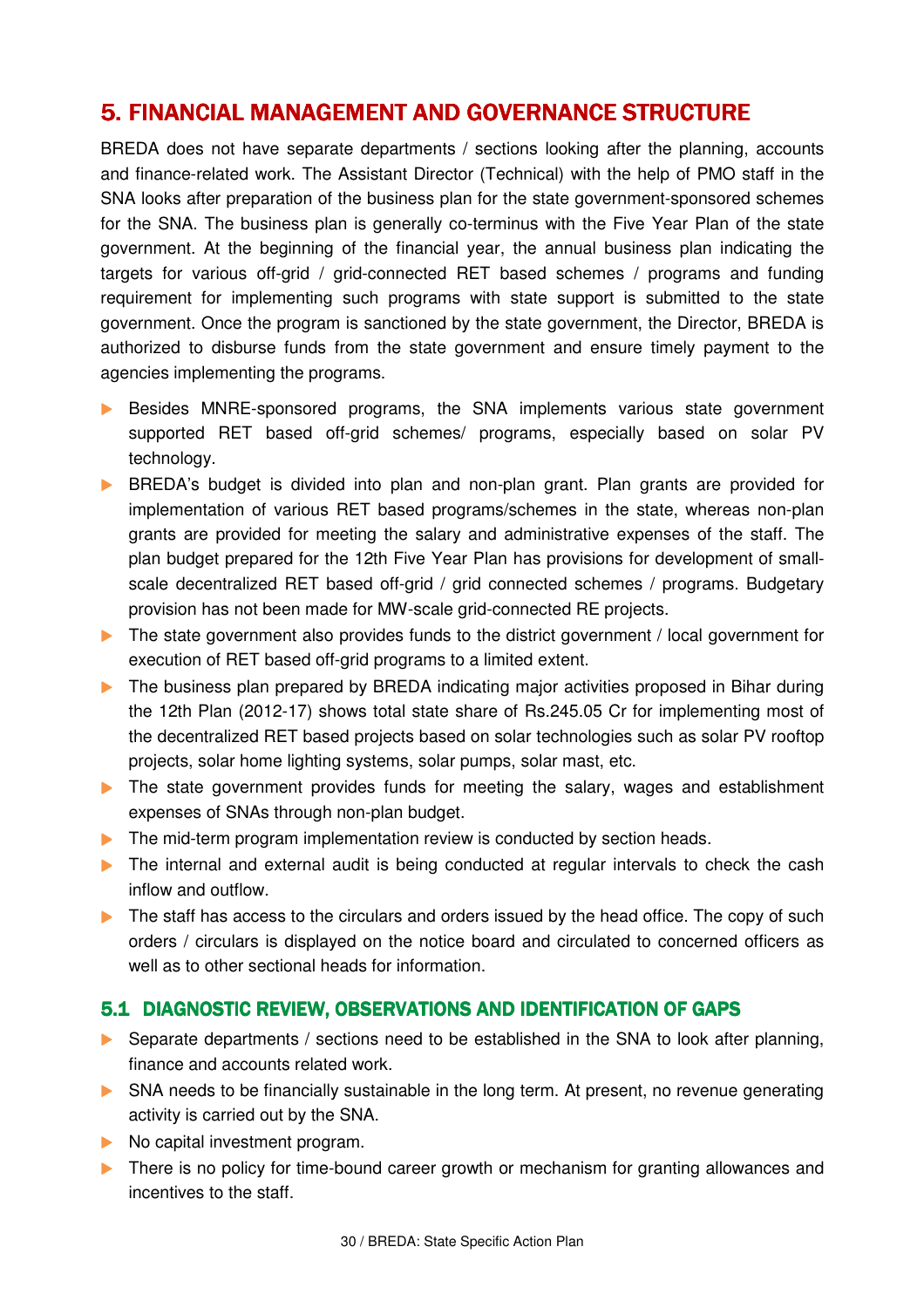- Management Information System is not established at present, and therefore no mechanism to track the day-to-day activities, progress, mid- term review and follow-up action.
- **There is no mechanism for monitoring compliance to Rules and Regulations in the SNA.**
- The Establishment Section has not prepared any document clearly specifying the roles and responsibilities for staff working in BREDA.
- **BREDA** Service Rules-2014 does not have provision for recruitment of higher level technical officers other than Junior Engineers. Also, the service rule does not specify desirable eligible qualifications for technical and non-technical staff to be recruited in BREDA.

### 5.2 SUGGSTED INTERVENTIONS AND ACTION PLAN

- An ideal SNA should be a professionally managed and government-supported company or society or corporation, having technical and commercial experts on its board of directors / governing body, managed by a senior transferable bureaucrat. The SNA must be financially self-sustainable and use the government's schemes for larger benefits to the society, working for twin objectives of fulfilling social responsibility and spreading commercialization through proper marketing approach. The governing body or board of directors should focus on major policy initiatives to bring a revolutionary change in the renewable energy and energy conservation sector.
- The SNA may install power projects with its own investments to ensure a long-term revenue source (Rajasthan is one such success story). In addition, the SNA may charge private promoters reasonable processing fees as a service charge for facilitating power projects in the state, which can also be a good revenue source (processing fees vary from Rs 0.25 lakh to Rs 5 lakh per megawatt from state to state). Other minor sources of revenue to make the SNA self-sustainable are tender fees, business operations, consultancy etc. Needless to say, the deployment of funds in an efficient manner is also one of the key requirements for success. Hence, the ideal SNA will make optimum use of funds to achieve its social and commercial goals.
- The establishment section would amend the Service Rules of BREDA appropriately with the prior approval of governing council of SNA. The Service Rules can be amended by keeping in mind the organization structure proposed by the consultant under t he functional area 'organization structure and HR' .
- The establishment section should bring out document clearly specifying the job profile and roles and responsibility of staff working at BREDA.
- The SNAs has reported that it already have in place existing procedures for a) mail/file movement, b) mail/file tracking, c) communication within the organisation, d) file opening/closing, e) record keeping, f) safety of computerized records, g) asset management, h) follow-up of important decisions taken and tracking achievement vs. targets. However, all these procedures are being followed based on convention and there are no office orders defining the details of all the procedures. This work needs to be taken up on priority. Clear office procedure needs to be defined for all the related activities.
- The SNA shall establish management information system (MIS) at the head office with the help of expert in the field. It will be helpful in tracking the day-to-day activities in a routine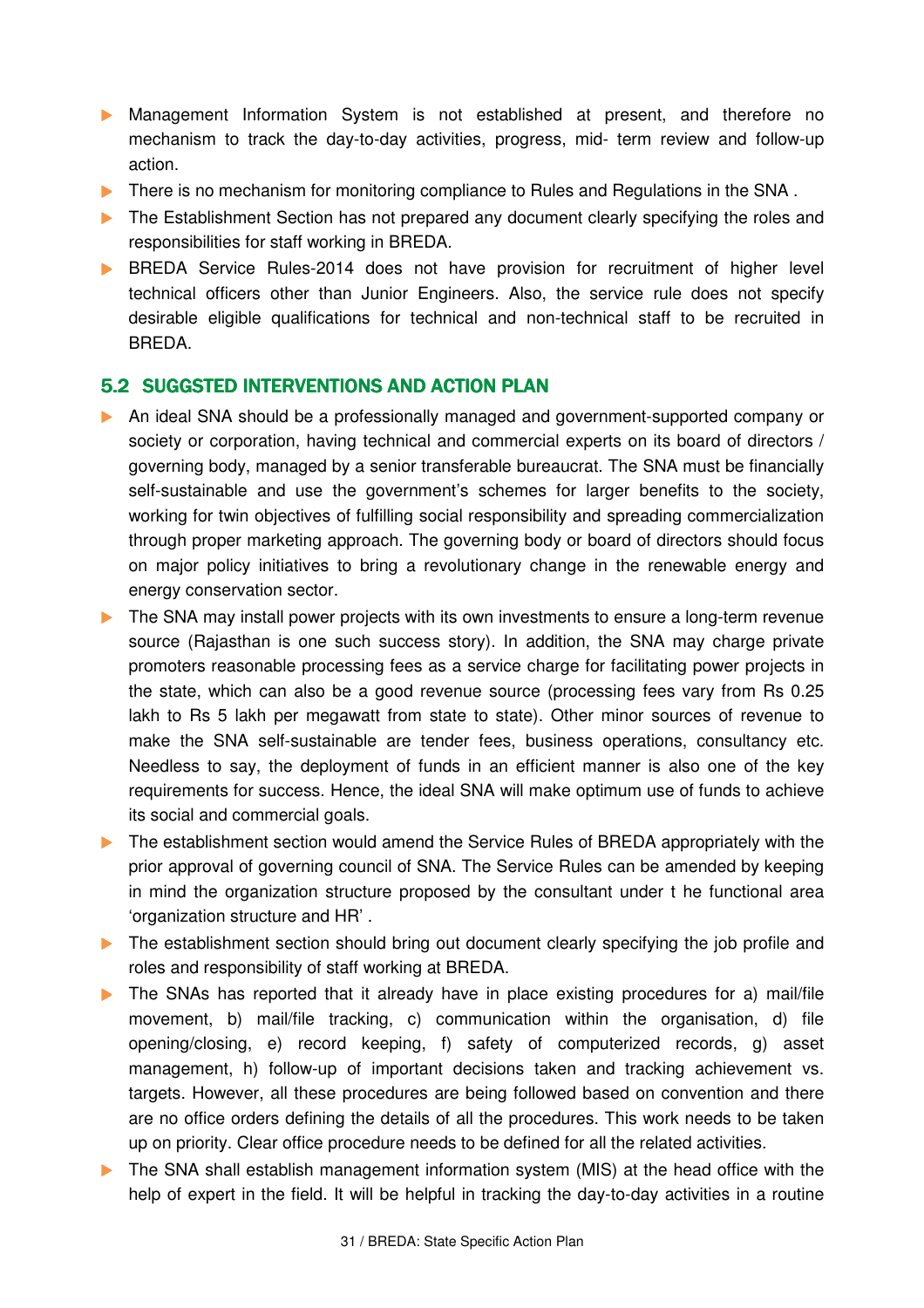manner. The progress work, requirement of any mid-term reviews and follow-up actions can be ascertained by the MIS.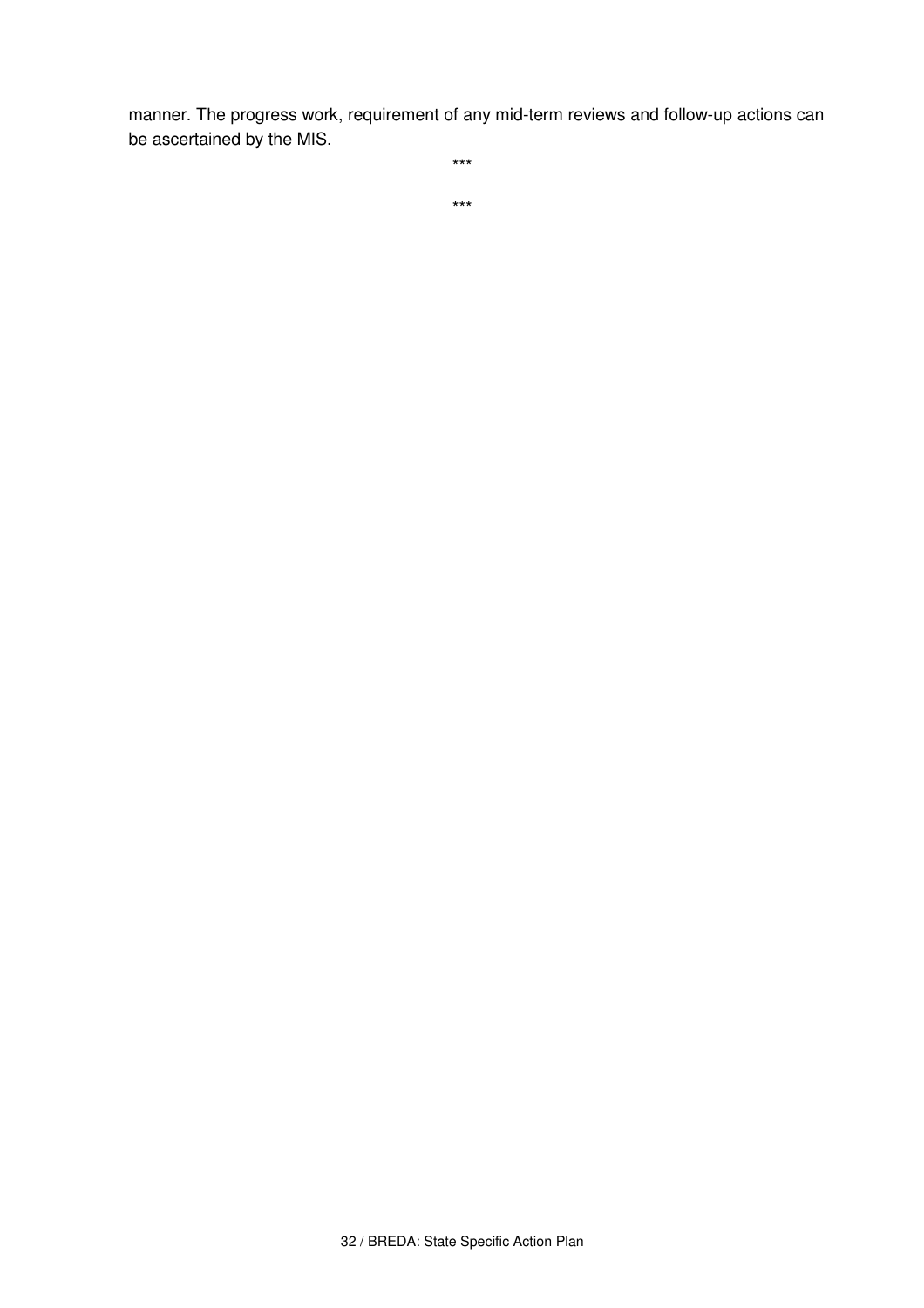# ENCLOUSERS

# **Proposed Short Term Interventions for Implementation during Stage 2 of the Project**

| <b>Annexure 1</b> | Design of web based online complaint registration and grievance redressal system<br>for the SNA                                                                   |
|-------------------|-------------------------------------------------------------------------------------------------------------------------------------------------------------------|
| <b>Annexure 2</b> | Content of the Standard Document / Manual being developed for conducing<br>feasibility study / DPR for RE based mini-grid projects in the state                   |
| <b>Annexure 3</b> | Training module, Program structure, content of course material and a manual for<br>conducting O&M of solar PV based off-grid systems / applications in the field. |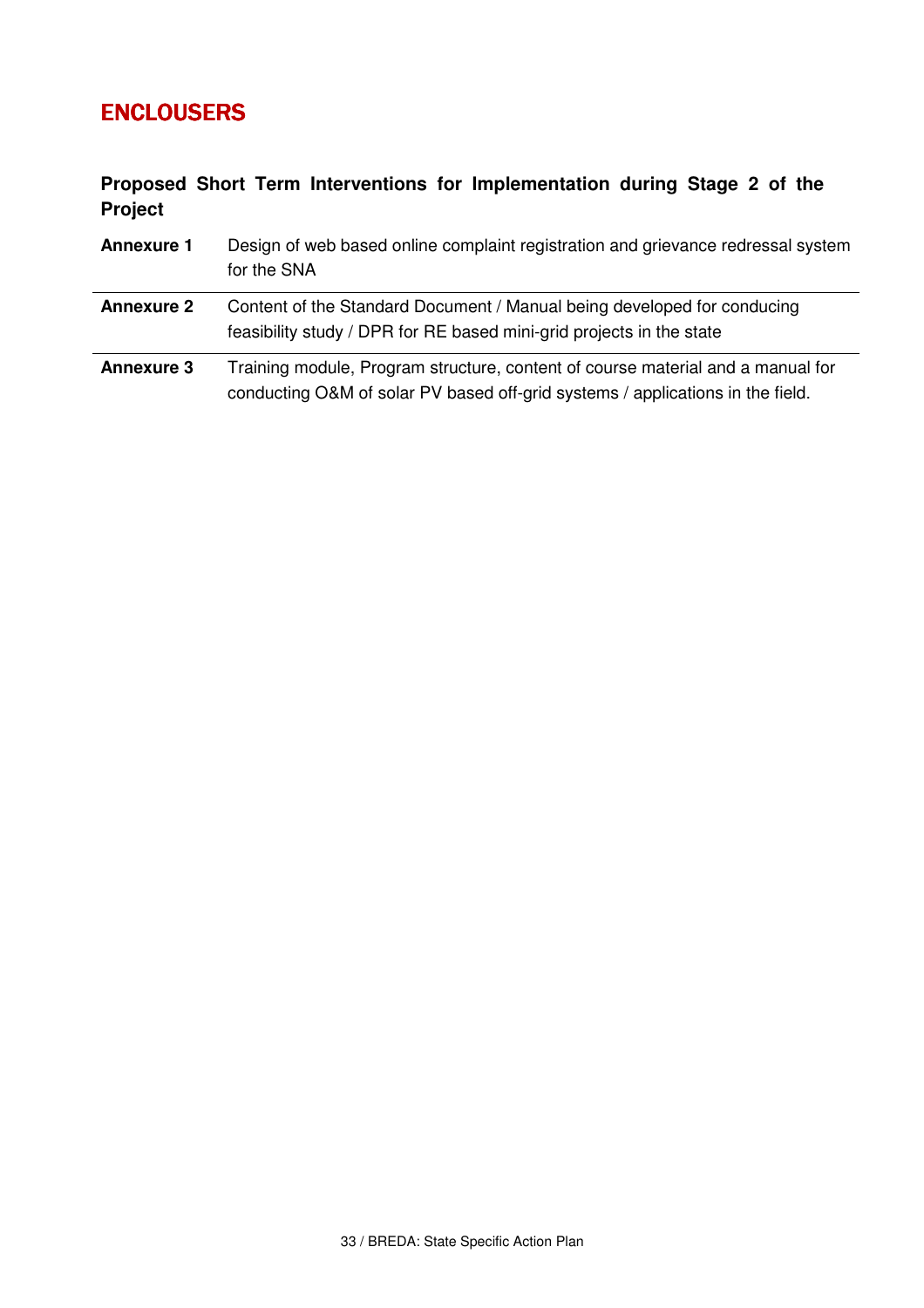# **ANNEXURE 1**

# Design of Web Based Online Complaint Registration and Grievance Redressal **System for the SNA**

Web based online grievance redressal system shall be developed for recording complaints from the beneficiaries about the RET based off-grid systems / application installed by the SNAs through toll free telephone numbers which is further integrated with web based complaint management system. This mechanism will ensure both recording of the complaints and timely action for rectification of the problem. The data stored in the online system can be further analyzed to know how efficiently a particular RE based off-grid system / application is working in the field.

Customer / People complaints are part of business and it is very important to satisfy with proper system. The people need not go to the higher authorities always when they face problems. They can use the service of this online Grievance Redressal System (Toll free number with Integrated with web-based compliant management system) to give their complaint and the same will be forwarded to concerned department, where it is taken up by the employee of specified department and he /she takes action to solves the problem. In this way, online grievance redressal system satisfies the end users / customers by resolving their complaints and updating them with the compliant status.

### **Objectives / Vision:**

To create a user-friendly online interface for the beneficiaries to communicate with administrative body and, reduce the distance and time barrier between citizens and administration.

The objective of Centralized Complaint System (online grievance redressal system) is to make people to get solved their problems easily by using the online complaint system.

### Key Features of the System:

- 1. Toll free number with IVR System (for compliant registration)
	- **Predefined welcome message script (as per your choice with Custom Voice)**
	- **•** Unlimited extensions
	- **Web Interface**
	- **Voice Mail**
	- Call Reporting
	- Call Forwarding
	- **Music on Hold**
	- **Missed Call Reporting**

#### 2. Grievance Redressal System

- **User-friendly Interface.**
- **Easy intake of user need.**
- manager, employee related user-id, passwords are send to their respective mails.
- verification of manager, employee, public details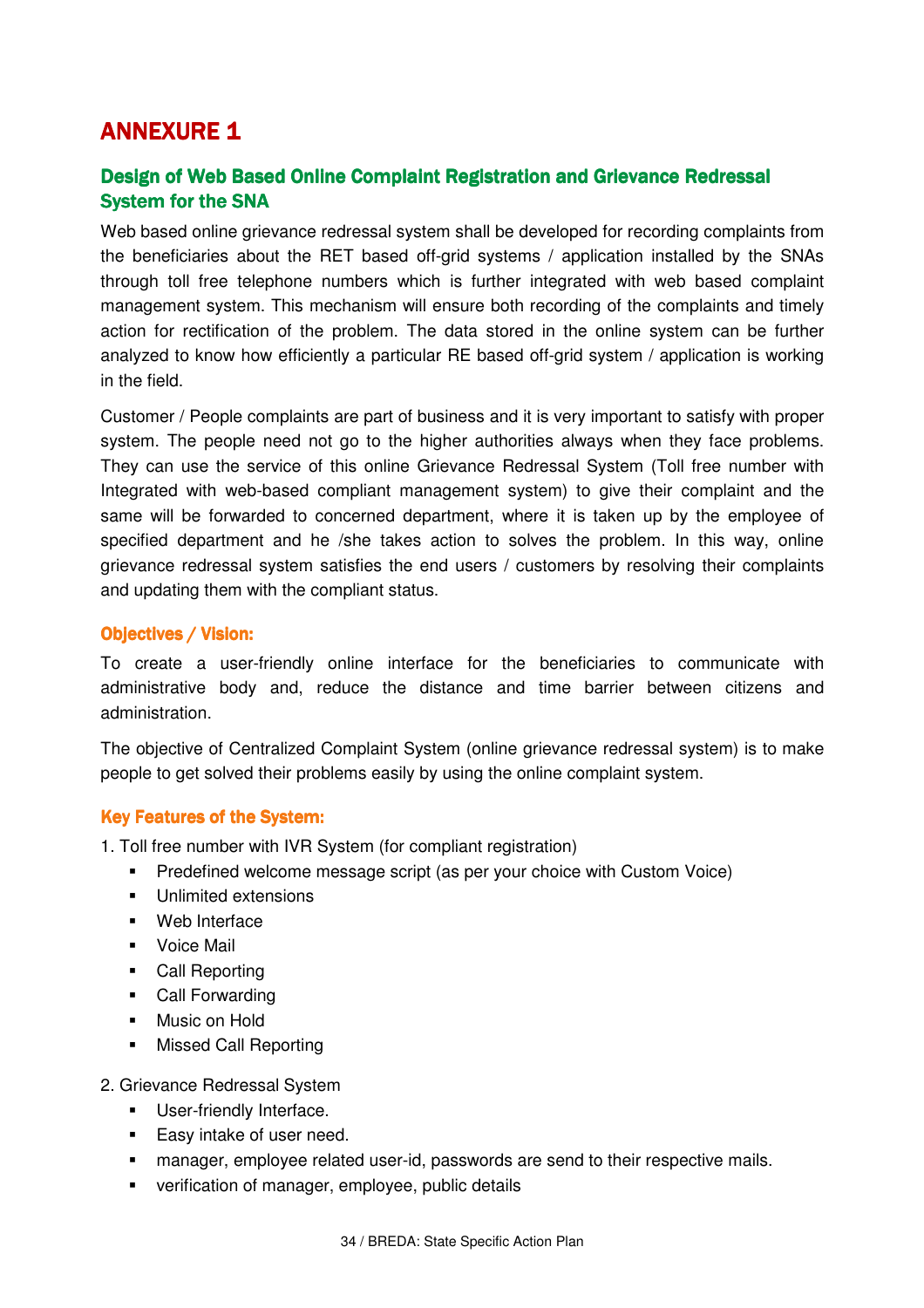- Online interaction of administrator, employee and managers
- End to end interaction of employees with public
- administrator controls all department queries
- ×,
	- **Reports**
- Compliant status reports: daily / weekly / monthly / yearly report
- Escalation reports based on responsibility matrix queries and responses answered report
- Complaint report including complaint details, response details, feedback
- **Performance reports Section-wise customer-feedback reports.**

Optional features:

- **•** Online Surveys.
- Facility to upload photos of the complaint. for eg, photo / evidence of problem.
- Help pages in the form of forums and FAQs.
- Assigning performance ratings to different sections of SNA administration as per direct feedback received from users.

User interface priorities:

- **EXPLORED EXPLORER** Compatible with Internet Explorer, Opera, Google Chrome, and Firefox browsers.
- Reports exportable in .XLS, .PDF or any other desirable format.
- **Professional look and feel**
- Use of AJAX with all registration forms

### Operational procedures and roles of different entities

A. RET based off-grid system registration by vendor / system provider /channel partner

- The concerned department in the SNA shall provide information to administrator (CMS cell) about the placement of order for installation of RET based off-grid systems along with the name of vendor.
- The administrator shall enter the information in the system and assign UID to each of the RET based off-grid system
- The administrator inform the vendor about allotment of UID
- The system provider/vendor completes the installation work as per provisions under work order and informs the beneficiary details to the administrator.
- The vendor shall ensure that the RET based off-grid system being installed by him should prominently display the UID allotted by the administrator.
- The beneficiary while registering the complaint through the online complaint redressal system shall enter the UID assigned to the system.

B. Procedure for registration of complaint by the users (beneficiaries)

 Users should be able to create new account, log-in to their existing accounts which will give them the authority to use the services provided by the system (such as complaint registration, status report etc).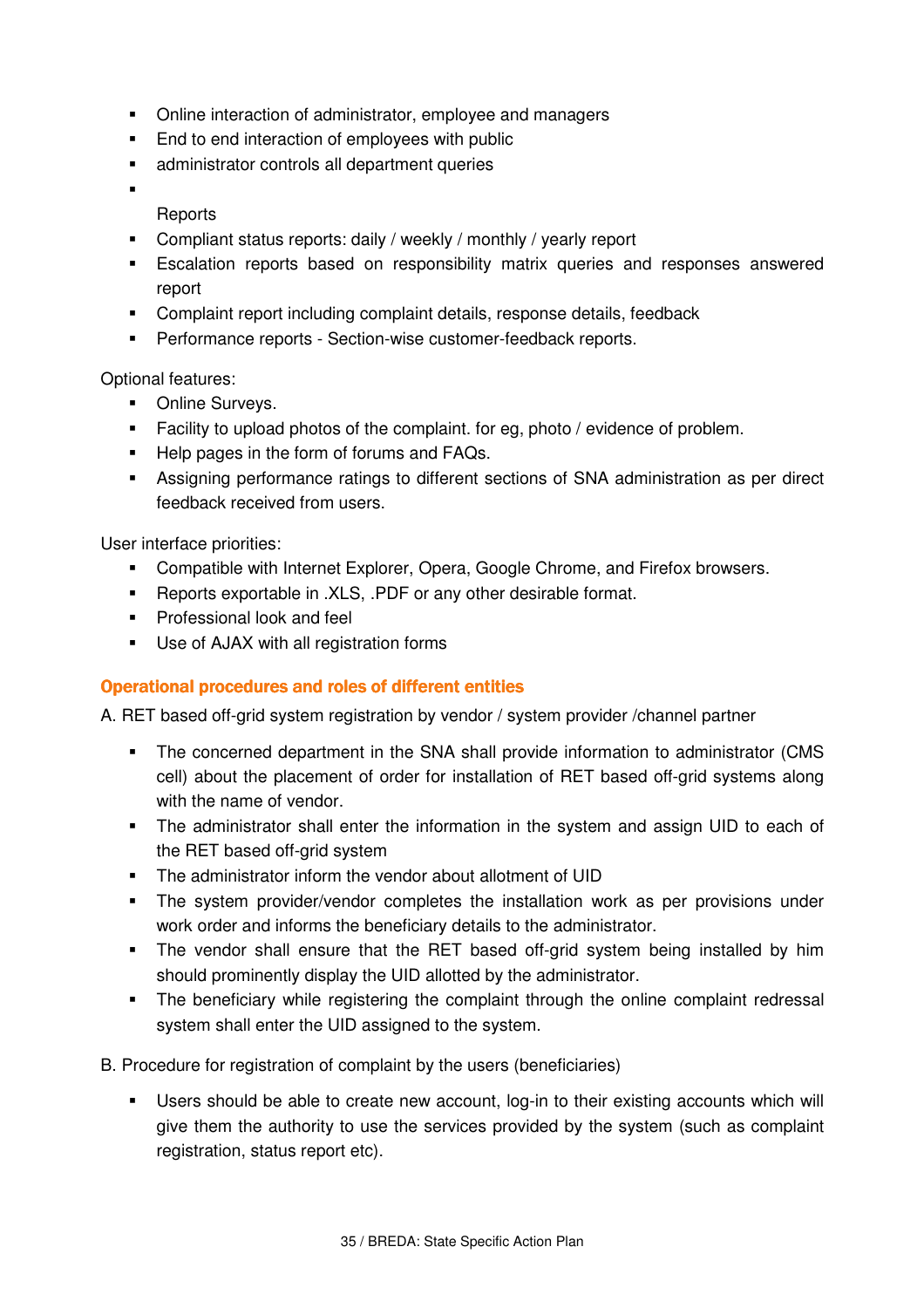- Authenticated users should be able to issue complaints, check complaint status, submit feedback, and browse through other complaints and their feedback.
- Authenticated users should be able to create suggestions/petitions; other users can support or make suggestions for petitions; forward petitions to corresponding authority for possible implementation.
- Users can to create groups where users can share their experiences; discuss common problems, and the possible solution;

### C. Compliance by SNA authorities

- **SNA authorities can log-in to their accounts as created by administrator.**
- Authorities can access all the complaints, suggestions from users.
- **Invoke proper activity in response to valid complaints, or redirect inappropriate** complaints to the administrator.
- Give response to complaints with activity reports.
- Access to various reports mentioned in the report section.

### D. Role of Administrators /CMS cell

- Create, and monitor accounts of authorities.
- Filter the content reported as inappropriate and handle threats.
- **Handle complaints about improper response by SNA authorities.**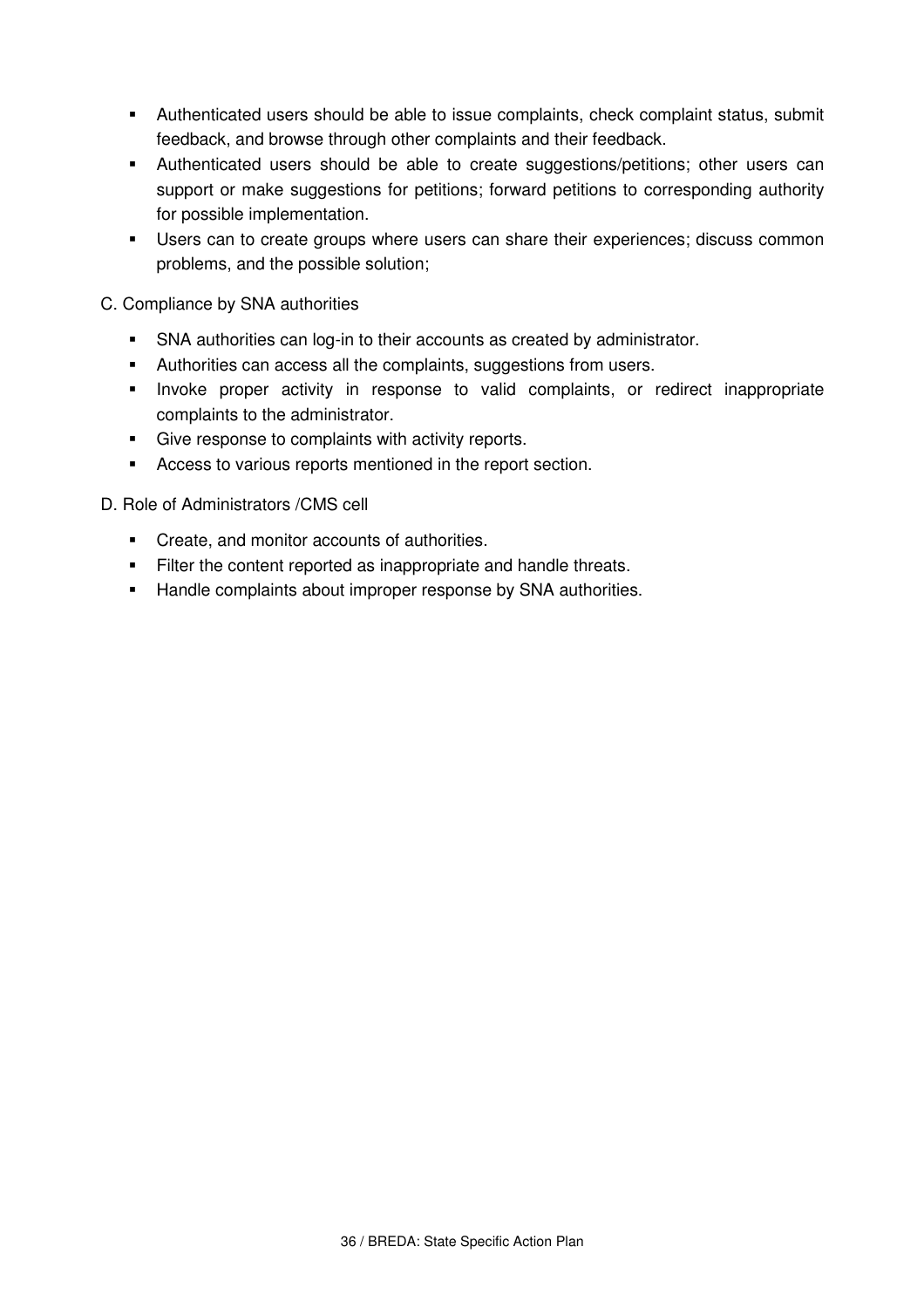

Figure **4** Data Flow Diagram: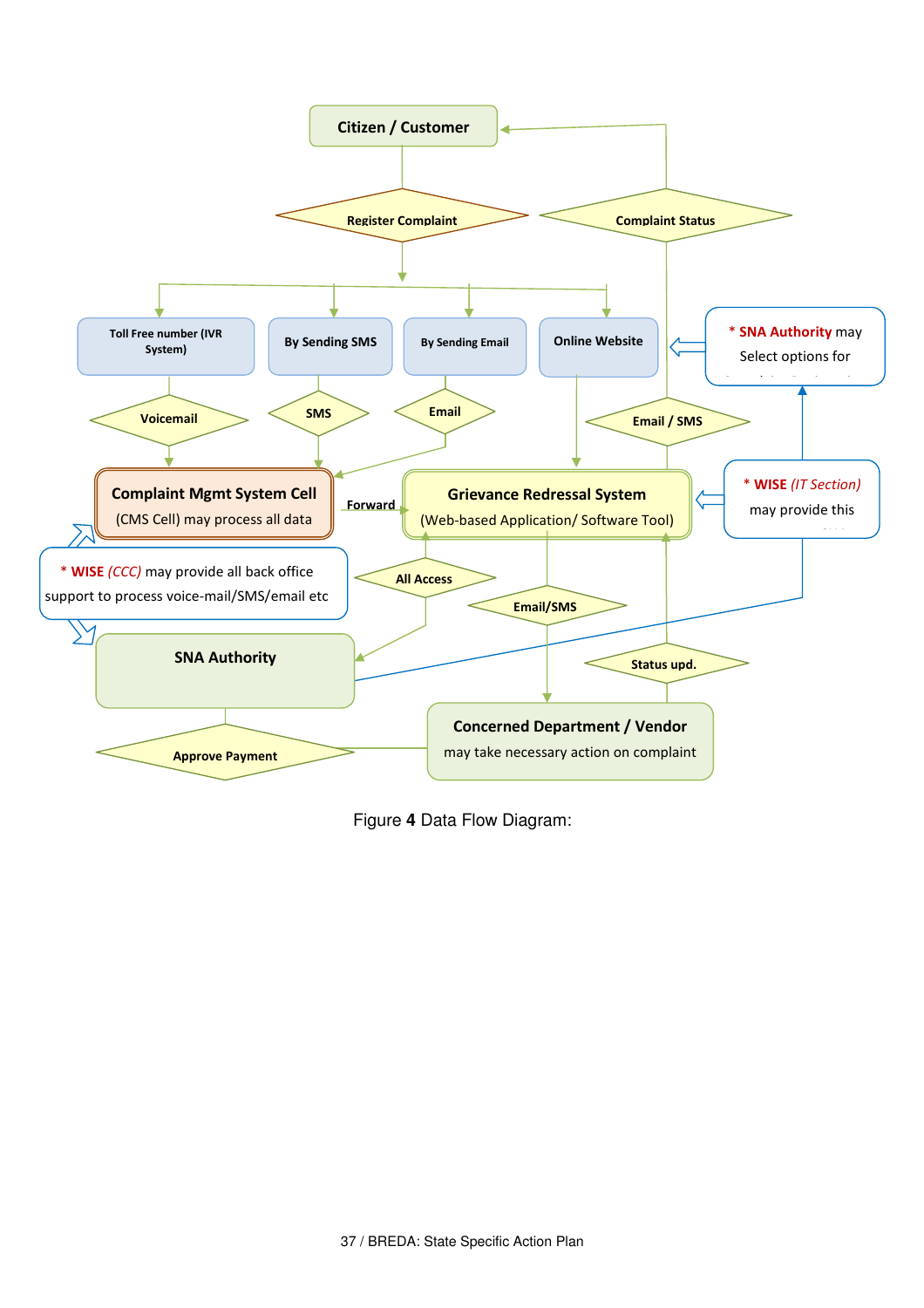

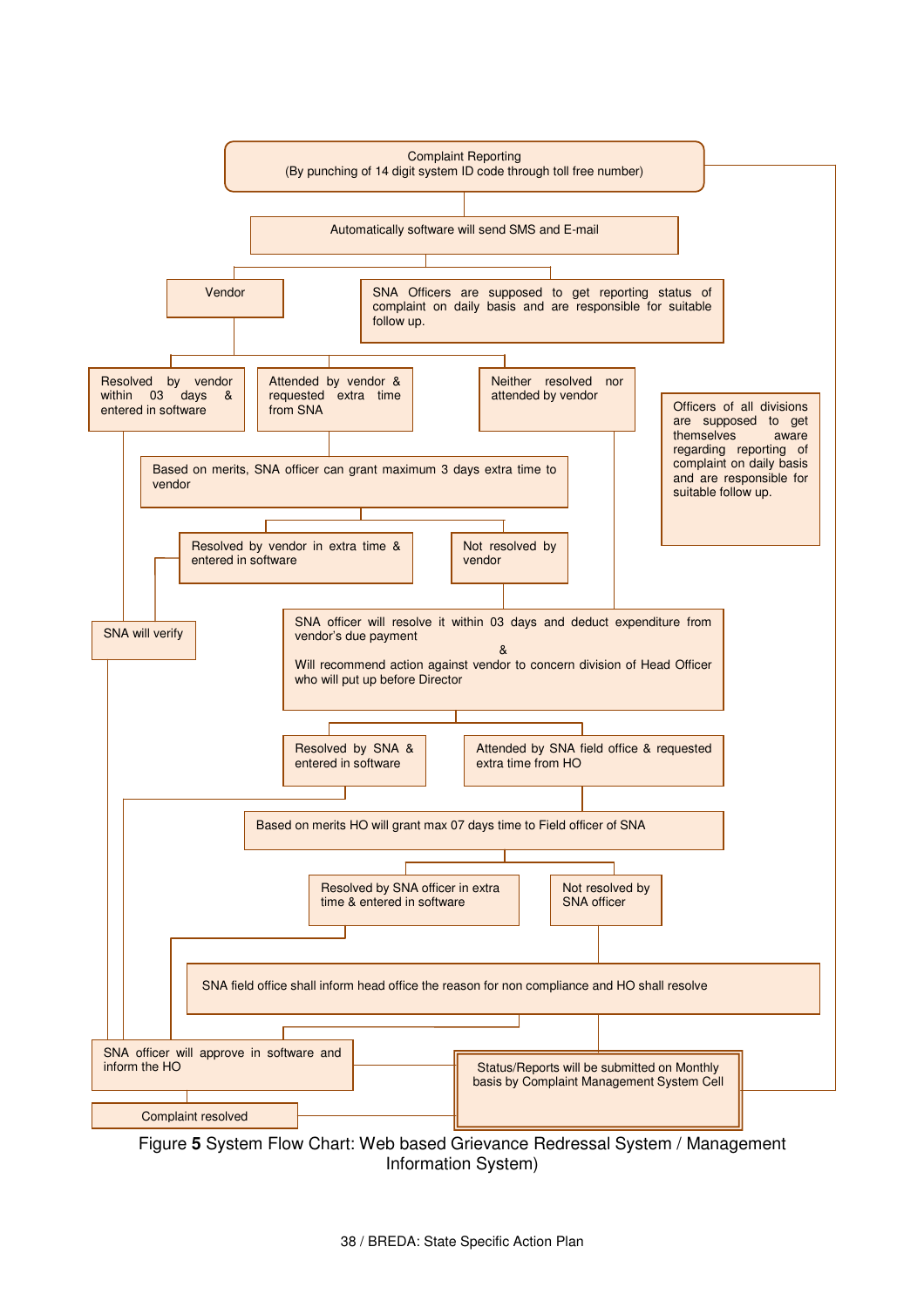# **ANNEXURE 2**

# Content of the Standard Document / Manual Being Developed for Conducing Feasibility Study / DPR for RE based Mini-Grid Projects in the State

Renewable Energy based distributed generation and supply projects (mini-grids) are identified as a thrust area along with decentralized RE based energy access solutions /systems for electrification of remote areas in the states allocated to the consultant. The states if put in descending order show highest percentage of un-electrified households deprive from electricity compare to other states in India, Bihar (83%), UP (62%), Jharkhand (53%), & West Bengal (45%). There is ample scope for implementation of mini-grid projects which can use the local RE sources to generate electricity and distribute it to the surrounding areas. It has been noticed that large scale deployment of RE based mini-grid projects in rural areas can improve the socio-economic conditions of the villages since availability of electricity can encourage local commercial / industrial activities and create job opportunities.

During consultants visit and interaction with the SNA, it has been noticed that at present the SNAs do not have any standard manual /handbook which can be used as guidebook for preparation of feasibility study and DPR for the mini-grid projects. The consult as well as the SNA is of the opinion that the such standard manual / handbook on mini-grid project shall be useful for the SNA and it can used as reference document while conducting the feasibility studies and DPRs for mini-grid projects/ appraisal of the feasibility reports / DPRs submitted by the entrepreneurs . The standard manual on mini-grid projects shall cover the following topics:

#### **Content of the Standard document manual**

- Policy and regulatory framework for promotion of RET based off-grid projects in India
- Preliminary surveys / investigations to check the feasibility of mini-grid projects
- **RE resource assessment studies**
- **Load profile survey of the consumers**
- Socio-economic survey of the area
- $\blacktriangleright$  Technology selection and sizing of power plant
- **Power distribution network design consideration**
- $\blacktriangleright$  Economic viability of mini-grid project
- ▶ Questionnaires / survey forms for data collection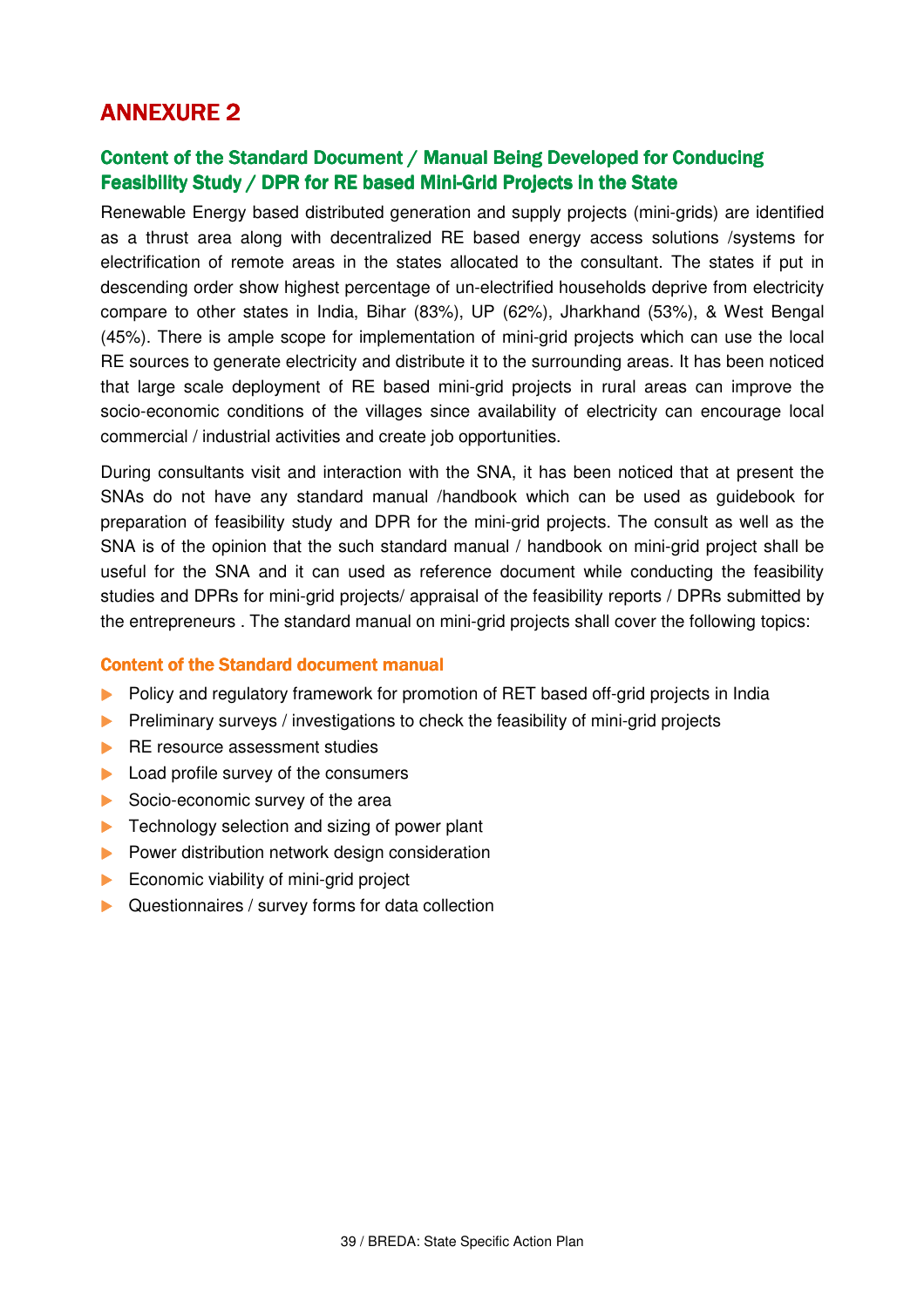# **ANNEXURE 3**

# Training Module, Program Structure, for Conducting O&M of Solar PV based Off-Grid Systems / Applications in the Field

- i. Capacity building of field staff (technicians/ operators) in installation and maintenance of offgrid solar PV systems including preparation of O& M manual (Duration – 2days).
- ii. Capacity building of managerial staff on Policy, Regulations, financing and business models related with RE based off-grid projects (Duration – 1 Day).

Proposed Venue: For UP and Bihar - UPNEDA Training Centre at Chinhat, Lucknow

The field level staff of SNAs designated as technician / operator / mechanic is actually responsible for supervision and implementation of RET based off-grid programs at the field level. These persons are either posted at the field offices of the SNAs or deputed at the office of District Divisional Commission (DDC) of District Magistrate (DM). These technicians / operators are responsible for overseeing the implementation of RE based off-grid program implementation under the supervision of the Project Officer or sometime higher officers posted at SNA headquarters. The state of Uttar Pradesh, Bihar, Jharkhand and West Bengal have 150,108, 18 and 6 numbers of filed level technicians / operators respectively. It has been noticed that these technicians are recruited long back at the time of establishment of SNAs and has undergone certificate course from Industrial Training Institute (ITI) or some of these technicians are SSC pass.

The technicians are basically trained to oversee the bio-energy programs such as improved chullhas, biomass gassifier systems etc. Very few periodic skills up-gradation programs have been conducted for these staff and therefore they have limited exposure to the new technological advances and applications related to Off-grid RE technologies especially solar based applications. All the four states have huge potential for deployment of decentralized solar based applications / systems for providing electricity / energy access to the rural people. With Central /state governments increased interest in solar power, it become imperative to train these field level technicians /officer in installation and maintenance of solar based off-grid systems / applications.

The proposed training module is developed keeping in mind the educational level of the field staff and the type of task /work they supposed to have performed. Hence in consultation with the SNA this particular training module is developed to train the SNA field level staff in installation and O&M of solar based off-grid systems /applications. The training module is developed to impart all requisite basic knowledge on Solar PV systems. The training program is divided in two parts:

- (i) Lectures /presentation on installation, O&M of SPV systems
- (ii) Hands on Training on the Field. The details of the program are given below.
- (iii) Explaining the use of O&M manual developed for solar PV based off-grid systems / applications

Following topics shall be covered in the 2 day training program developed for the technicians

#### **SN Topics**

**A** Lectures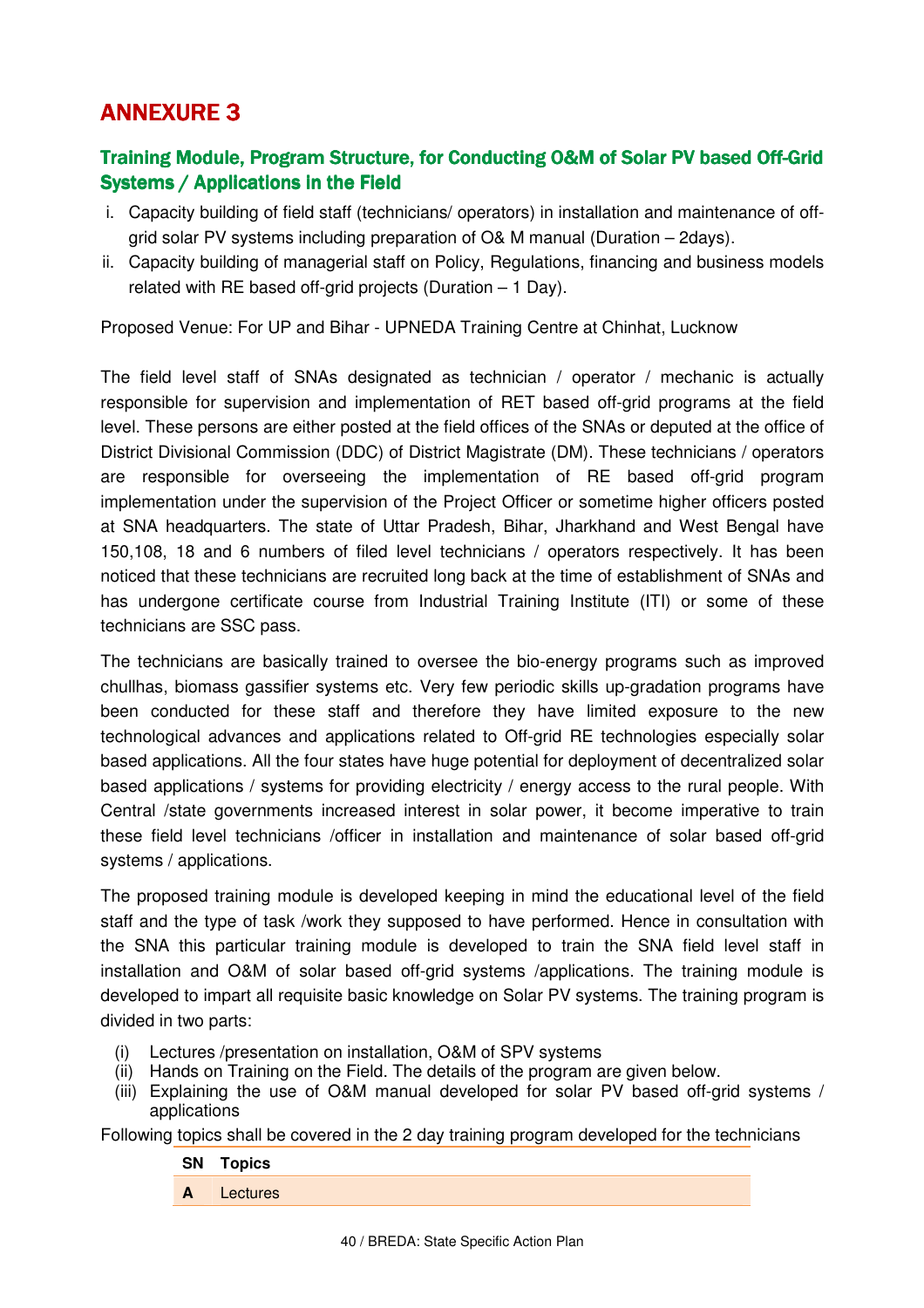| 1              | Solar Photovoltaic market and applications                               |
|----------------|--------------------------------------------------------------------------|
| $\overline{2}$ | <b>Basics of Solar Photovoltaic and Electricity</b>                      |
| 3              | Solar resource assessment, site survey and PV module orientation         |
| 4              | System components of Solar PV (module, battery, controller and inverter) |
| 5              | Stand alone solar PV system sizing                                       |
| 6              | Installation of Mechanical and Electrical components of SPV System       |
| 7              | O&M, and troubleshooting of SPV System                                   |
|                |                                                                          |
| в              | <b>Hands on Training</b>                                                 |
| 1              | How to use Measuring Instruments                                         |
| $\mathbf{2}$   | <b>Measuring of Electrical Circuit</b>                                   |
| 3              | Function Check of Charge controller                                      |
| 4              | <b>Inspection of SHS</b>                                                 |
| 5              | Monitoring of existing PV system                                         |
| 6              | <b>Measuring Module output</b>                                           |

WISE will develop a comprehensive course material which will cover the above topics in detail. The training module shall be delivered in 2 day training program with the help of internal /external experts in the field.

### **Training module for senior officers of SNA**

## **Capacity building of managerial staff on Policy, Regulations, financing and business models related with RE based off-grid projects (Duration – 1 Day).**

This training module is developed for the managerial / senior level staff of the SNA. The course is designed so as to sensitize the managerial staff of the SNA with regard to the recent policy and regulatory development in RE based off-grid projects. Global best practices in implementation of RE based off-grid programs including financing and successful business models shall also covered in this training module.

### **Program content**

- Policy Framework for development of RE based off-grid projects in India
- **Recent developments in formulation of Regulations for operation of RE based mini-grid** projects
- ▶ Techno-economic viability analysis of RE based mini-grid projects
- Different Business models for RE based off-grid projects
- $\triangleright$  Best practices / selected case studies National level
- **International Best Practices in operating RE based off-grid projects ( Bangladesh, Nepal,** Philippines, Lao PDR)

Draft Program Sschedule for Training Programme on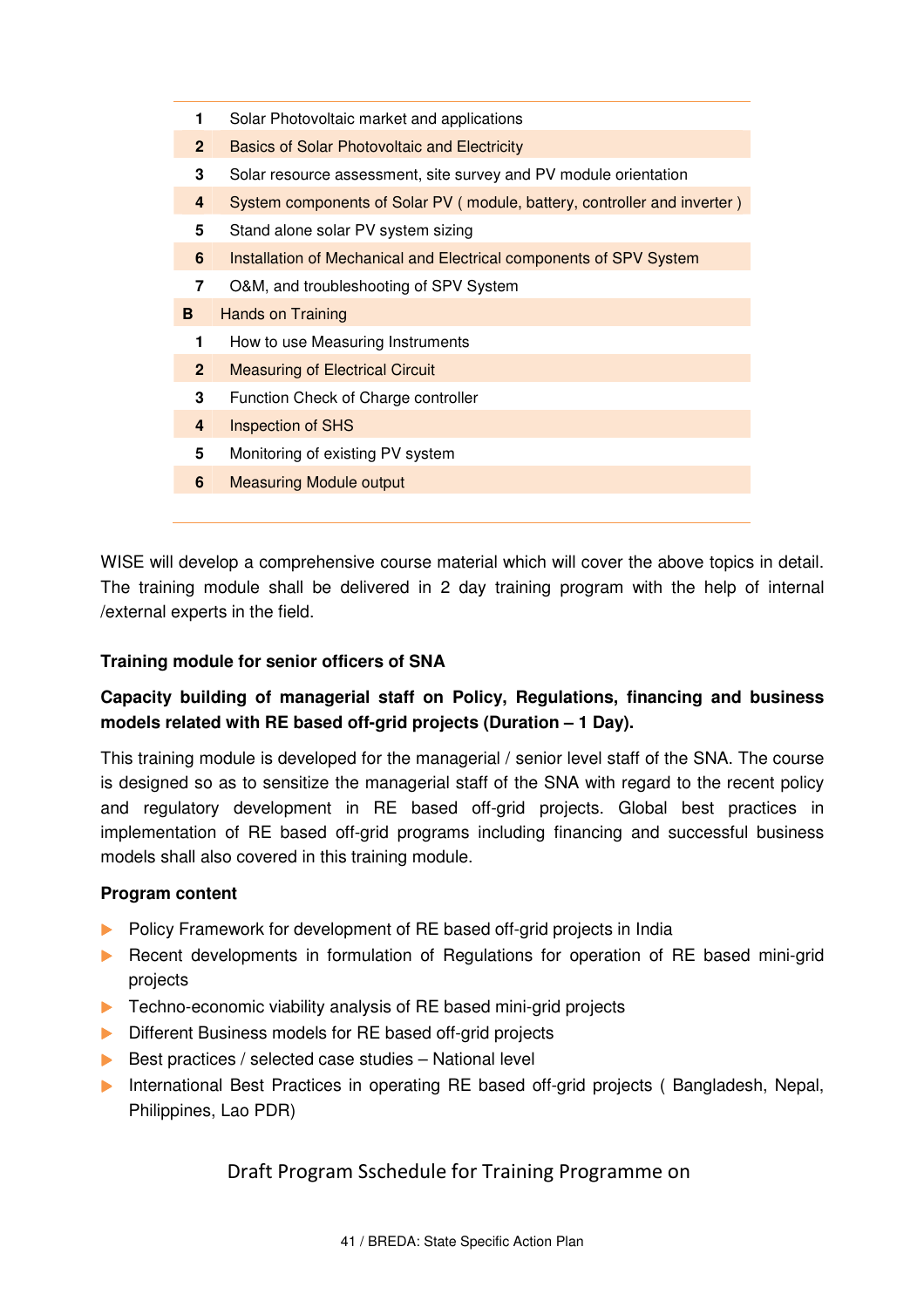# Installation, Operation and maintenance of off-grid solar PV systems for field staff (technicians/ supervisors) of SNA

Lucknow / Kolkata / Ranchi | ………… 2015

Venue:

# Programme schedule

# Day 1, ……….. 2015 (Lectures)

Time Content Speaker

0930–1000 Registration

|           | <b>Opening Session: 1000 hrs to 1030 hrs</b>    |
|-----------|-------------------------------------------------|
| 1000-1005 | Welcome                                         |
|           | 1005-1015 Opening remarks                       |
| 1015-1025 | Objective of the training programme             |
|           | 1025-1030 Self Introduction of the participants |

Tea: 1030 hrs to 1045 hrs —

| <b>Session 2: 1045 hrs to 1315 hrs</b>                  |
|---------------------------------------------------------|
| 1045-1130 Solar Photovoltaic market and applications    |
| 1130–1230 Basics of Solar Photovoltaic and Electricity  |
| 1230-1315 Solar resource assessment, site survey and PV |
| module orientation                                      |

Lunch: 1315 hrs to 1415 hrs —

|           | <b>Session 3: 1415 hrs to 1545 hrs</b>                                      |
|-----------|-----------------------------------------------------------------------------|
| 1415–1500 | System components of Solar PV (module, battery,<br>controller and inverter) |
|           | 1500-1545 Stand alone solar PV system sizing                                |

Tea: 1545 hrs to 1600 hrs —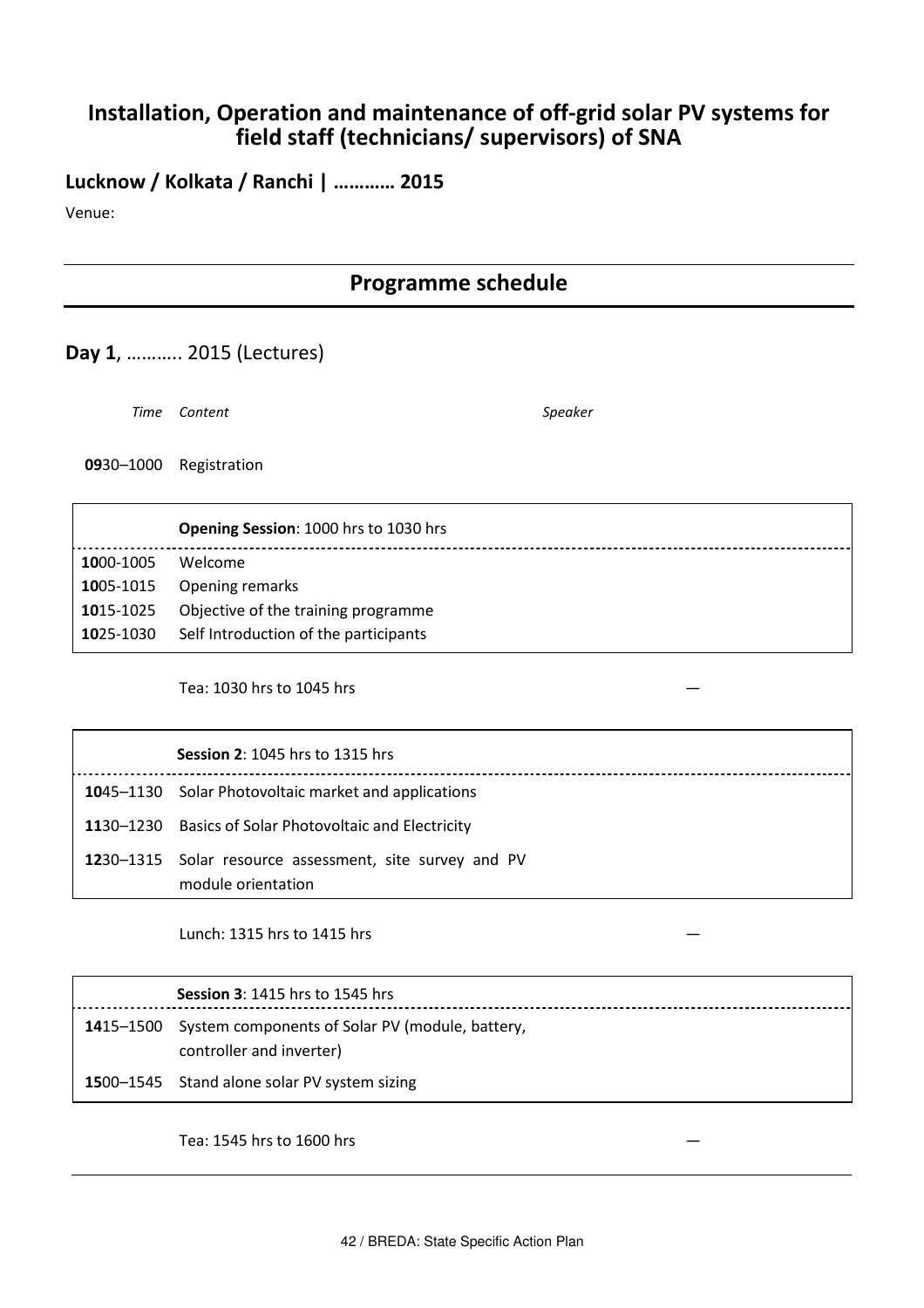| Installation of Mechanical<br>1600–1645<br>and<br>- Flectrical<br>components of SPV System<br>1645-1730 O&M, and troubleshooting of SPV System | <b>Session 4: 1600 hrs -1730 hrs</b> |  |  |
|------------------------------------------------------------------------------------------------------------------------------------------------|--------------------------------------|--|--|
|                                                                                                                                                |                                      |  |  |
|                                                                                                                                                |                                      |  |  |
|                                                                                                                                                |                                      |  |  |

# Day 2,…. 2015 (Hands on training)

Session 5:1000 hrs to 1130 hrs 1000-1045 How to use Measuring Instruments 1045–1130 Measuring of Electrical Circuit

#### Tea: 1130 hrs to 1145 hrs —

| <b>Session 6: 1145 hrs to 1330 hrs</b>        |
|-----------------------------------------------|
| 1145-1245 Function Check of Charge controller |
| <b>12</b> 45–1330 Inspection of SHS           |

Lunch: 1330 hrs to 1430 hrs —

| <b>Session 7: 1430 hrs to 1600 hrs</b>     |
|--------------------------------------------|
| 1430–1600 Monitoring of existing PV system |

------------------

Tea: 1600 hrs to 1615 hrs —

### Session 8: 1615 hrs to 1745 hrs

1615–1745 Measuring Module output

#### Valedictory Session: 1745 hrs to 1800 hrs

1745–1800 Feedback

Valedictory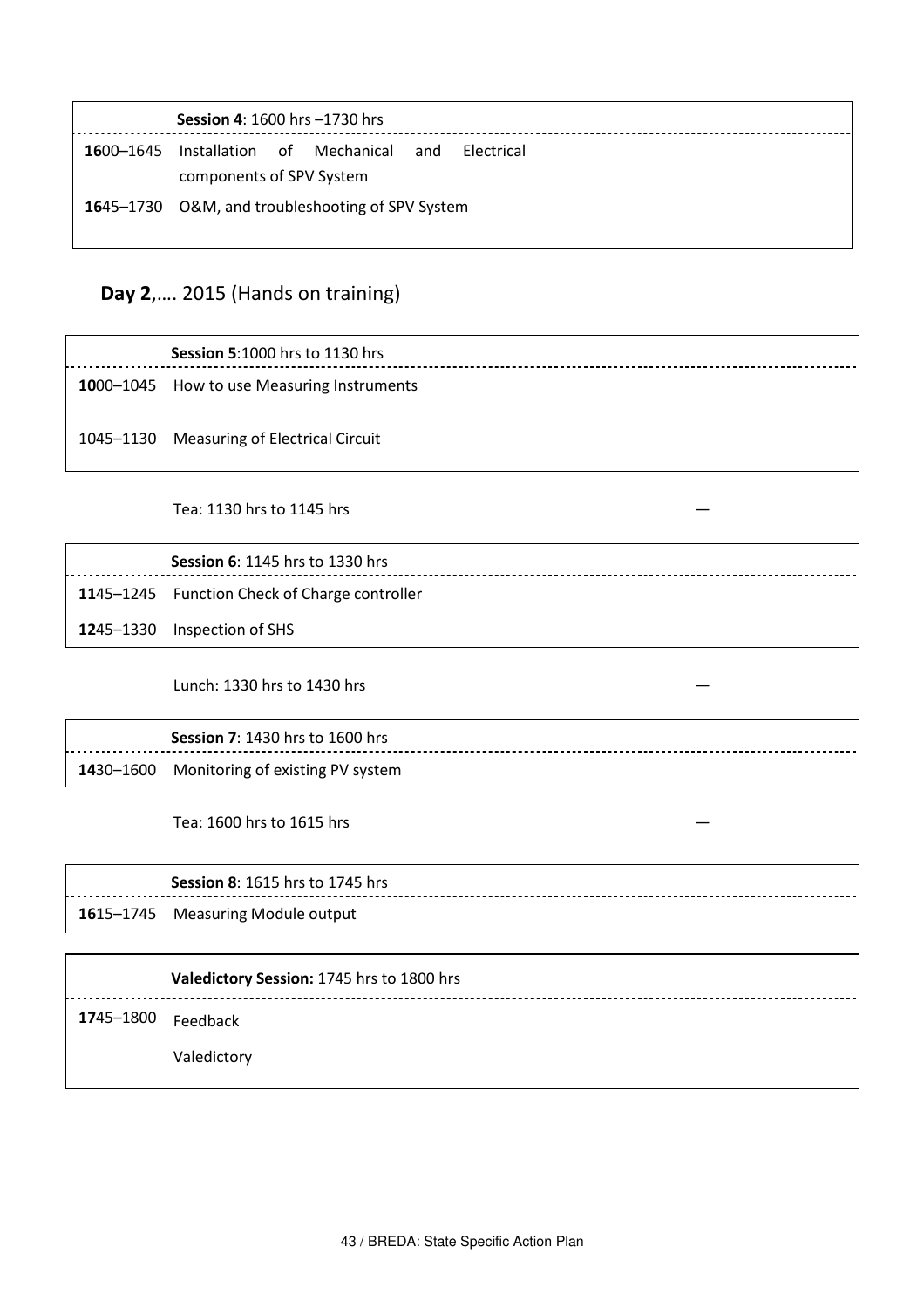### Training Programme on

# Policy, regulations, financing and business models related with RE based off-grid projects

# Lucknow / Kolkata / Ranchi | ………… 2015

Venue:

# Programme schedule

Day 1, ……….. 2015

Time Content Speaker

0930–1000 Registration

|           | Opening Session: 1000 hrs to 1030 hrs |
|-----------|---------------------------------------|
| 1000-1005 | Welcome                               |
| 1005-1015 | Opening remarks                       |
| 1015-1025 | Objective of the training programme   |
| 1025-1030 | Self Introduction of the participants |

Tea: 1030 hrs to 1045 hrs —

| <b>Session 2: 1045 hrs to 1245 hrs</b>                 |  |  |  |
|--------------------------------------------------------|--|--|--|
| 1045-1145 Policy Framework for development of RE based |  |  |  |
| off-grid projects in India                             |  |  |  |
| 1145-1245 Recent developments in formulation of        |  |  |  |
| Regulations for operation of RE based mini-grid        |  |  |  |
| projects                                               |  |  |  |

Lunch: 1245 hrs to 1345 hrs —

| <b>Session 3: 1345 hrs to 1530 hrs</b> |                                                                                |  |  |
|----------------------------------------|--------------------------------------------------------------------------------|--|--|
|                                        | 1345-1445 Techno-economic viability analysis of RE based<br>mini-grid projects |  |  |
|                                        | 1445-1530 Different Business models for RE based off-grid<br>projects          |  |  |

Tea: 1530 hrs to 1600 hrs —